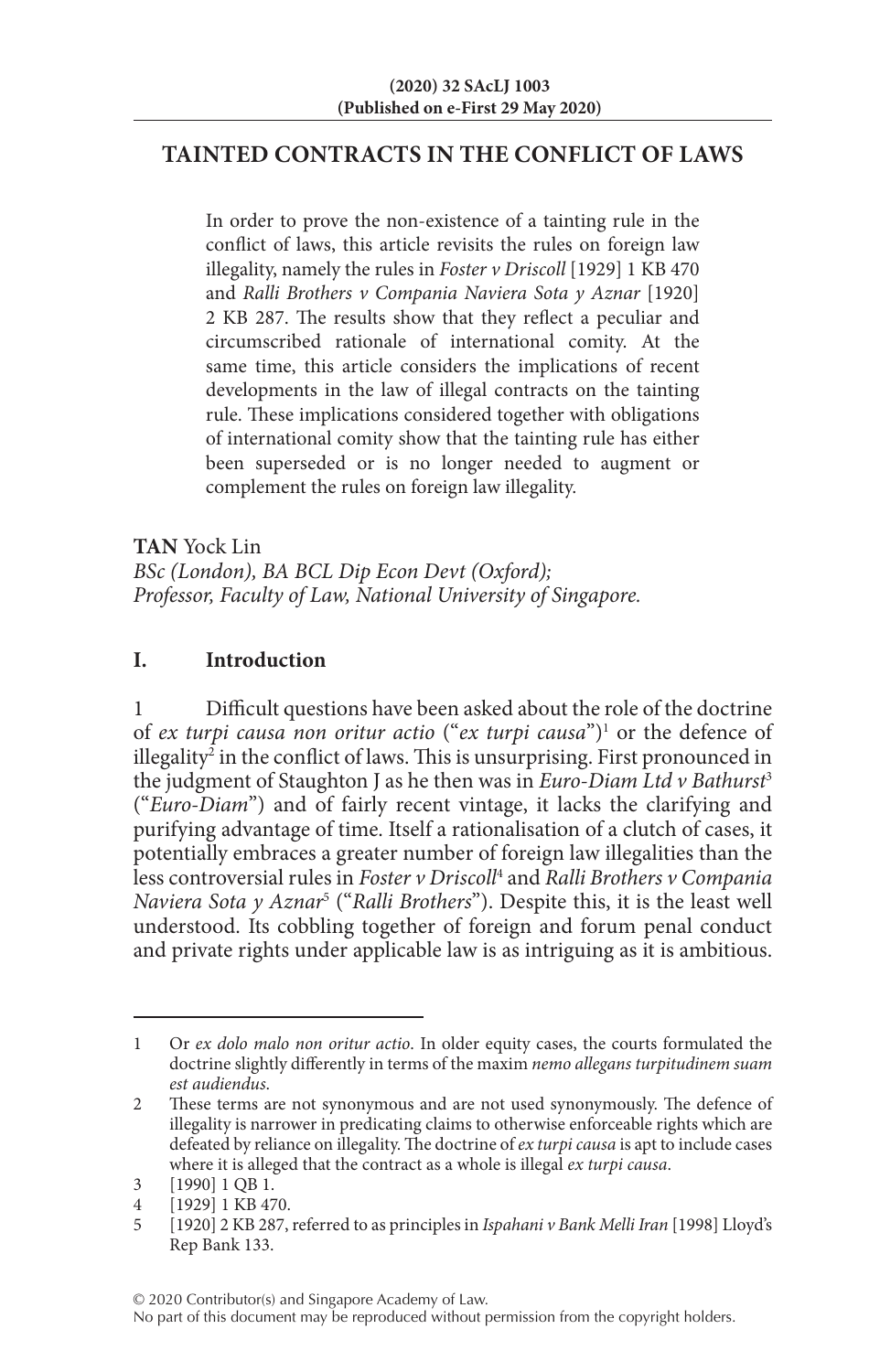It creates a vast expansive penal space in which no legal relationship ranging from tort to contract to equity is not implicated. To add to the complications, dissonant developments in both English law and the domestic law of illegal contracts have begun to engender questions about the present form and nature of the rule.<sup>6</sup> In English law, the doctrine of *ex turpi causa* has been transformed in *Patel v Mirza*<sup>7</sup> from a tainting rule into a transcendental "range of factors" standard of weighing policy against injustice in relation to all claims and types of contractual illegality, arguably effectively undercutting the categorical approach to illegality.<sup>8</sup> The domestic law, however, has retained the categorical framework of illegal contracts, while reshaping more flexibly a prominent and notoriously difficult category of contracts entered into with an illegal object. This can be seen in the two prominent cases of *Ting Siew May v Boon Lay Choo*<sup>9</sup> ("*Ting Siew May*") and *Ochroid Trading Ltd v Chua Siok Lui*10 ("*Ochroid Trading*"), the latter which affirmed the decision in the former. The latter shows that the domestic law has also retained a re-conceptualised reliance principle which will determine the availability of recovery of benefits conferred under a categorically illegal contract. Is there also a choice to be made as to how the domestic doctrine of *ex turpi causa* as to unenforceability of contract should be reshaped? What seems fairly predictable is that such *ex turpi causa* cases will not remain for long as just another category of illegality. The domestic law must sooner than later ask whether a new course is to be charted for its growth.

These domestic complications are troubling for private international law rules of foreign law illegalities. Domestic rules seem to have provided the genesis or inspiration for the international rules.

<sup>6</sup> One view is that *Ting Siew May v Boon Lay Choo* [2014] 3 SLR 609 is not different substantially from the majority judgment in *Patel v Mirza* [2017] AC 467. See David Neuberger, "Some Thoughts on Principles Governing the Law of Torts" (2016) 23(2) Torts LJ 89 at 101. *Cf* Andrew Phang, "The Intractable Problems of Illegality and Public Policy in the Law of Contract: a Comparative Perspective" in *Essays in Memory of Professor Jill Poole: Coherence, Modernisation and Integration in Contract, Commercial and Corporate Laws* (Rob Merkin & James Devenney eds) (London: Routledge, 2018) which states at p 222 that "it represents (or is at least most consistent with) the *minority* view" [emphasis added] in *Patel v Mirza*.

<sup>7 [2017]</sup> AC 467.<br>8 "Categorical" re

<sup>8</sup> "Categorical" refers to the traditional view that an illegal contract is unenforceable as a whole either in relation to both parties to it or in relation to the party committing the illegality. From this may be derived the consequential general rejection of relief or remedies for breach of or refusal to perform the contract. See also Janet O'Sullivan, "Illegality and Contractual Enforcement after *Patel v Mirza*" in *Illegality after Patel v Mirza* (Sarah Green & Alan Bogg eds) (Oxford: Hart Publishing, 2018) at pp 170–171.

<sup>9</sup> [2014] 3 SLR 609.

<sup>10</sup> [2018] 1 SLR 363.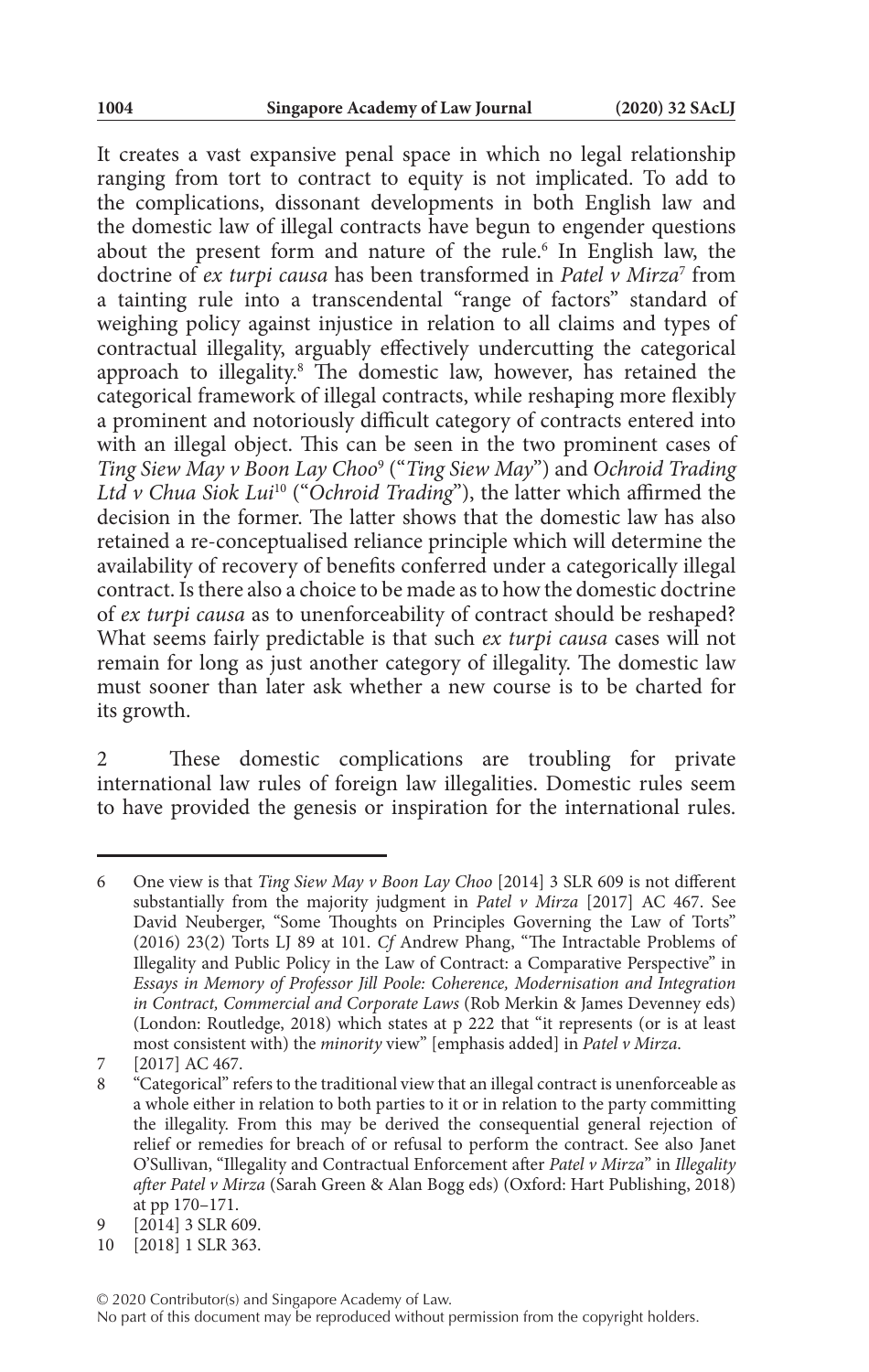In any case and at least superficially, the latter look like extraterritorial replications or extrapolations of the former. So the possibility that changes on the domestic scene also affect the international cannot be ruled out. Taking its cue from the recent admonition in *Teng Wen-Chung v EFG Bank AG, Singapore Branch*11 ("*Teng Wen-Chung*") against unqualified acceptance of the tainting rule in conflicts law, this article does not purport to reach definite answers as to how it should be reconsidered.12 It has three more modest aims. The first is to underline the rule's circumscribed parameters and identify its peculiar and circumscribed rationale. The second is to confront the problem and cast doubt on the general *ex turpi causa* principle which Staughton J seemed to have laid down in *Euro-Diam*. The third is to explore the ramifications of extrapolation from *Ting Siew May* and *Ochroid Trading* and to conclude that there is probably no further and separate category of tainted contracts in the conflict of laws. To accomplish these objects, Part  $II$ ,<sup>13</sup> following upon the short introduction in Part I, reviews the relatively uncontroversial rules in *Foster v Driscoll* and *Ralli Brothers* together with their rationales. Part III,<sup>14</sup> by way of an incursion, discusses and clarifies the domestic tainting rules and their rationale as being to ensure that the public interest objectives of illegality are attained in a consistent and systemic manner, without collateral advantage or prejudice to any pertinent claim or person. Part IV<sup>15</sup> discusses the transition of the tainting rule into the world of private international law and argues that it is either superseded or has outlived its purpose. The conclusions of this reconsideration of the tainting rule are briefly set out in Part V.

### **II. The foreign law illegality rules**

3 The first part is a prologue and concerned with existing foreign law illegality rules other than the controversial tainting rule which purports to complement them. Are these domestic rules or conflicts rules? If the latter, do they have the same or similar or different rationales? These are the first questions for which clear answers are needed for the sake of clarifying and evaluating the tainting rule. The still oftenneglected context in which the rules operate must not be missed. So, for

<sup>11</sup> [2018] 2 SLR 1145.

<sup>12</sup> Earlier publications dealing with the subject include David Chong Gek Siang, "Contractual Illegality and the Conflict of Laws" (1995) 7 SAcLJ 303; Yeo Tiong Min, "Restitution, Foreign Illegality, and Foreign Moneylenders" (1996) 8 SAcLJ 228 and F M B Reynolds, "The Enforcement of Contracts Involving Corruption and Illegality in Other Countries" [1997] Sing JLS 371.

<sup>13</sup> See paras 3–40 below.

<sup>14</sup> See paras 41–60 below.

<sup>15</sup> See paras 61–89 below.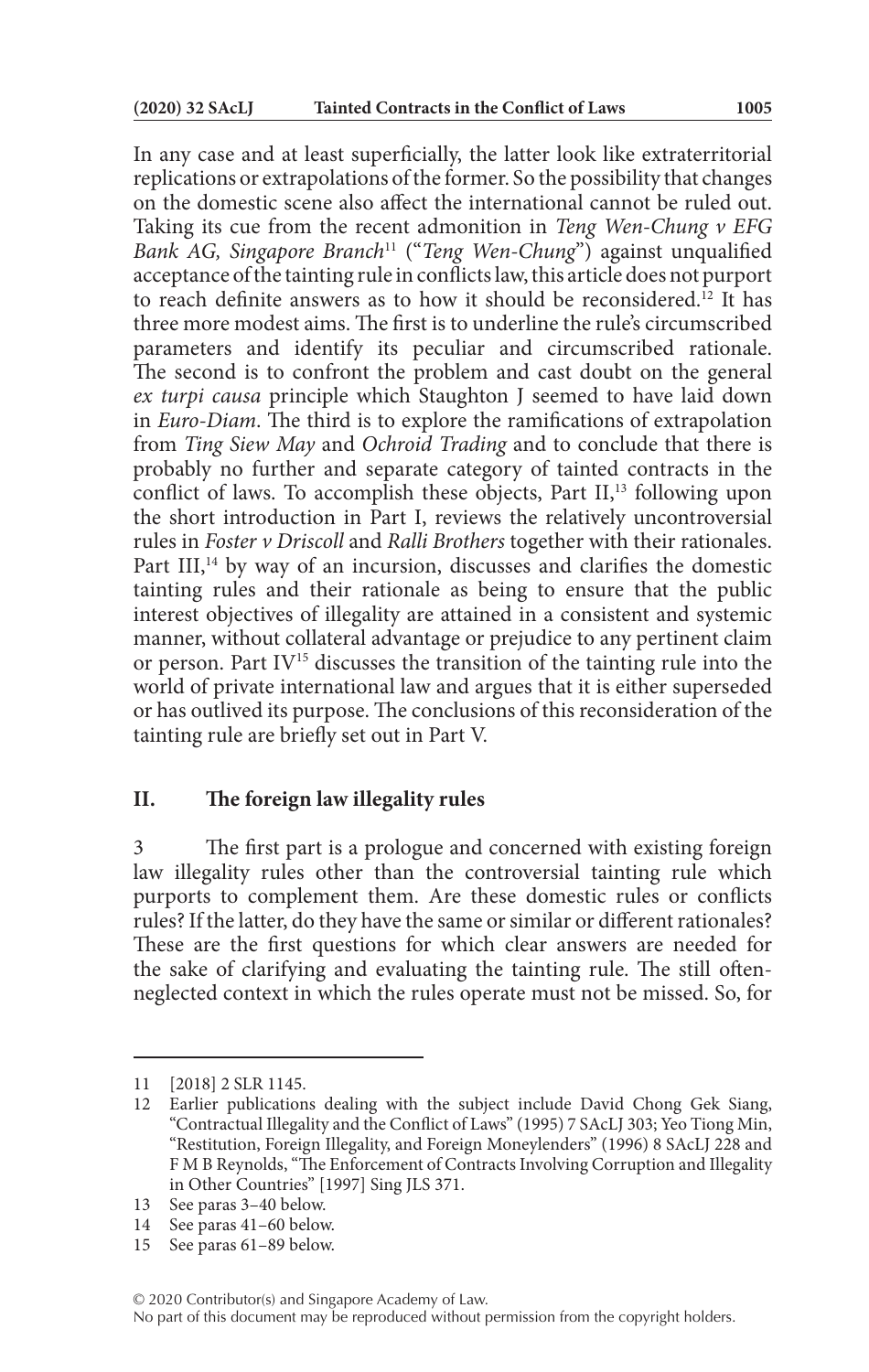context, we will begin with an outline of the two essential background propositions about foreign law illegality. The first is that the forum ignores foreign law illegality as a general rule. In *Vita Food Products Inc v Unus Shipping Co Ltd* 16 ("*Vita Food Products*"), bills of lading were issued in Newfoundland for carriage of goods to New York. A dispute arose between cargo consignees and shipowners after the vessel carrying the goods ran aground in Nova Scotia. A great many issues were litigated in Nova Scotia. With respect to the effect of foreign law illegality which was one of them, the Privy Council agreed with the lower courts that the shipowners, by omitting to insert in the bills of lading a clause paramount attracting the operation of the Hague-Visby rules, had not committed an illegality in Newfoundland. Pertinent for the purposes at hand is the following fairly extensive passage in which Lord Wright set out and explained the general irrelevance of foreign law illegality: $17$ 

> A court in Newfoundland would be bound to apply the law enacted by its own legislature, if it applied, and thus might treat the bills as illegal just as the Supreme Court in the United States treated as void an exemption of negligence in a bill of lading issued in the United States, though in relation to the carriage of goods to England in an English ship: *The Montana*. Such a clause, it was held, was against public policy, and void by the law of the United States, which was not only the law of the forum but was also held to be the proper law of the contract. This decision may be contrasted with *Re Missouri SS Co*, where in similar circumstances the Court of Appeal, holding the proper law of the bill of lading to be English, held that English law did not apply the American rule of public policy, though the shipment took place in America and the bill of lading was issued there, and that the clause, being valid in English law, must receive effect.

That quotation signifies, to put it more generally, that the forum court as a general rule is chiefly concerned with upholding an international contract where it is perfectly valid by the parties' chosen applicable law. This result is undergirded by the paramount importance of party autonomy in the forum's choice of law rule for contracts. It is further reflected in the principle that as far as possible, a contract is to be construed as valid rather than invalid<sup>18</sup> and presumed to be legal and enforceable rather than illegal. It follows that if foreign law illegality is relevant at all, as it is under the rules shortly to be discussed, this is by way of derogation from party autonomy.<sup>19</sup> Judge MacKie QC put it this

© 2020 Contributor(s) and Singapore Academy of Law.

No part of this document may be reproduced without permission from the copyright holders.

<sup>16</sup> [1939] AC 277.

<sup>17</sup> *Vita Food Products Inc v Unus Shipping Co Ltd* [1939] AC 277 at 285.

<sup>18</sup> See Lord Denning MR in *Coast Lines Ltd v Hudig & Veder Chartering NV* [1972] 2 QB 34 at 44.

<sup>19</sup> Giving paramount importance to enforcing freely undertaken contractual obligations. *Cf* American Law Institute, *Restatement (Second) of Conflict of Laws* (1971) § 188, Comment b.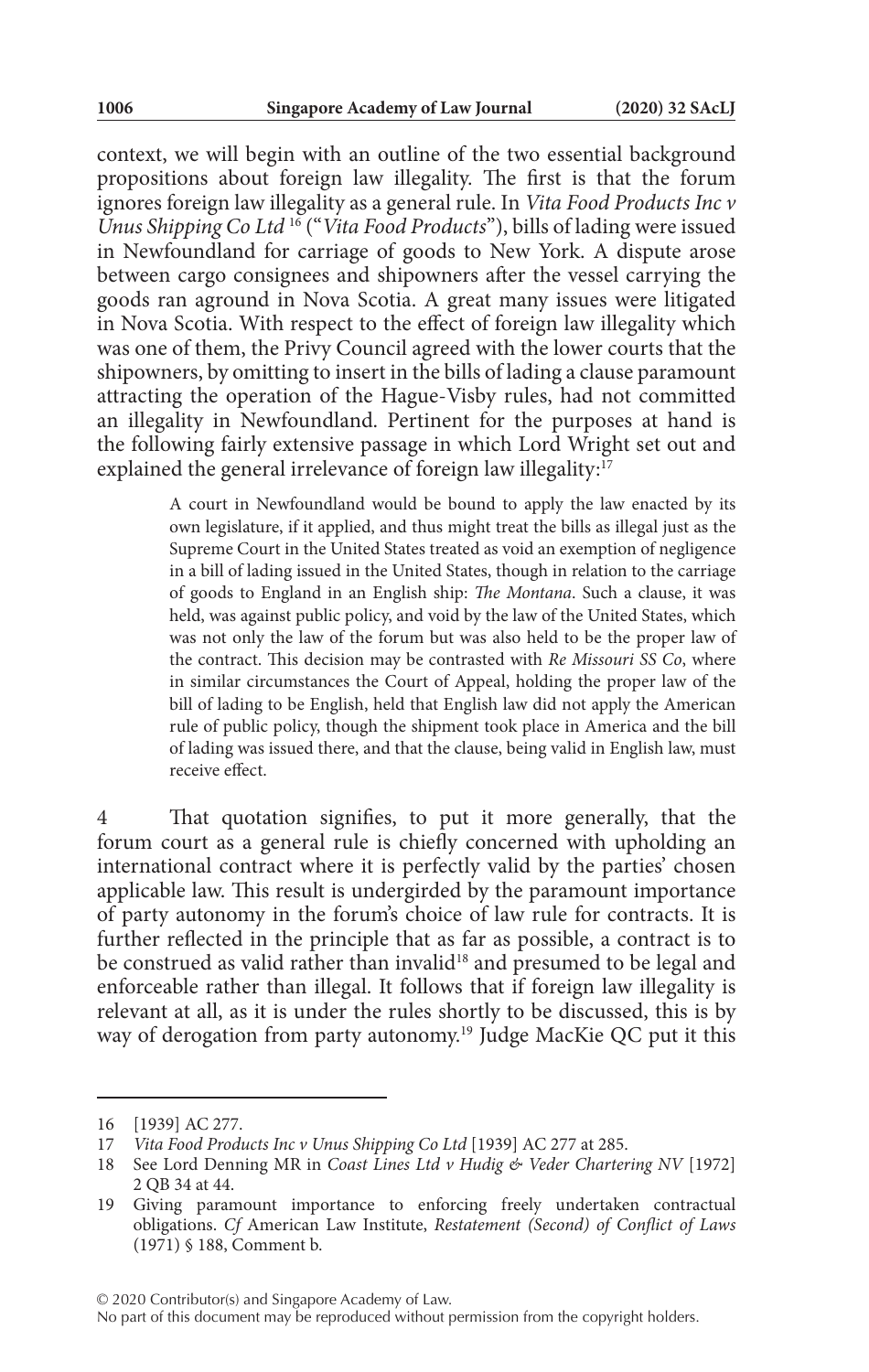way in a recent case: "[T]he starting point is that the Court is not directly concerned with any illegality that may be said to arise under [foreign] law. Foreign law illegality is relevant only insofar as it may give rise to a public policy defence as a matter of English law".20 What he does not say in those remarks is that the derogation is a small one. The public policy defence of foreign law illegality, which Mann in one place described as a stricter doctrine than is followed in other countries, ${}^{21}$  is pretty narrow and comprises only two rules (leaving aside the controversial tainting rule). Some might, of course, suppose that this derogation sufficiently redresses the stronger common law bias in favour of party autonomy which, as Diplock LJ observed in *Mackender v Feldia AG*,<sup>22</sup> is "more liberal in this respect than many Continental systems".23

5 The second backdrop proposition is that the forum court will not enforce a foreign penal, revenue or fiscal law or other public law.24 It is seen as devoid of jurisdiction to adjudicate private disputes in respect of foreign penal, revenue or fiscal laws where judgment in the plaintiff 's or defendant's favour would directly or indirectly amount to enforcement of those laws. This rule of non-justiciability is based on considerations of sovereignty.25 To allow a foreign state to seek to enforce its public laws and for the forum to enforce another's foreign public laws within the territory of the forum would be doubly unacceptable encroachment (sovereignty's external dimension) and abdication of forum sovereignty (its internal dimension). Foreign public laws accordingly are effective only within the territory of the foreign sovereign. However, it will be mentioned in due course that there is no foreign public law exception to the foreign law

<sup>20</sup> *Beijing Jianlong Heavy Industry Group v Golden Ocean Group Ltd* [2013] 2 All ER (Comm) 436 at [32], citing *Tamil Nadu Electricity Board v ST-CMS Electric Co* [2007] 2 All ER (Comm) 701 at [37].

<sup>21</sup> F A Mann, "Illegality and the Conflict of Laws" (1958) 21 MLR 180 at 181.

<sup>22</sup> [1967] 2 QB 590.

<sup>23</sup> *Mackender v Feldia AG* [1967] 2 QB 590 at 602.<br>24 See Dicey, Morris & Collins on the Conflict of I

See *Dicey, Morris & Collins on the Conflict of Laws* (Lord Collins of Mapesbury & Jonathan Harris gen eds) (London: Sweet & Maxwell/Thomson Reuters, 15th Ed, 2012) Rule 3 and Comment at paras 5-020–5-042.

<sup>25</sup> See *Relfo Ltd v Bhimji Velji Jadva Varsani* [2008] 4 SLR(R) 657 at [53]. See also *Government of India v Taylor* [1955] AC 491; Lord Denning MR in *Attorney General of New Zealand v Ortiz* [1984] AC 1 and *Mbasogo v Logos Ltd* [2007] 2 WLR 1062. Valid criticisms may be made that the description of the rule as one of jurisdiction is a misnomer. Baade considers that the rule renders the pertinent public rights of a foreign state unenforceable while Briggs has trenchantly demonstrated that the rule is one of choice of law. See Hans W Baade, "The Operation of Foreign Public Law" (1995) 30 Tex Int'l LJ 429 and Adrian Briggs, "The Revenue Rule in the Conflict of Laws: Time for a Makeover" [2001] Sing JLS 280. *Cf Shergill v Khaira* [2015] AC 359 at [41] that "are probably best regarded as depending on the territorial limits of the competence of the English courts or of the competence which they will recognise in foreign states".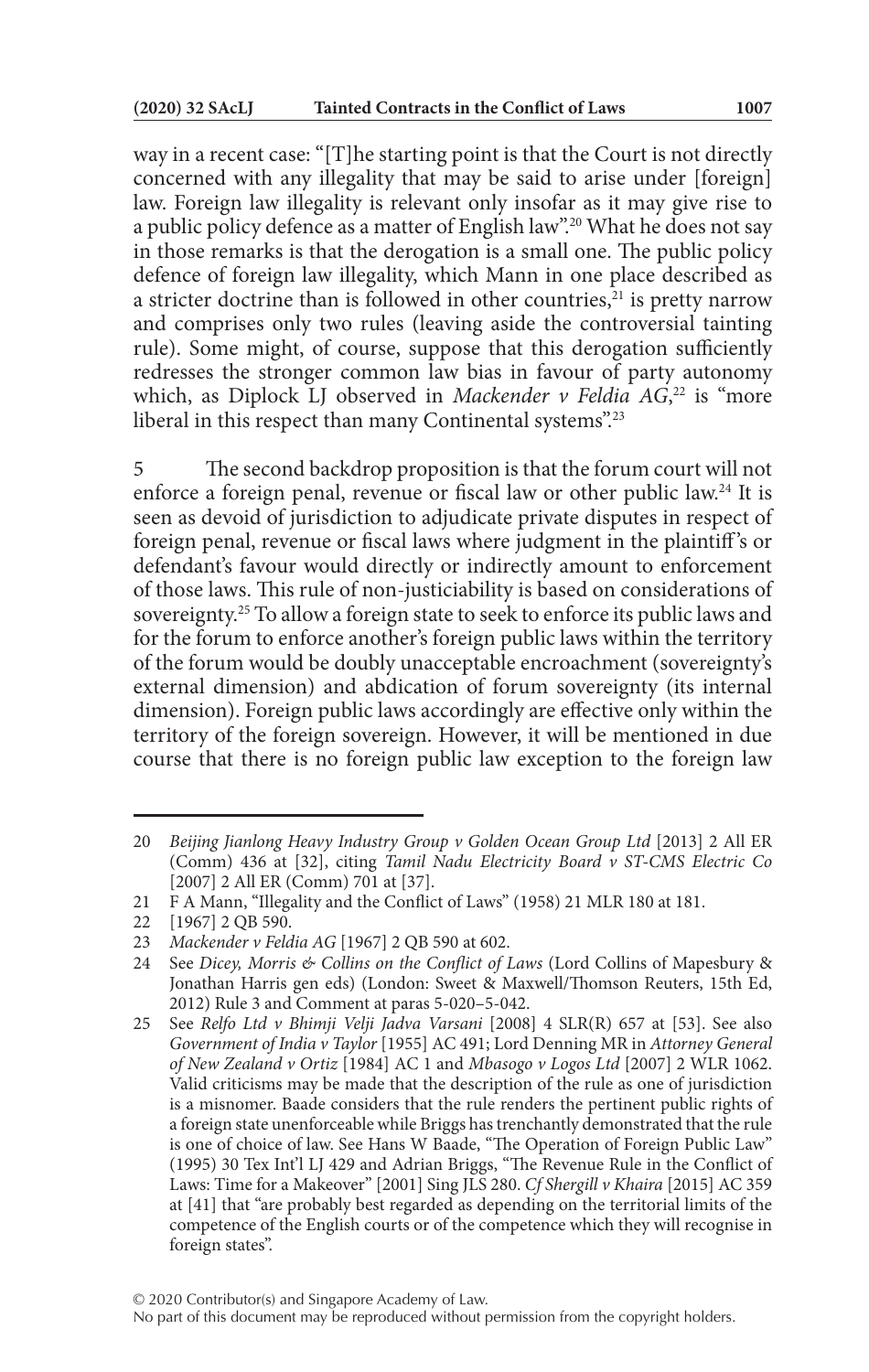illegality rules under examination.<sup>26</sup> If foreign law illegality is relevant under those rules, the rule of non-justiciability will neither bar the forum court from taking cognisance of the illegality nor cause it to dismiss the dispute.

### *A. The two uncontroversial or less controversial rules*

6 Against such a backdrop, it would be surprising if the forum's rules of foreign law illegality were simply an extraterritorial replication or extrapolation of its vast and expansive domestic rules of illegality. The ensuing account of foreign law illegality rules will offer "proof" against extraterritorial replication. Incidentally, it will be convenient in relation to one of them, namely the rule in *Foster v Driscoll*, to refer to English law when English cases are referenced, and Singapore law when Singapore cases are referenced, as the case may be, instead of the *lex fori*.

The rule in *Foster v Driscoll<sup>27</sup>* is the first which will be discussed. That was a case where the English Court of Appeal refused to enforce English law contracts entered into with the common intention that their performance should violate or contribute to the violation of the penal laws of the US. It is easy to see from that case that the contracts which the rule contemplates are only superficially similar to contracts which obligate either party to commit a crime, tort or fraud in the domestic jurisdiction. The subject matter of the latter domestic category of illegal contracts is the commission of a crime, tort or fraud.28 The rule in *Foster v Driscoll* is narrower. First, although it covers contracts which obligate either party to commit a crime, it is in terms directed at and restricted to the intended commission of a crime, not tort or fraud.29 It has, of course, also been noted that the court in *Foster v Driscoll* itself held "unenforceable (and void) all the contracts (one involving performance in England and two in Scotland) which would have implemented the scheme not just that which would have involved performance in the foreign country, illegal under its laws."30 However, a joint enterprise or conspiracy whether as

<sup>26</sup> See para 17 below.

<sup>27</sup> [1929] 1 KB 470. Adopted in *Patriot Pte Ltd v Lam Hong Commercial Co* [1977–1978] SLR(R) 547 (HC), affirmed in [1979–1980] SLR(R) 218 (CA).

<sup>28</sup> See *The Law of Contract in Singapore* (Andrew Phang Boon Leong gen ed) (Singapore: Academy Publishing, 2012) ch 13 at para 13.092. See also *Koon Seng Construction Pte Ltd v Chenab Contractor Pte Ltd* [2008] 1 SLR(R) 375 and *Brown Jenkinson & Co Ltd v Percy Dalton (London) Ltd* [1957] 2 QB 621.

<sup>29</sup> Unless the fraud in question is also a crime. *Cf Adler v Federal Republic of Nigeria* 219 F 3d 869 (Cal, 2000).

<sup>30</sup> *Beijing Jianlong Heavy Industry Group v Golden Ocean Group Ltd* [2013] 2 All ER (Comm) 436 at [41]. See also F M B Reynolds, "The Enforcement of Contracts Involving Corruption or Illegality in Other Countries" [1997] Sing JLS 371 at 372.

No part of this document may be reproduced without permission from the copyright holders.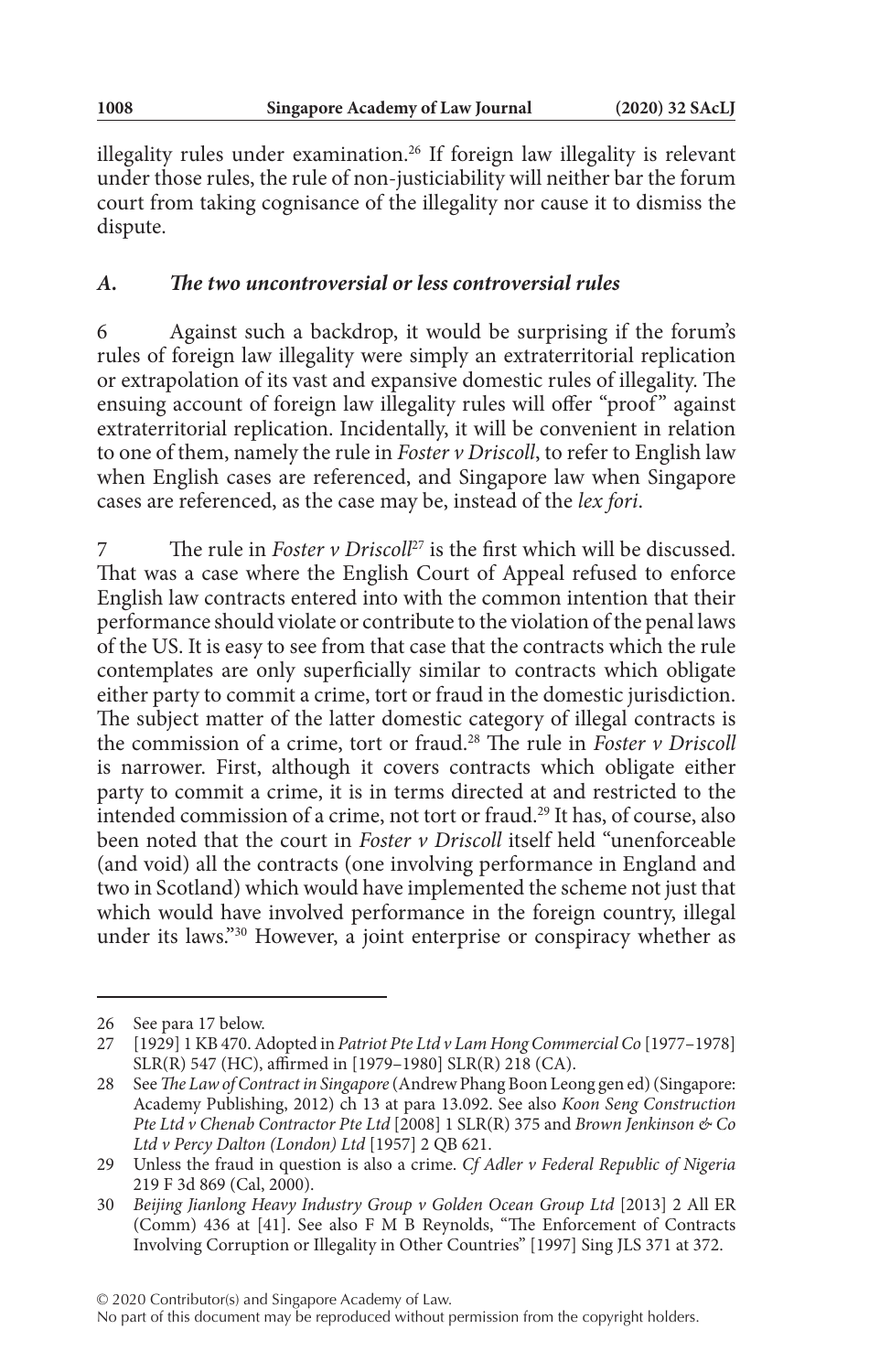agreement manifested in overt acts or as aiding a completed violation of foreign law illegality is not essential. An intention to participate in a common criminal design (that is, to share in that purpose) is not necessary. "[I]f two people knowingly agree together to break the laws of a friendly country or to procure someone else to break them or to assist in the doing of it, then they cannot ask [the forum] court to give its aid to the enforcement of their agreement."31 Second, the *Foster v Driscoll* category of contracts is also distinguished from the domestic category of statutorily prohibited contracts which are illegal despite absence of intention to infringe the statute in question. That sufficiently rules out any suggestion that the rule is merely an extraterritorial replication of those domestic rules which have been mentioned.

8 At the same time, it is wider. It also covers contracts which do not require that either party to the contract must commit a crime in order to fulfil the terms of the contract. Indeed, the main subject matter of the rule will likely be a contract the real object or purpose or intention of which is to break the penal law, which if it were domestic would under the domestic law fall within another established domestic rule of illegal contracts. So, in *Regazzoni v KC Sethia (1944) Ltd*32 ("*Regazzoni*"), a contract for the sale of jute bags *cif* Genoa was held illegal and unenforceable although both parties were not contractually required to breach an embargo which had the force of law in India. It was enough that their real intention was to do so (both parties knew of the embargo and the fact that the amount of jute sold and to be delivered could only be obtained from India). The House of Lords there not only approved of *Foster v Driscoll* but also applied the rule to the contract in question which was not prohibited *per se* but intended to be performed illegally.

9 As a consequence of more recent extensions, the rule arguably will also apply to render a contract unenforceable by a party who makes it with an intention of procuring the other unknowingly to break a penal law of the *locus solutionis*. In *Royal Boskalis Westminster NV v Mountain*33 ("*Royal Boskalis*"), the plaintiffs entered into an Iraqi law finalisation agreement and became obliged to procure the release of Iraqi performance bonds held at the Netherlands and Switzerland for their benefit under their English law dredging contract with the Iraqi government. The intention of the Iraqi government was to procure the plaintiffs to violate the sanctions law of both countries and it was not disputed that the plaintiffs were an innocent party believing they had acted lawfully in procuring the release of the funds. Stuart-Smith LJ held

<sup>31</sup> *Regazzoni v KC Sethia (1944) Ltd* [1956] 3 WLR 79 at 85, *per* Lord Denning LJ.

<sup>32</sup> [1958] AC 301.

<sup>33</sup> [1999] QB 674.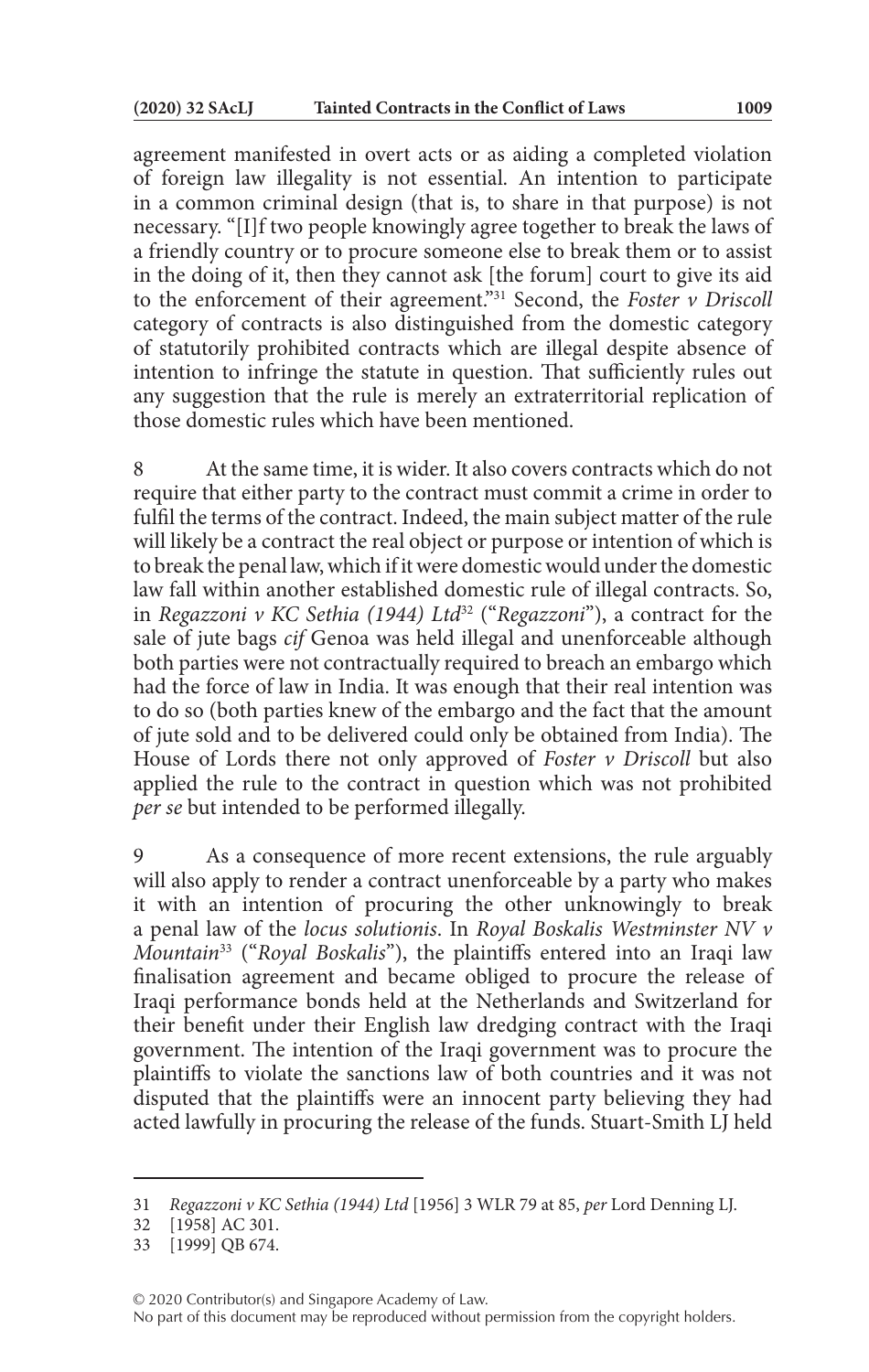that under the rule in *Foster v Driscoll*, a contract made with a unilateral intention on the part of a contractant to procure an innocent party to perform an illegal act in the *locus solutionis* was unenforceable by him.34

10 The case of *Brooks Exim Pte Ltd v Bhagwandas Naraindas*<sup>35</sup> ("*Brooks Exim*") properly understood is similar authority, although it may not have stressed that a contract of this character would only be unenforceable by the guilty party. The plaintiff had transferred inherited moneys held in Singapore to the defendants' account in Singapore. Contending that accrued interests on the transferred moneys were exigible to Indonesian tax, the defendants refused to return the moneys claiming that the contract of transfer was illegal and unenforceable, having been made by the plaintiff for the illegal purpose of deceiving the Indonesian tax authorities. The defendants were probably an innocent party who had agreed to the transfer in order to assist the plaintiff to obtain credit facilities for the plaintiff 's business in Indonesia. Like Stuart-Smith LJ in *Royal Boskalis* (not cited to the Court of Appeal), however, the Court of Appeal did not suppose that the case would fall outside the rule in *Foster v Driscoll* if only one party, the plaintiff, intended to break the penal law. There was, however, no evidence that the plaintiff was even aware that accrued interests were liable to Indonesian tax. For that reason alone, the defendants' plea of the defence of illegality under the rule in *Foster v Driscoll* failed.

11 There is more than this to indicate that the rule has come to develop a wider scope in another respect. It is possible that the rule will apply to render a contract unenforceable by a party who makes it in order to knowingly receive property in breach of a penal law in the intended *locus solutionis*. In *The Bodley Head Ltd v Flegon*, 36 the plaintiffs who had obtained their English copyright from assignors sued the defendants for its infringement in England. The plaintiffs' assignors were assignees from Heeb, an agent of the Russian author, and the defendants contended that it would be contrary to international comity for the court to lend its assistance to the plaintiffs when the plaintiffs knew that "the author was not entitled under Russian law to give a power of attorney to Heeb, that the export of the text of the novel from Russia to Switzerland was contrary to Russian law, and that the retention by Heeb of royalties for the account of the author would also be contrary to Russian law".37 The

<sup>34</sup> The defendant insurers were therefore entitled to contend by way of defence to a claim to insurance coverage that the insured plaintiffs had suffered no loss since the finalisation agreement was illegal and unenforceable by the Iraqi government, leaving the original obligation under the dredging agreement intact.

<sup>35</sup> [1995] 1 SLR(R) 543.

<sup>36</sup> [1972] 1 WLR 680.

<sup>37</sup> *The Bodley Head Ltd v Flegon* [1972] 1 WLR 680 at 687.

No part of this document may be reproduced without permission from the copyright holders.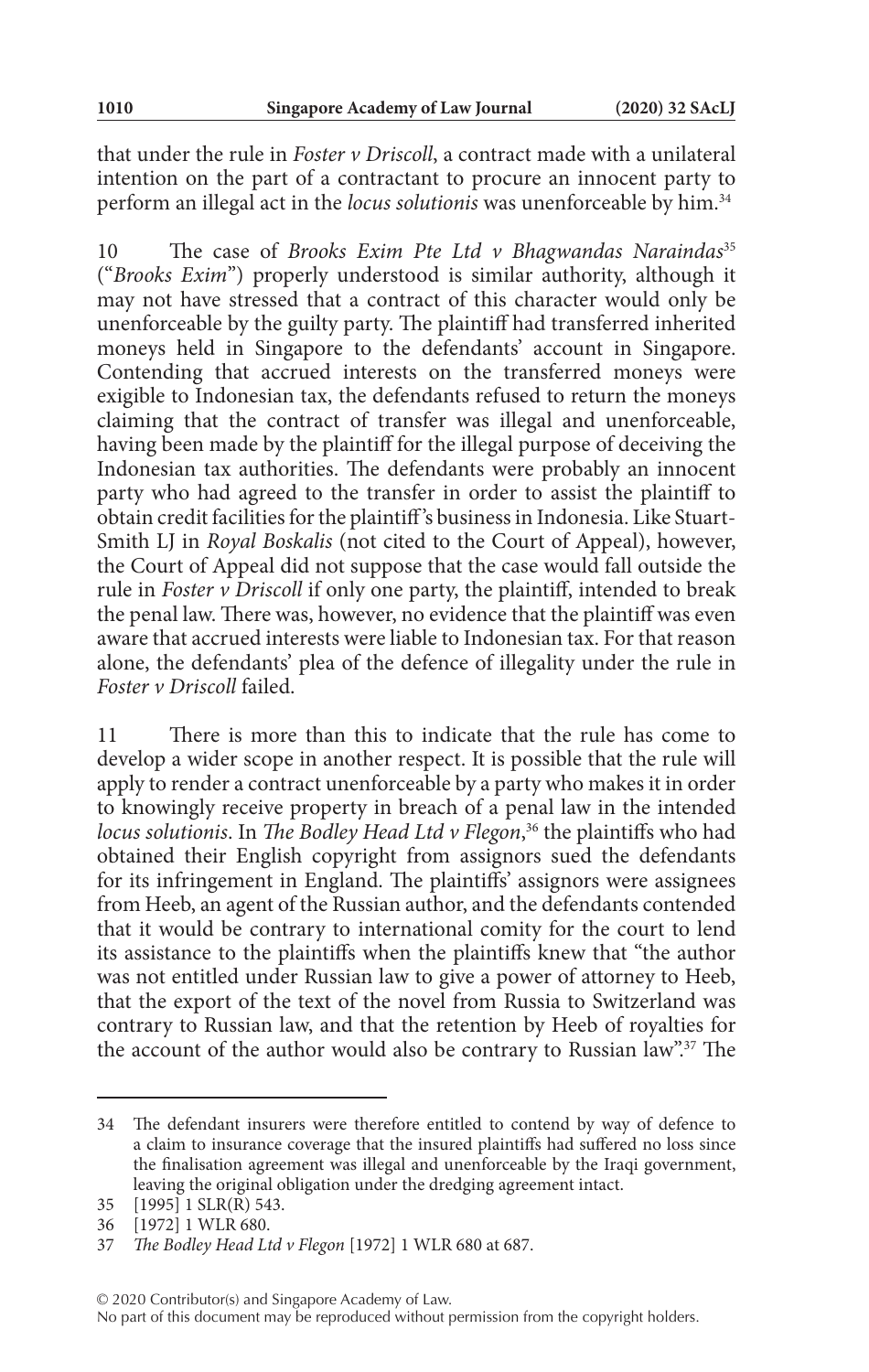English High Court was prepared to assume that those allegations of Russian law illegalities were true but held that the defence of illegality would nevertheless fail as none of the illegal acts in question was required by the contract with Heeb to be done within the frontiers of Russia. It is notable that the court did not, however, dissent from the remainder of the submission that a contract to receive property with knowledge that it is to be transferred in violation of a foreign penal law is illegal and unenforceable by the intended recipient.

12 That said, one should hesitate to suppose that mere knowledge of the plaintiff contractant that the counterparty intended to break the penal laws of the *locus solutionis* will attract the rule in *Foster v Driscoll* so as to render the contract unenforceable by him as well. Two prominent authorities, *Fielding & Platt Ltd v Najjar*38 and *Dimpex Gems (Singapore) Pte Ltd v Yusoof Diamonds Pte Ltd*, 39 which followed it, emphatically deny this. Both cases involved sales by sellers under no obligation to deliver in the buyers' country where illegality was intended by the buyers to be committed. In the first, the sellers did not have knowledge that the buyers were importing the extrusion press without a licence and hence illegally; and Lord Denning MR observed *obiter* that mere knowledge without "active participation" would not satisfy the rule in *Foster v Driscoll*. In the second, the Court of Appeal was prepared to assume that the sellers were aware that the buyers intended to smuggle the goods into Malaysia; and held that mere knowledge without "active participation" was insufficient.<sup>40</sup> Without the benefit of these citations, G P Selvam JC in a subsequent case, *Singapore Finance Ltd v Soetanto*, 41 took the view that *Regazzoni* was decided on "the principle that the performance of the contract would be illegal in India, the place of performance of the contract" and "the appellant/plaintiff had knowledge of the illegality".42 That the *Foster v Driscoll* principle was not correctly stated by G P Selvam JC is now clear from the Court of Appeal's observations in *Peh Teck Quee v Bayerische Landesbank Girozentrale*43 ("*Peh Teck Quee*"). Knowledge alone is not enough and "active participation" is required.<sup>44</sup>

<sup>38</sup> [1969] 1 WLR 357.

<sup>39</sup> [1987] SLR(R) 349.

<sup>40</sup> *Cf* Tan Yock Lin, "Diamonds in Breach of Law" (1988) 30 Mal LR 424.

<sup>41</sup> [1992] 1 SLR(R) 645. See Yeo Tiong Min, "Restitution, Foreign Illegality, and Foreign Moneylenders" (1996) 8 SAcLJ 228 at 235–238 for a nuanced scrutiny of *Singapore Finance Ltd v Soetanto* [1992] 1 SLR(R) 645.

<sup>42</sup> The test he formulated is at *Singapore Finance Ltd v Soetanto* [1992] 1 SLR(R) 645 at [18] and was followed in *Overseas Union Bank Ltd v Chua Kok Kay* [1992] 2 SLR(R) 811.

<sup>43</sup> [1999] 3 SLR(R) 842.

<sup>44</sup> What constitutes "active participation" may be variable since there is a scale of involvement. It should not be necessary that the "knowing assistant" must have obligated himself to provide substantial assistance so that he can be said to intend *(cont'd on the next page)*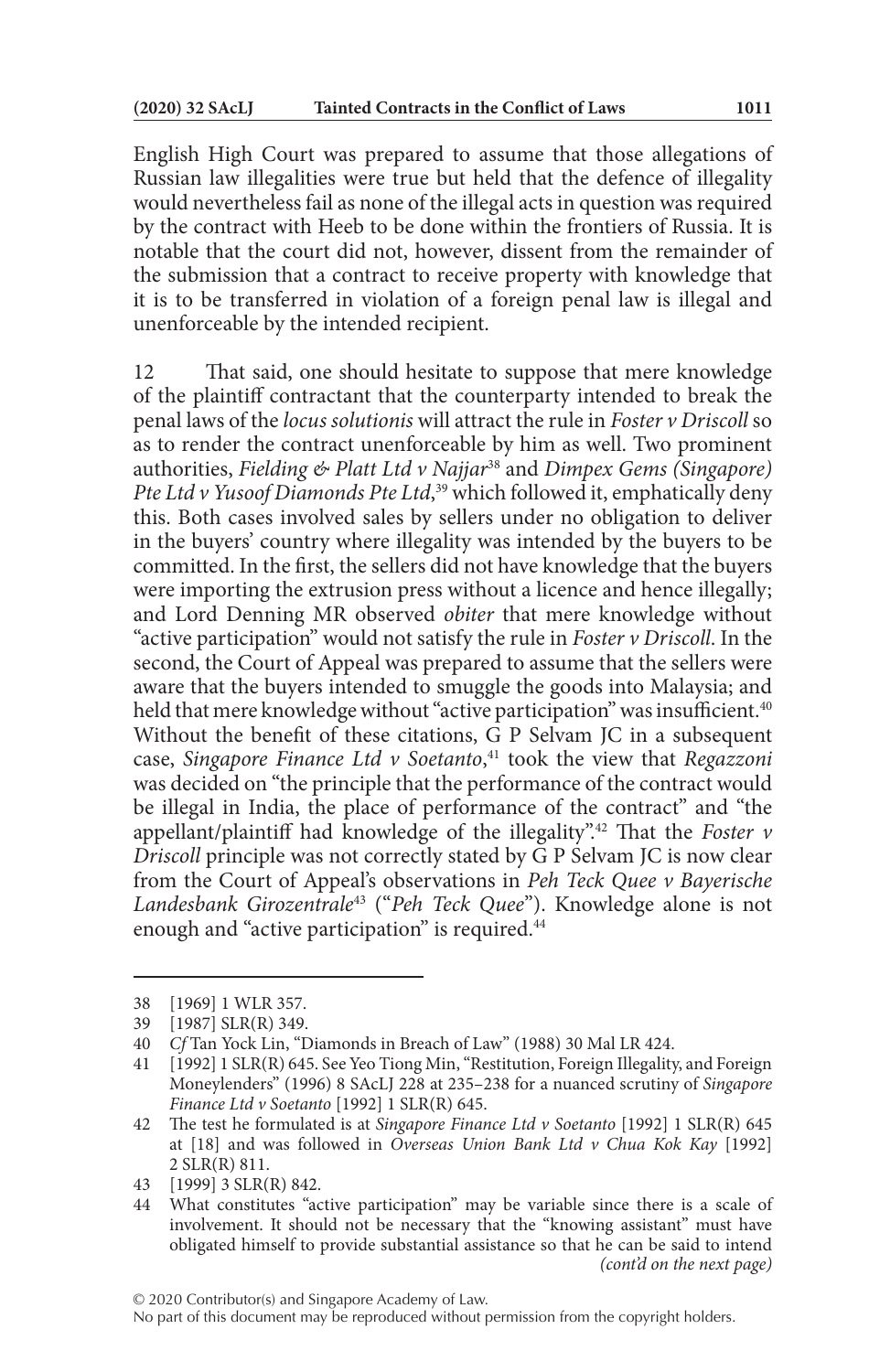13 In contrast to what has just been said, if the question is one of illegality under the domestic law, mere knowledge will be enough to render the contract unenforceable by the knowing contractant, without the necessity of active participation on his part.45 In *Pearce v Brooks*, 46 it was held to be "settled law, that any person who contributes to the performance of an illegal act by supplying a thing with the knowledge that it is going to be used for that purpose, cannot recover the price of the thing so supplied".47 So although the rule in *Foster v Driscoll* seems to traverse ground covered by the domestic categorical rule which was the focal point of *Ting Siew May* and described as "a very limited sphere of common law illegality where the contract was not prohibited *per se*<sup>",48</sup> we can also rule out the possibility that the rule in *Foster v Driscoll* is merely an extraterritorial replication of that sphere of domestic illegality.

14 The rule in *Foster v Driscoll* appears to be subject to three or four "limitations".49 The formulation in terms of breach of the penal laws is ambiguous and could include breach of extraterritorial penal laws without any unlawful performance within the territory of the *lex loci solutionis*. 50 However, as was stated in *Ispahani v Bank Melli Iran*, 51 "the intended commission of prohibited acts within the territory of a friendly foreign country (whose laws prohibit those acts) is an essential and necessary ingredient of the principle in *Foster v Driscoll*".<sup>52</sup> There is abundant authority for this besides the case just cited.53 In *Brooks Exim*, 54 the plaintiff had allegedly transferred his inheritance moneys intending to deceive the Indonesian tax authorities and without notifying the Indonesian tax authorities that moneys liable to Indonesian tax were being moved. The Indonesian laws he was alleged to have violated were presumably extraterritorial and required the plaintiff presumably resident in Indonesia to notify the authorities of any affected transfer

46 (1866) LR 1 Exch 213.

- 50 *Cf Jones v Chatfield* [1993] 1 NZLR 617.
- 51 [1998] Lloyd's Rep Bank 133.

purposefully to assist in the violation of foreign law illegality. Nor would it seem necessary to predicate that he must know that what he must do under the contract will have a substantial effect in furthering commission of the foreign law illegality.

<sup>45</sup> See Lord Somervell in *Regazzoni v KC Sethia (1944) Ltd* [1958] AC 301 at 331.

<sup>47</sup> *Pearce v Brooks* (1866) LR 1 Exch 213 at 217.

<sup>48</sup> *Ochroid Trading Ltd v Chua Siok Lui* [2018] 1 SLR 363 at [39].

<sup>49</sup> There is no suggestion anywhere that the rule does not apply to contracts made by the Government.

<sup>52</sup> *Ispahani v Bank Melli Iran* [1998] Lloyd's Rep Bank 133 at 139–140.

<sup>53</sup> See also *Kleinwort Sons & Co v Ungarische Baumwolle Industrie AG* [1939] 2 KB 678 at 694; *Four Seas Communication Bank Ltd v Sim See Kee* [1989] 1 SLR(R) 285 at [7]; and *Bhagwandas Naraindas v Brooks Exim Pte Ltd* [1994] 1 SLR(R) 932 (HC), affirmed in *Brooks Exim Pte Ltd v Bhagwandas Narainda* [1995] 1 SLR(R) 543 (CA).

<sup>54</sup> *Brooks Exim Pte Ltd v Bhagwandas Narainda* [1995] 1 SLR(R) 543.

No part of this document may be reproduced without permission from the copyright holders.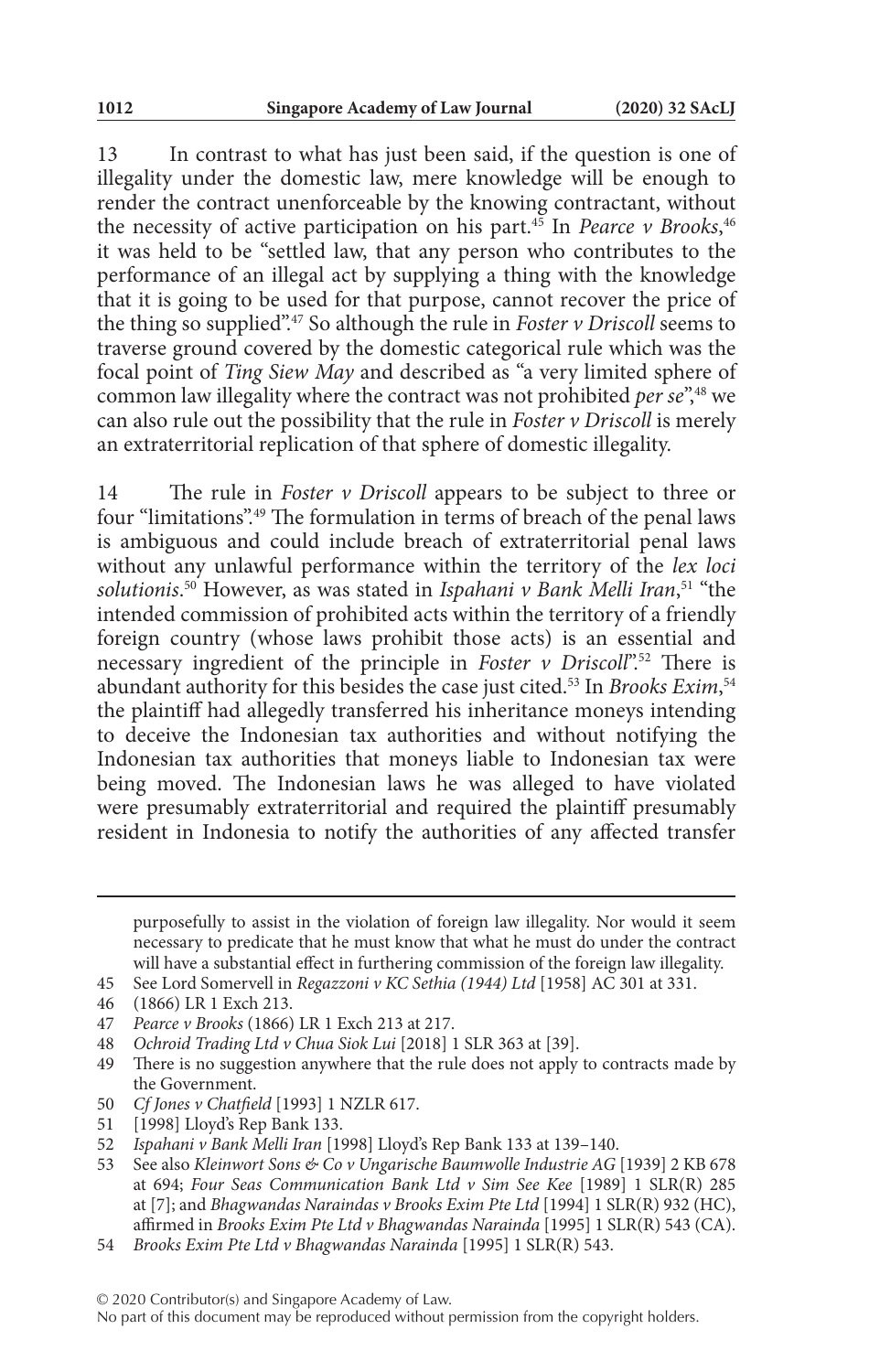of accounts held in Singapore. Dismissing the defendant's defence of illegality to the plaintiff 's claim to a return of the transferred funds, the High Court held that there was no doing of any act that amounted to an illegality in Indonesia, the country which created the illegality. It was fatal to the defendant's defence that nothing in the contract of transfer required the plaintiff to do anything in Indonesia to facilitate the alleged deception. Two reasons, incidentally, have been given elsewhere to compel this essential requirement of territorial penal violation;<sup>55</sup> namely, its agreeableness to international comity56 and to the cognate rule in *Ralli Brothers* that it must be the law of the place of performance that prohibits the act of performance.

15 The second limitation is that the rule is restricted to claims to enforce an English law contract, including seeking damages for breach. The rule thus does not apply to claims for restitutionary relief for benefits conferred under the illegal contract. Nor does it apply to enforcement of a foreign judgment or arbitral award given in respect of a "*Foster v Driscoll*-contract", the enforceability of which would have been refused had a judgment been sought in the first place in proceedings in the forum.57 More comments on this will be made below in the ensuing discussion of the true rationale of the rule  $58$ 

<sup>55</sup> *Ispahani v Bank Melli Iran* [1998] Lloyd's Rep Bank 133.

<sup>56</sup> One might add that international law rejects extraterritorial application of national legislation, except over matters closely related to or with a direct immediate and substantial nexus with legitimate interests of the state.

<sup>57</sup> See *Westacre Investments Inc v Jugoimport-SDPR Holding Co Ltd* [1999] 1 All ER (Comm) 865 and *Omnium de Traitement et de Valorisation SA v Hilmarton Ltd* [1999] 2 All ER (Comm) 146. The fact that the *Foster v Driscoll* rule is not a universal prohibition of illegal contracts is evident in these cases; at the least they show that the rule is not part of truly international public policy.

<sup>58</sup> Incidentally, the High Court in *Bhagwandas Naraindas v Brooks Exim Pte Ltd* [1994] 1 SLR(R) 932 should not be taken to have propounded a different rule when it stated its conclusion at [26] that the rule applies "notwithstanding [the contract] is valid under the proper law of the contract" [emphasis added]. The context shows that by the proper law the court meant Singapore law. See also *Peh Teck Quee v Bayerische Landesbank Girozentrale* [1993] 2 SLR(R) 842 at [45] where the Court of Appeal stated: "This [*Foster v Driscoll*] principle states that the courts will treat a contract governed by its own law as void where the parties' intention and object contemplated thereby jeopardises relations between its government and another friendly government." In *Omnium de Traitement et de Valorisation SA v Hilmarton* [1999] 2 All ER (Comm) 146 at 149, Timothy Walker J, citing Viscount Simonds in *Regazzoni v KC Sethia (1944) Ltd* [1958] AC 301 at 317, said that "in applying this principle it is immaterial whether the contract itself is governed by English or foreign law". But there would appear to be some misunderstanding that Viscount Simonds was stating the law when he was merely recounting counsel's submission.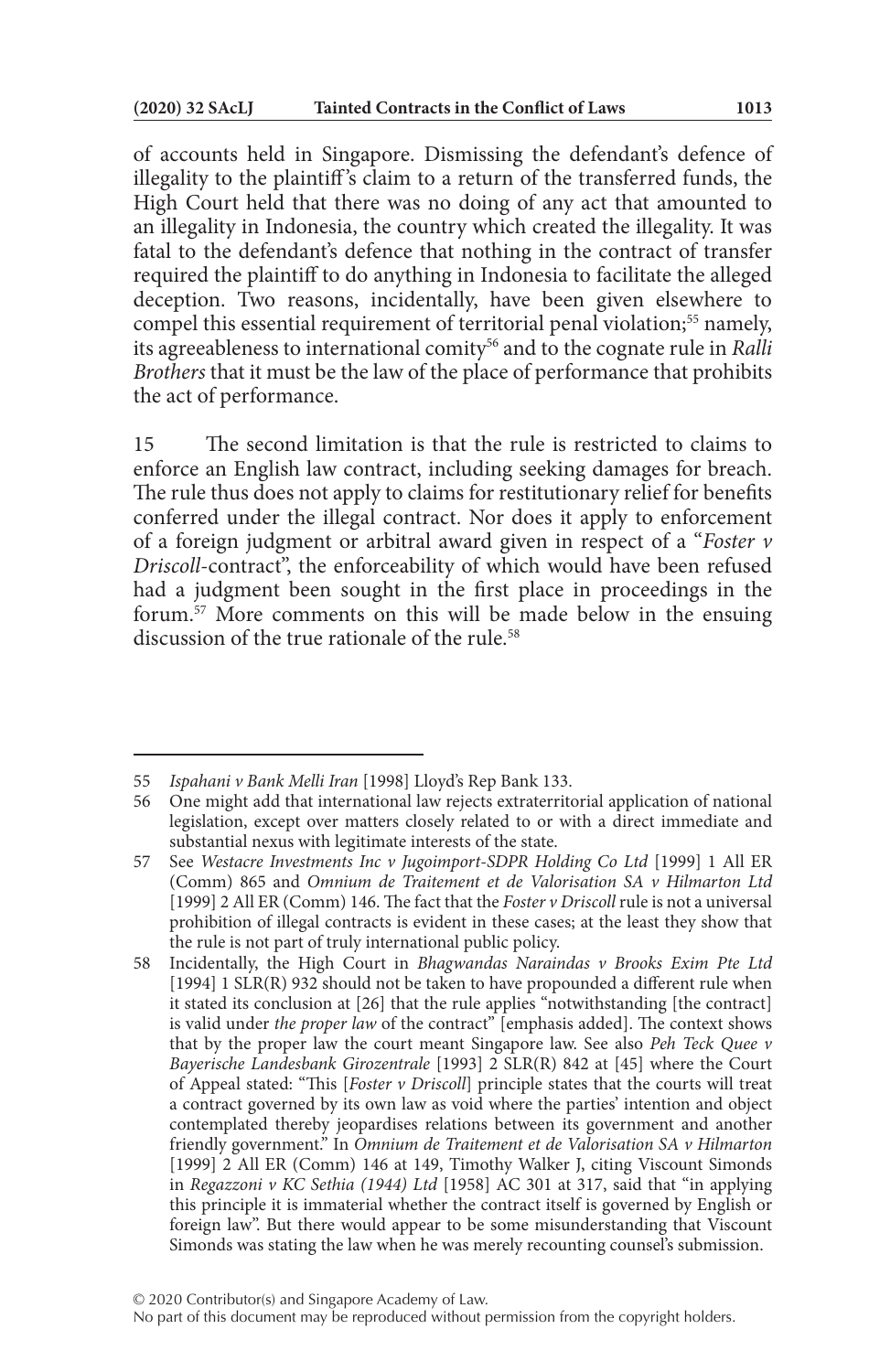16 There is probably a third limitation that the rule will not be applied if the foreign law illegality in question is contrary to English morals.<sup>59</sup>

17 The fourth limitation is that the rule is now accepted as embracing both civil and criminal violations of foreign revenue or fiscal law. The Court of Appeal in *Brooks Exim* said that there was no doubt about this as early as 1995, agreeing with the High Court.<sup>60</sup> Four years on, Stuart-Smith LJ in *Royal Boskalis* likewise applied the rule in *Foster v Driscoll* to breach of sanctions legislation which merely imposed civil prohibitions, saying that he was not impressed that there was no illegality in the criminal law sense in the case.

18 On the other hand, no one supposes that every kind of penal law or violation of penal law is within contemplation. Reynolds would restrict it to penal offences which are *mala in se* or contrary to international morality, seeing an affinity between the rule in *Foster v Driscoll* and that in *Lemenda Trading Co Ltd v African Middle East Petroleum Co Ltd*<sup>61</sup> ("*Lemenda Trading*"), to be noted later.62 There has yet to be affirmation of this but the suggestion may be too narrow.63 Thus, in *Ryder Industries Ltd v Timely Electronics Co Ltd*64 ("*Ryder Industries*"), Lord Collins said: "The principle is one of public policy, and these decisions have to be read in the light of the foreign legislation which was involved. … Plainly, it does not apply to every breach of foreign law."65 A little farther on, citing *Euro-Diam* as illustration, he added:<sup>66</sup>

> There may nevertheless be cases in which a sufficiently serious breach of foreign law which reflects important policies of the foreign state or separate law district may be such that it would be contrary to public policy to enforce a contract. But there is no basis in authority or principle for holding that *every* breach of foreign law would come into this category.

<sup>59</sup> See the concurring opinions of Lords Reid and Somervell in *Regazzoni v KC Sethia (1944) Ltd* [1958] AC 301. It is possible that some support may be garnered from *Howard v Shirlstar Container Transport Ltd* [1990] 1 WLR 1292, although the reasoning there depended on the superseded test of affront to the public conscience.

<sup>60</sup> *Brooks Exim Pte Ltd v Bhagwandas Narainda* [1995] 1 SLR(R) 543 at [14].

<sup>61</sup> [1998] 1 QB 448. Considered in *Shaikh Faisal v Swan Hunter Singapore Pte Ltd* [1994] 2 SLR(R) 605. See also David Chong Gek Siang, "Contractual Illegality and Public Policy" (1995) 7 SAcLJ 303.

<sup>62</sup> F M B Reynolds, "The Enforcement of Contracts Involving Corruption and Illegality in Other Countries" [1997] Sing JLS 371.

<sup>63</sup> *Cf United Project Consultants Pte Ltd v Leong Kwok Onn* [2005] 4 SLR(R) 214, which accepted another qualification that the illegality must involve turpitude.

<sup>64</sup> [2015] HKCU 3109.

<sup>65</sup> *Ryder Industries Ltd v Timely Electronics Co Ltd* [2015] HKCU 3109 at [50].

<sup>66</sup> *Ryder Industries Ltd v Timely Electronics Co Ltd* [2015] HKCU 3109 at [57].

No part of this document may be reproduced without permission from the copyright holders.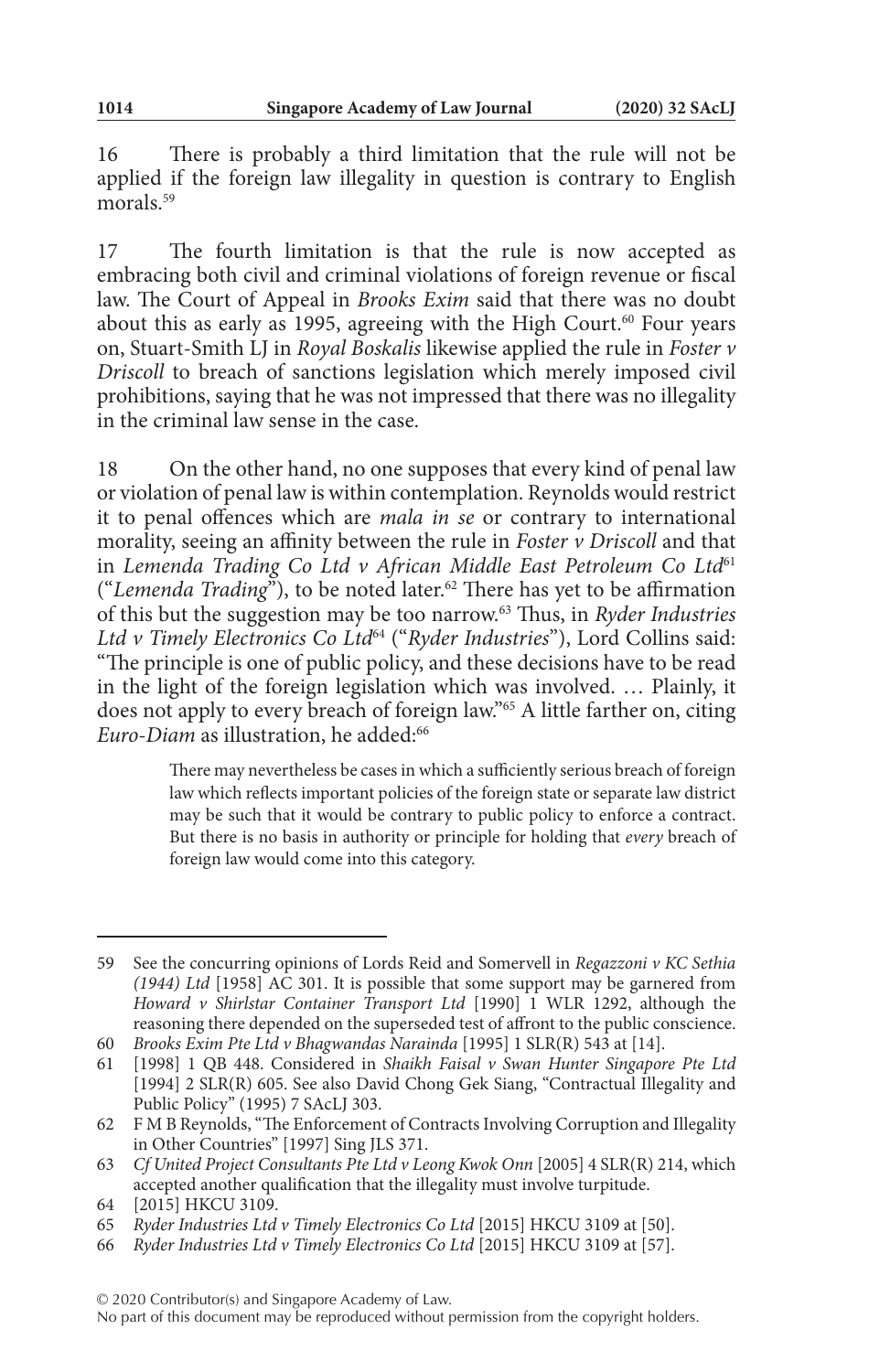This, as an aside, further confirms that the rule in *Foster v Driscoll* is not a composite domestic rule with extraterritorial application to foreign law illegality. If it were, it would be odd that the rule should be limited to penal laws and not include moral prohibitions, and further only to those penal laws of the *lex loci solutionis*. Further comments on this are reserved for the time being as the more appropriate place to make them is in the ensuing discussion of the true rationale of the rule.

19 Next in this account is the rule in *Ralli Brothers*, which is almost as well-known but more controversial. An English law contract of carriage was partially paid for, the remainder freight to be paid on delivery of the cargo in Spain. Between conclusion of the contract and arrival of the vessel in Spain, a Spanish decree was promulgated making it illegal to pay freight beyond the stipulated amount. The cargo consignee tendered the maximum freight allowable under the decree but the shipowner sued in England for the balance due. The English Court of Appeal held that the cargo consignee was entitled to pay only the maximum freight allowable in judgments which have continued to attract debate.<sup>67</sup>

20 There is a popular view that the decision in *Ralli Brothers* was simply an application of English law as the proper law of the contract; in particular of the domestic rule that a contract is discharged *in futuro* by supervenient illegality, irrespective of where it occurs.<sup>68</sup> This view posits that there was in that case only a substantive question of whether impossibility of contractual performance had occurred on account of supervenient illegality. The dispute was thus concerned with the effect of the foreign law illegality as relevant datum and not as law. There was merely a substantive law matter governed by the proper law to be and which was decided.

<sup>67</sup> This was observed in *Peh Teck Quee v Bayerische Landesbank Girozentrale* [1999] 3 SLR(R) 842, a leading Singapore case on another important rule in *Vita Food Products Inc v Unus Shipping Co Ltd* [1939] AC 277, which limits freedom of choice of law. The case is also significant for the Court of Appeal's refusal for the time being at counsel's invitation to blend the rules in *Foster v Driscoll* [1929] 1 KB 470 and *Ralli Brothers v Compania Naviera Sota y Aznar* [1920] 2 KB 287. One of the reasons given for hesitation was uncertainty as to the nature of the latter rule. The court observed that debate had yet to settle its juridical nature.

<sup>68</sup> F A Mann, *Proper Law and Illegality in Private International Law* (1937) 18 BYIL 97 at 111 argued that the decision in *Ralli Brothers v Compania Naviera Sota y Aznar* [1920] 2 KB 287 turned on the doctrine of impossibility of performance in English law. See also *Dicey, Morris and Collins on The Conflict of Laws* (Lord Collins of Mapesbury & Jonathan Harris gen eds) (London: Sweet & Maxwell/Thomson Reuters, 15th Ed, 2012) at para 32-102 for the view that the rule is best understood as a principle of English domestic law. See also *Ryder Industries Ltd v Timely Electronics Co Ltd* [2015] HKCU 3109 at [43].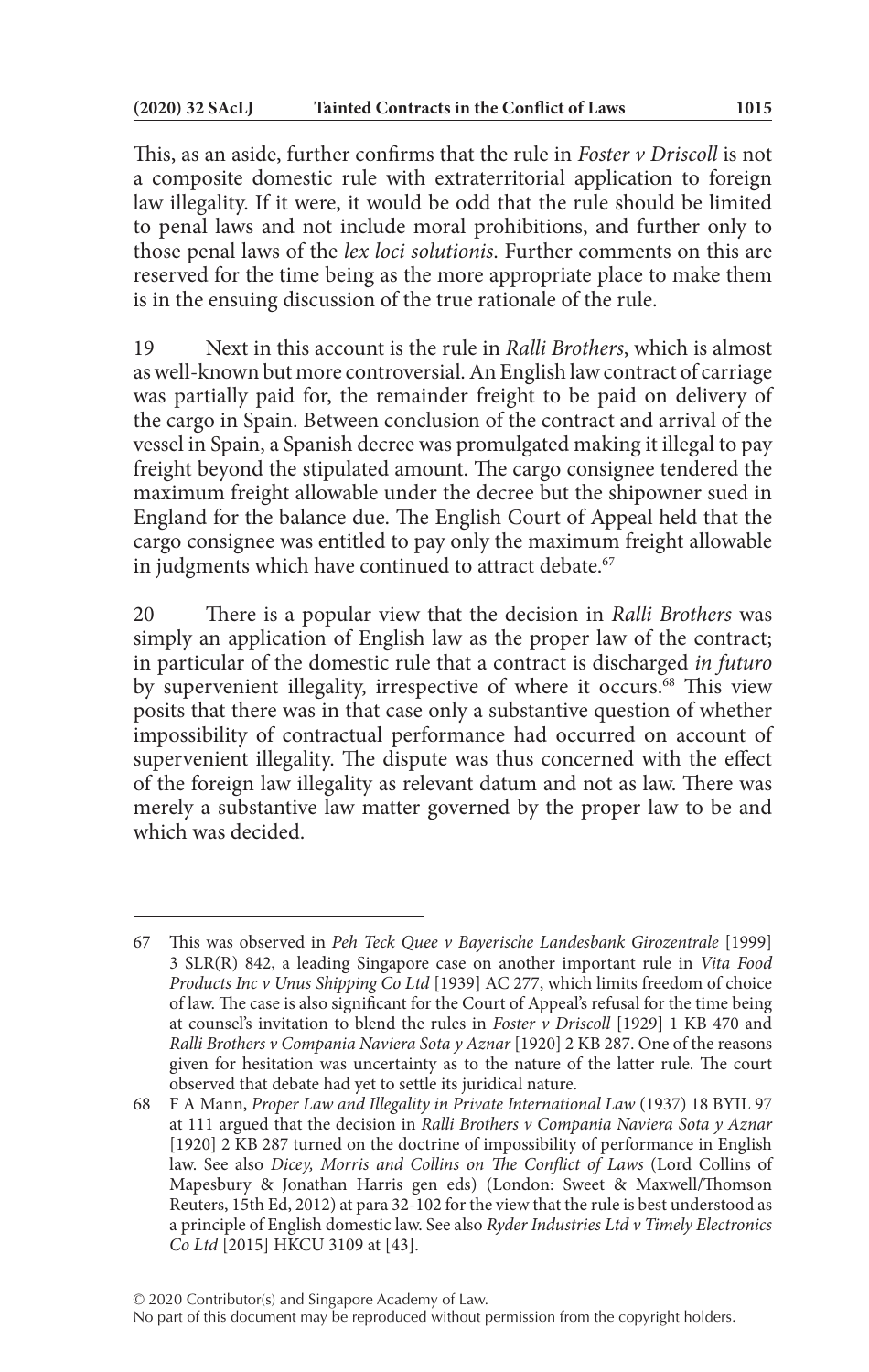21 The statements of Lord Reid in *Zivnostenska Banka National Corp v Frankman<sup>69</sup>* ("*Zivnostenska*") stand in contrast to the popular view.70 Lord Reid described the rule in question as well settled by this time. The proper law is immaterial in the sense that the validity of the contract under the proper law is immaterial.<sup>71</sup> The key is that an English court will not require the performance of a contract whatever its proper law where it has become illegal to perform at the *locus solutionis* under the contract. In an earlier case, *Kahler v Midland Bank*72 ("*Kahler*"), Lord Reid had expressed the proposition in this way:<sup>73</sup>

> The law of England will not require an act to be done in performance of an English contract if such act would be unlawful under English law *or if it would be unlawful by the law of the country in which the act has to be done*. But I know of no authority for the proposition that an English court will not enforce performance in England by a foreigner of an act which is lawful in England merely because the law of the foreigner's country prohibits him from doing that act in England. A foreigner can only get protection in such a case if there is a term in the contract which gives it to him [emphasis added]."

Nothing in those remarks suggested that there was any difference whether the illegality is supervenient<sup>74</sup> or pre-existing at the time of contract.<sup>75</sup>

22 There does not seem to be much doubt that these two cases, *Kahler* and *Zivnostenka*, more than prove the position recognised in more recent English cases that the two rules in *Foster v Driscoll* and *Ralli Brothers* are related "rootstock".76 The rule in *Ralli Brothers* is no more an extraterritorial replication of the domestic rule than the rule in *Foster v Driscoll*. The concern with *lex loci solutionis* illegality<sup>77</sup> is indistinguishable. The effect is the same. The contract is also deemed illegal and unenforceable in a *Ralli Brothers*-type case. Although a court will not require any illegal performance of the obligation in the *locus* 

<sup>69</sup> [1950] AC 57.

<sup>70</sup> By 1935, in *De Beeche v South American Stores (Gath & Chaves) Ltd* [1935] AC 148, the rule was considered well settled. No elaboration was forthcoming.

<sup>71</sup> See *Tamil Nadu Electricity Board v ST-CMS Electric Co Pte Ltd* [2007] 2 All ER (Comm) 701 at [46].

<sup>72</sup> [1950] AC 24.

<sup>73</sup> *Kahler v Midland Bank* [1950] AC 24 at 48.

<sup>74</sup> *Kleinwort Sons & Co v Ungarische Baumwolle Industrie AG* [1939] 2 KB 678; *Toprak Mahsulleri Ofisi v Finagrain* [1979] 2 Lloyd's Rep 98.

<sup>75</sup> *Toprak Mahsulleri Ofisi v Finagrain* [1979] 2 Lloyd's Rep 98 at 107, approved by the Court of Appeal in [1979] 2 Lloyd's Rep 112 at 117.

<sup>76</sup> *Ispahani v Bank Melli Iran* [1998] Lloyd's Rep Bank 133 at 140.

<sup>77</sup> Reflecting this view, the term "*lex loci solutionis*" will henceforth be used to refer to both the law of the intended *locus solutionis* (the subject law of *Foster v Driscoll* [1929] 1 KB 470) as well as the *locus solutionis* under the contract (the subject law of *Ralli Brothers v Compania Naviera Sota y Aznar* [1920] 2 KB 287).

No part of this document may be reproduced without permission from the copyright holders.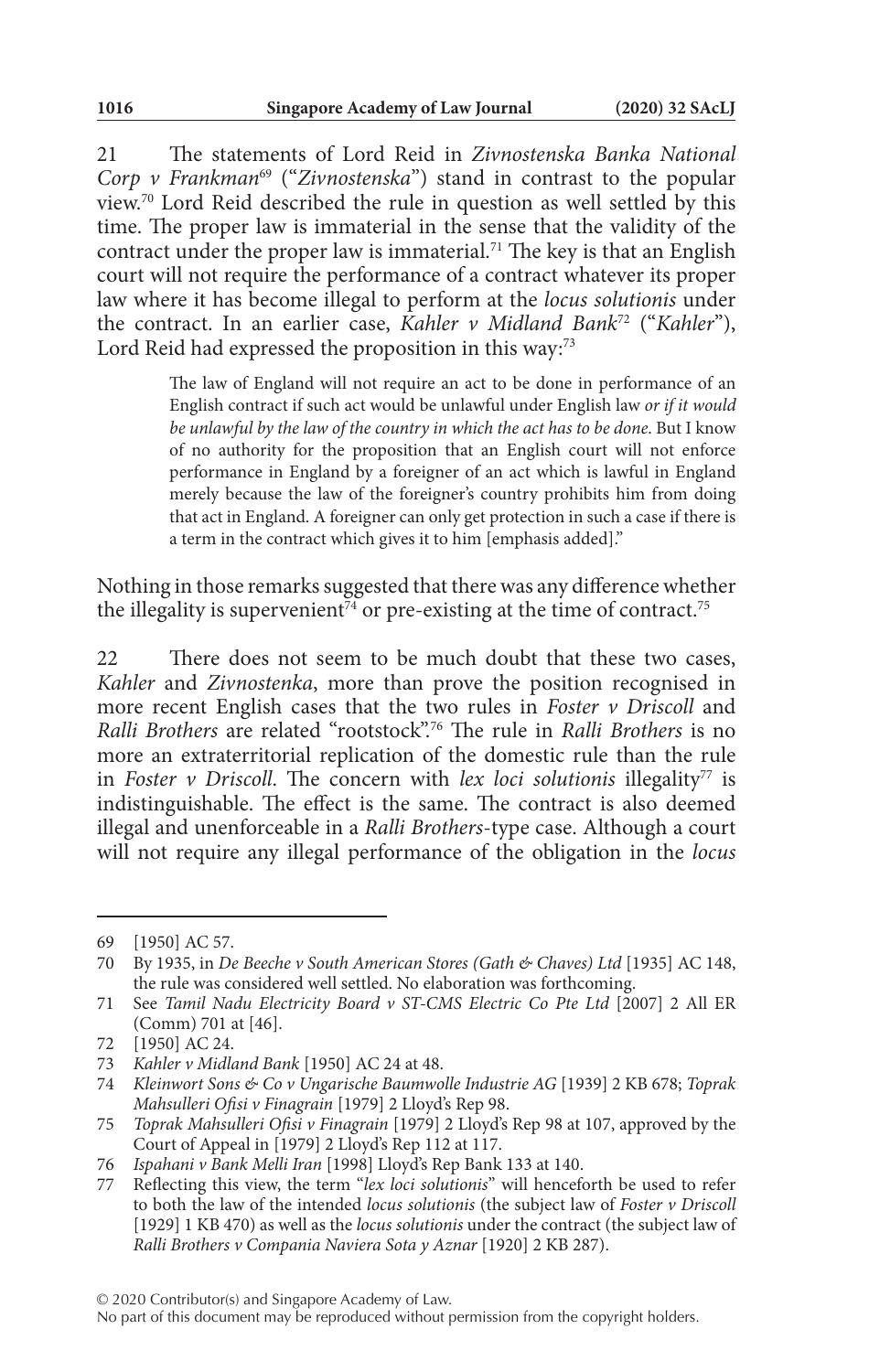*solutionis* under the contract, it will not overlook the fact that the contract may well be enforceable if the obligation as construed by the proper law does not involve any required performance in the alleged *locus solutionis*. This perfectly explains *Ralli Brothers* itself. As the freight was required to be paid in Spain and payment had been duly made in conformity to Spanish law, no question of requiring any illegal performance in Spain needed to be raised in the proceedings in England. Nor was it. What was to be decided was simply whether under English law as the proper law, the payment of the outstanding amount could be demanded in England under the contract.78 As to that, there was no act of payment to be enforced in Spain and the proper law had to be, and was applied to the effect, that the payment obligation to be enforced in England had been frustrated under the proper law. So the popular viewpoint that the case was based on the contents of domestic English law reflects the facts on which the actual decision was based. It should not be overlooked, however, that it was possible to apply English law only because the results of frustration through supervenient illegality did not amount to enforcement of the contract involving the doing of an illegal act under the penal law of Spain.

23 So, not only can the rule in *Ralli Brothers* be found in premises which are tied to doing an act illegal under the *lex loci solutionis* and which are common to the rule in *Foster v Driscoll*; its application should also be regarded as premised on the absence of any intended or knowing violation of the *lex loci solutionis* in Spain beyond the limits prescribed by Spanish law. If the cargo consignee had unknowingly violated the Spanish law and paid the full freight in Spain, he could not have afterwards sought and obtained recovery of half of that amount in England. He would in effect and substance be asking the court to enforce his illegal performance in the *locus solutionis* contrary to the rule in *Ralli Brothers*. 79 This therefore reflects the difference that:80

> The *Ralli Brothers* doctrine is directed solely at unlawful performance required by the terms of the contract but *Foster v Driscoll* applies where the real object and intention of the parties, at the time of the contract, was the commission of

<sup>78</sup> See also *Libyan Arab Foreign Bank v Bankers Trust Co* [1989] QB 728.

<sup>79</sup> *Cf Prodexport State Co for Foreign Trade v E D & F Man Ltd* [1973] 1 QB 389.

<sup>80</sup> *Beijing Jianlong Heavy Industry Group v Golden Ocean Group Ltd* [2013] 2 All ER (Comm) 436 at [19]. *Royal Boskalis Westminster NV v Mountain* [1999] QB 674, which was mentioned earlier, also helpfully underscores this difference by emphasising that if unlawful performance is not necessarily required (for instance because exemptions may be obtained) the *Ralli Brothers* rule will not be applicable: see *Royal Boskalis Westminster NV v Mountain* [1999] QB 674 at 734, *per* Phillips LJ. On the other hand, Stuart-Smith LJ held that, as the Iraqi government had intended that the agreement should be performed without seeking the requisite exemptions, the agreement was illegal by virtue of the rule in *Foster v Driscoll* [1929] 1 KB 470.

No part of this document may be reproduced without permission from the copyright holders.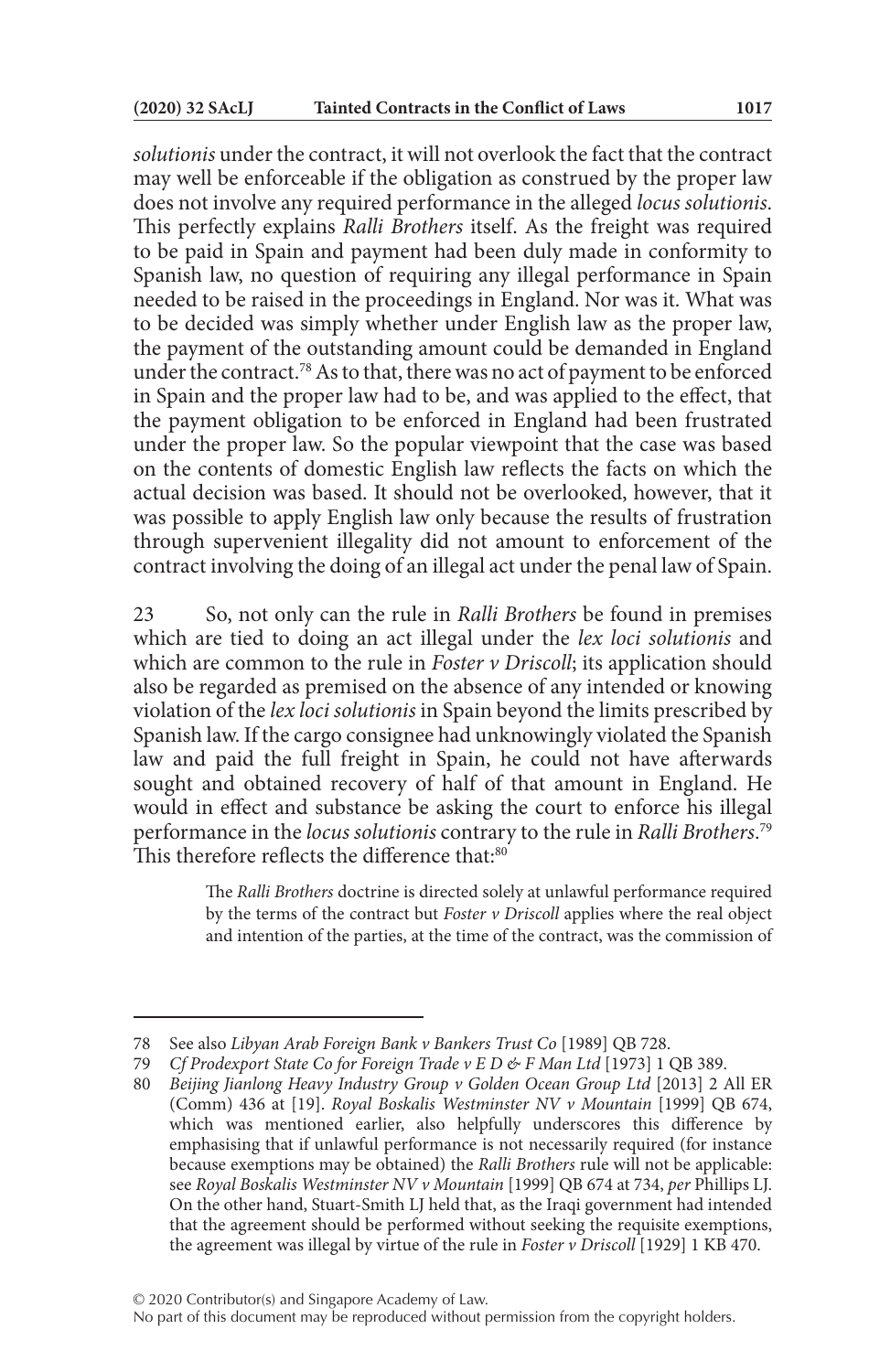conduct that would be unlawful in the relevant country, even if that conduct was not necessarily required by the terms of the contract.

#### *B. The true rationale*

24 Without examining both the stated and unstated rationales of both foreign law illegality rules, one cannot decisively agree that the two rules are truly of the same rootstock. In any case, whether we like it or not, there is a need to trace the complicated design behind those rules which seem to have been hatched out of very scanty materials. The rationale seems at once clear and yet unclear. International comity is the explicit rationale postulated in *Regazzoni*, where, as was said, the House of Lords approved of *Foster v Driscoll*. To cite only three of their Lordships, Lord Reid appealed to public policy with regard to international relations;<sup>81</sup> Viscount Simonds said that comity was the influencing factor;<sup>82</sup> and Lord Keith more explicitly expressed concern about embarrassment to the executive if India should complain about the forum court enforcing a contract with an object of breaking Indian law.83 Although international comity was common ground, there are several unusual aspects worthy of note. Speaking generally, a common problem is that comity-based rationales have unstable or ambiguous meanings. Many of these are exposed by Briggs, who argues that comity's most comfortable common law meaning is that of forum restraint of a self-abnegating nature.84 There must be an affirmative something in the nature of the forum's right or duty or privilege or power against which self-restraint is urged. Call it a doctrine if we must; nothing changes the instrumentalist character of a restraint. If there is nothing to be restrained, international comity is devoid of substance.

25 In *Foster v Driscoll*, however, there seemed to be nothing about the forum's right or duty or power that was being restrained. To say that the forum court was restraining itself from deciding a dispute within its jurisdiction does not match what the court there did, which was to decide the dispute.<sup>85</sup> A possible articulation of reverse logic is that while the forum was bound to refuse to enforce the penal laws of a foreign

<sup>81</sup> *Regazzoni v KC Sethia (1944) Ltd* [1958] AC 301 at 323 and 326.

<sup>82</sup> *Regazzoni v KC Sethia (1944) Ltd* [1958] AC 301 at 318–319.

<sup>83</sup> *Regazzoni v KC Sethia (1944) Ltd* [1958] AC 301 at 327.

<sup>84</sup> Adrian Briggs, "The Principle of Comity in Private International Law" (2012) 354 *Recueil des cours* ch II. This sits well with what the US Supreme Court in *Hilton v Guyot* 159 US 113 (1895) thought of comity, as "neither a matter of absolute obligation, nor of mere courtesy or goodwill".

<sup>85</sup> The court does take cognisance of the foreign law illegality to the extent of its criminality. In *Euro-Diam Ltd v Bathurst* [1990] 1 QB 1, the English Court of Appeal considered that it was relevant that the foreign law illegality included the penalty *(cont'd on the next page)*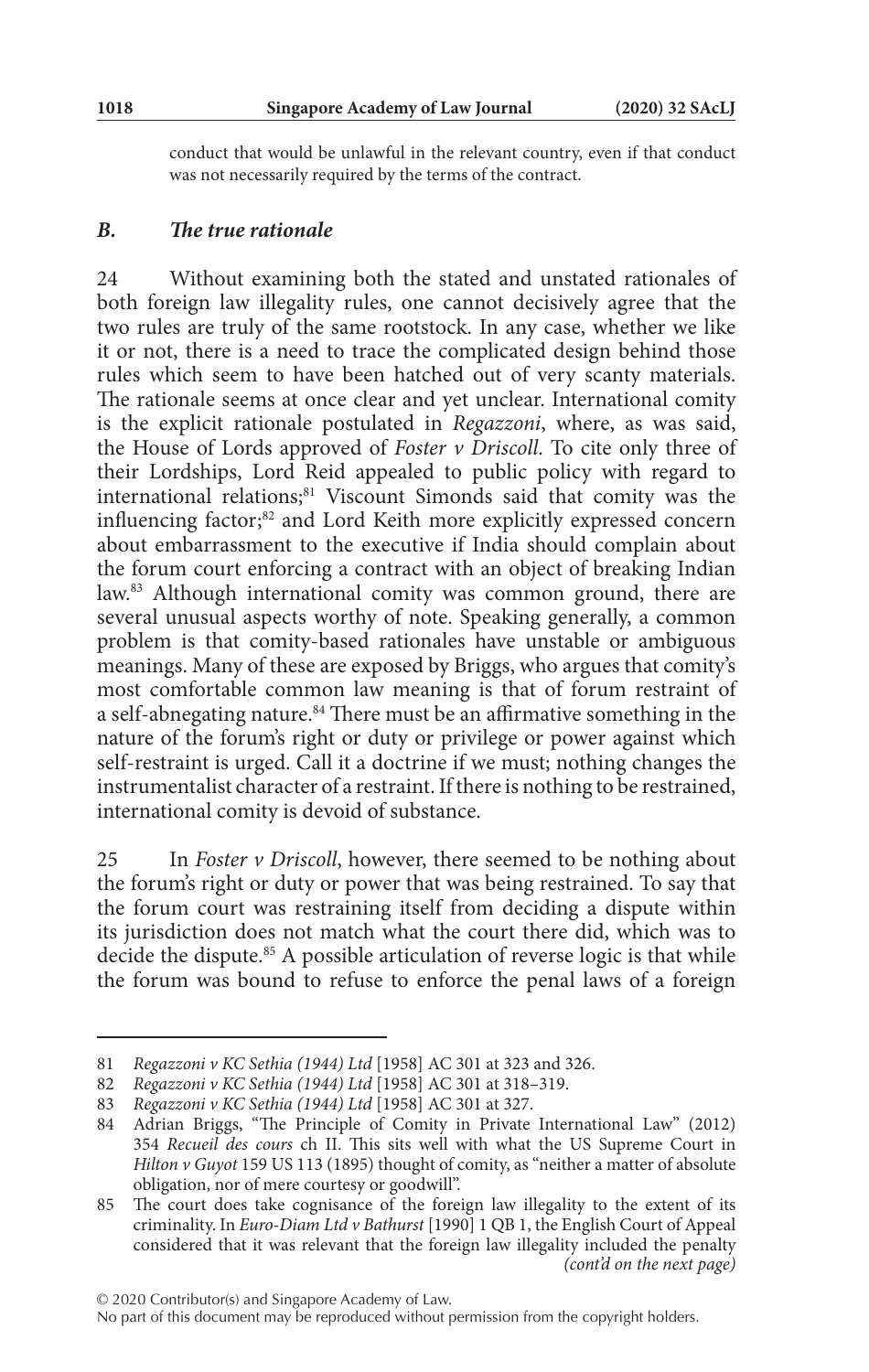state, there was no reason that it should frustrate or undermine that state's penal interest by judicial inaction or abstention.<sup>86</sup> But this notion of international comity as an exception to non-justiciability or selfrestraint with respect to the foreign penal laws is a strange one. If it were correct, the rule in substance should apply the foreign law contents so as to give effect to its effects such as the distribution or allocation of losses in consequence of illegality. However, the rule in *Foster v Driscoll* in fact only recognises the intention to commit a foreign crime in the friendly country. The outcome of unenforceability is entirely dictated by English public policy, not foreign law.

26 Perhaps more plausibly, *Ispahani v Bank Melli Iran*87 could be cited as indicating that the forum court is restraining itself from applying its choice of law rules and, in particular, its duty to decide the case according to English law as the proper law and holding the parties to their bargain. The court refuses to do so for the sake of not jeopardising international relations. The difficulty then is to explain why the rule is not universal but restricted to cases where English law is the proper law and foreign law illegality is that of the *lex loci solutionis*. A related difficulty was pointed out by Mann in his scrutiny of *Reggazoni*. 88 He found it odd that the forum court should be concerned about potential complaints from India while being oblivious of potential complaints from South Africa<sup>89</sup>

27 In the same place, Mann hinted to another sense to the rationale of international comity, namely the prevention of evasion of foreign law illegality.90 This recalls the *Vita Food Products* case where the Privy Council laid down the rule that a choice of law for a contract must be bona fide, legal and not contrary to public policy. Where contractual party autonomy in the choice of law is recognised, ease of evasion of foreign internationally mandatory law is a concern. The rule in *Foster v Driscoll* could possibly be supposed to be addressing this concern as follows. The forum court will not enforce a contract to break the penal laws of the *lex loci solutionis* for the sake of preventing evasion of essential foreign

of confiscation of the goods in respect of which the crime of deception of the tax authorities had been committed.

<sup>86</sup> As Denning LJ explained in *Regazzoni v KC Sethia (1944) Ltd* [1956] 2 QB 490 at 515–516 (CA), affirmed in [1958] AC 301 (HL), while the:

<sup>…</sup> courts will not enforce [revenue or penal] laws at the instance of a foreign country, [i]t is quite another matter to say that we will take no notice of them. It seems to me that we should take notice of the laws of a friendly country, even if they are revenue laws or penal laws.

<sup>87</sup> [1998] Lloyd's Rep Bank 133.

<sup>88</sup> F A Mann, "Illegality and the Conflict of Laws" (1958) 21 MLR 180.

<sup>89</sup> F A Mann, "Illegality and the Conflict of Laws" (1958) 21 MLR 180 at 183–184.

<sup>90</sup> F A Mann, "Illegality and the Conflict of Laws" (1958) 21 MLR 130 at 186.

No part of this document may be reproduced without permission from the copyright holders.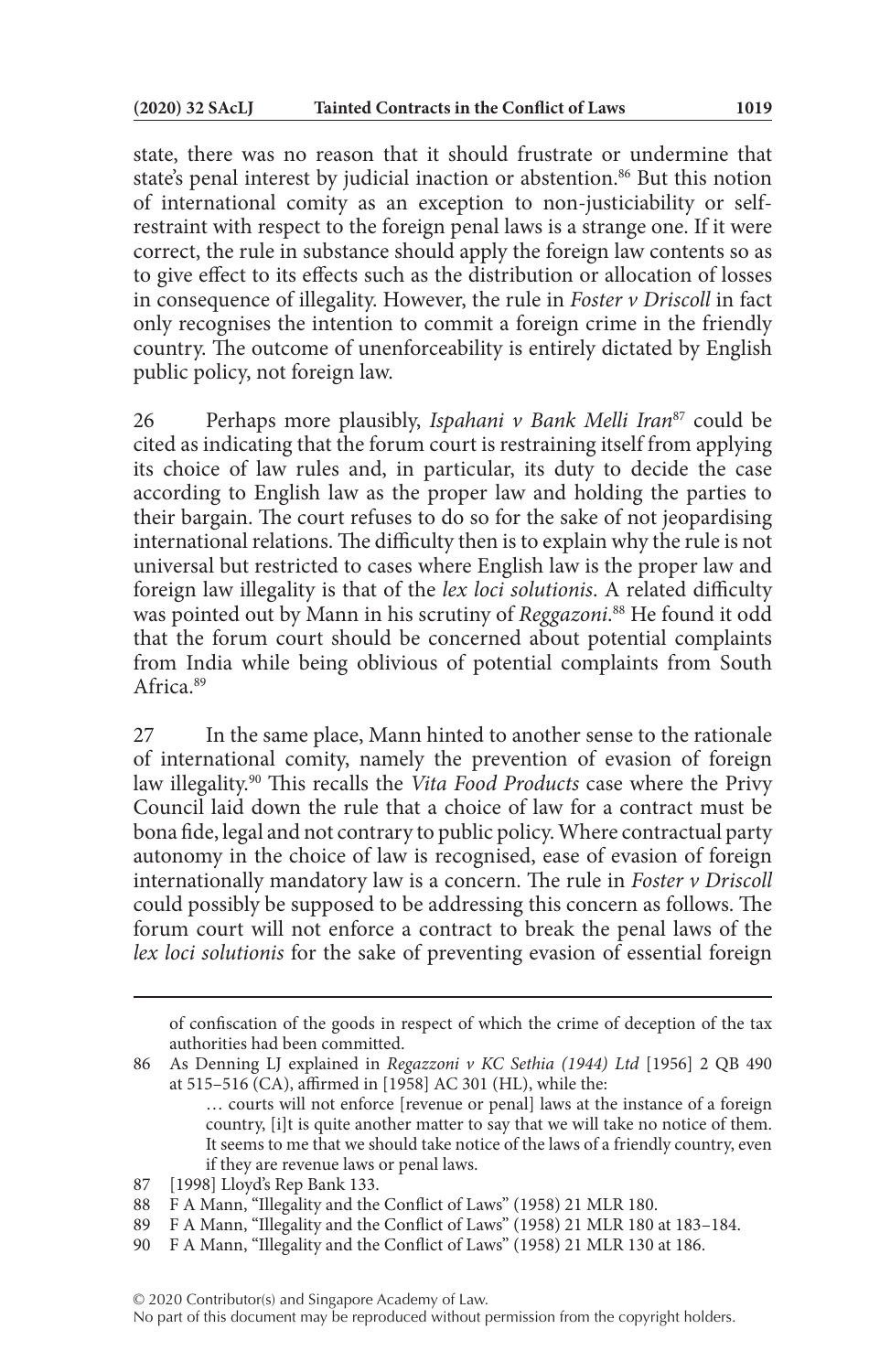policies by party choice of law. This rationale against evasion of essential foreign law would appear to have underscored counsel's submissions on behalf of the defendant/appellant in *Peh Teck Quee* inviting the Court of Appeal to avoid the choice of Singapore law on the ground of public policy under the *Vita Food Products* rule. The court acknowledged that "the appellant submitted that, as a matter of public policy, the Singapore court should not uphold a choice of law that clearly had the effect of avoiding Malaysian regulatory statutes which carry penal consequences".<sup>91</sup> But while there were no further comments beyond bare acknowledgement, there seems also to be no doubt that the court proceeded to deal with the rule in *Foster v Driscoll* as a distinct and separate substantive matter of defence to the merits of the plaintiff's case.<sup>92</sup> Counsel's attempted equiparation of the rule with evasion of essential foreign law policies thus seems to be untenable, though not rebuffed.93 It must be said that no such comprehensive rationale would in any event be discernible in the provenance of the rule in *Foster v Driscoll*. Moreover, the effect of a doctrine of evasion of foreign penal law, whether of the *lex locus contractus*, *lex domicilii* or *lex loci solutionis*, should be limited to rejection of the chosen law with the view to binding the parties to the objective proper law. It would, however, be hard to square this limitational aspect of party autonomy with the rule in *Foster v Driscoll*, which imposes the forum's outcome of contractual unenforceability in relation to *lex loci solutionis* illegality. It would, of course, remain an insuperable challenge for the evasionist protagonist to explain why the *Foster v Driscoll* rule is and should be limited to English law contracts to break foreign penal laws of the *locus solutionis* in the first place<sup>94</sup> (likewise, to explain why the rule is distinguished from the *Vita Food Products* rule which is in

<sup>91</sup> *Peh Teck Quee v Bayerische Landesbank Girozentrale* [1999] 3 SLR(R) 842 at [16].

<sup>92</sup> See also *Trisuryo Garuda Nusa Pte Ltd v SKP Pradiksi North Sdn Bhd* [2017] 2 SLR 814 at [57]–[61].

<sup>93</sup> There are others who argue that:

It is not the choice itself which is capable of offending public policy, but the effect of applying that chosen law. It follows that where the public policy limitation is applied, its effect is not to nullify the choice, but to override that part of the proper law which is inconsistent with policy.

Peter Kincaid, "Rationalising Contract Choice of Law Rules" (1993) 8 *Otago Law Review* 93 at 107. *Cf Coast Lines Ltd v Hudig and Veder Chartering NV* [1972] 2 QB 34 at 48–49 and *Akai Pty Ltd v People's Insurance Co Ltd* [1998] 1 Lloyd's Rep 90.

<sup>94</sup> *Cf Ispahani v Bank Melli Iran* [1998] Lloyd's Rep Bank 133 at 137: These principles are, it seems, part of the English law of contract (as opposed to part of the English law of conflict) and as such are unaffected by the Rome Convention (see Dicey & Morris, Conflict of Laws, 12th ed pp. 1245-7). But it is unnecessary to express any final view on that point.

No part of this document may be reproduced without permission from the copyright holders.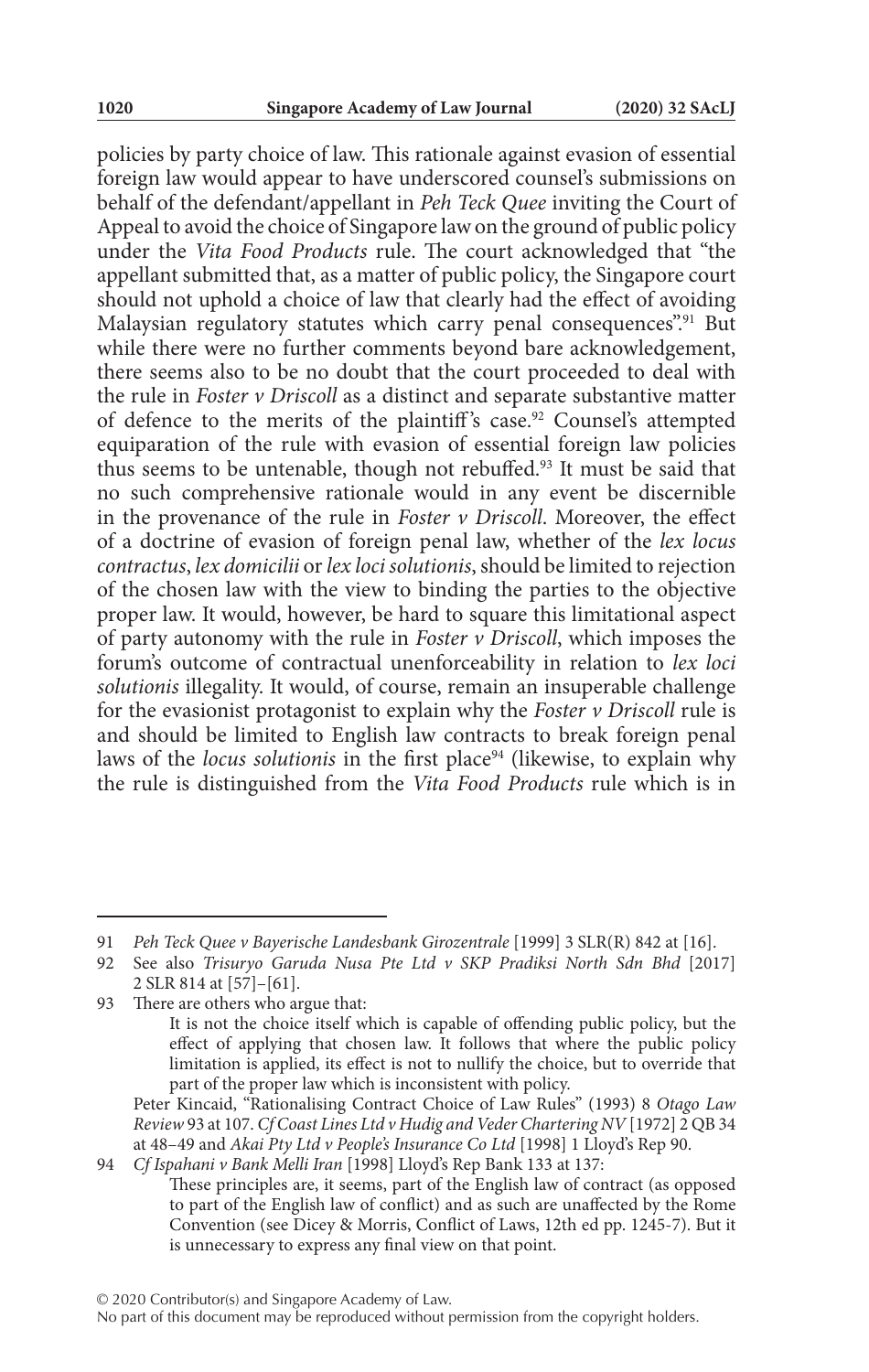fact concerned with evasion of foreign internationally mandatory norms (and not foreign law illegality rules as such)).95

28 There is more. Reynolds in an illuminating article recounts tersely that the received view is that the rule in *Foster v Driscoll* is one of overriding forum public policy in the conflict of laws sense.<sup>96</sup> He assumes therefore that the rule is not dependent on there being an English law contract but will be applicable whatever may be the proper law. The first point to be noticed is that the received view would appear to be inconsistent with the position that the courts have taken in relation to arbitral awards alleged to have been given without regard to the rule in *Foster v Driscoll*. Courts have held that there is no ground of public policy for refusing to enforce such arbitral awards.<sup>97</sup> The second point is that until this day, there is yet to be authority to that effect that the rule is not dependent on there being an English law contract. The *Royal Boskalis* case would not be such authority. Although Stuart-Smith LJ might seem to have held that the Iraqi law finalisation agreement was illegal and unenforceable by the Iraqi government, it should not be overlooked that that agreement purported to vary the original English law dredging agreement. The question in that case was whether the dredging agreement subsisted unaltered in spite of the finalisation agreement. Arguably, the validity of the finalisation agreement in modifying the dredging agreement depended ultimately not on Iraqi law but English law. That would especially be right on the facts since the finalisation agreement was obtained by shocking duress and the choice of Iraqi law as proper law of the finalisation agreement was obviously not *bona fide* and legal.

29 There is a second problem. Reynolds himself criticised what he called the received view when he concluded tentatively in favour of the rule's being a rule of international law.98 Since then, there has been greater recognition of what is truly international public policy as distinguished

<sup>95</sup> See J J Fawcett, "Evasion of Law and Mandatory Rules in Private International Law" (1990) 49(1) Camb LJ 44 at 55: "The only basis for a national interest [in upholding a foreign law] is that of considerations of comity of nations."

<sup>96</sup> F M B Reynolds, "The Enforcement of Contracts Involving Illegality and Corruption in Other Countries" [1997] Sing JLS 371 at 380.

<sup>97</sup> See *Westacre Investments Inc v Jugoimport-SDPR Holding Co Ltd* [1999] 1 All ER (Comm) 865 and *Omnium de Traitement et de Valorisation SA v Hilmarton Ltd* [1999] 2 All ER (Comm) 146.

<sup>98</sup> Reynolds reaches that conclusion by considering and dismissing four possible rationales: (a) as a domestic rule; (b) as overriding public policy; (c) as a special connection rule (see now Art 9(2) of Regulation (EC) No 593/2008 of the European Parliament and of the Council of 17 June 2008 on the law applicable to contractual obligations replacing Art 7(2) of the Rome Convention on the Law Applicable to Contractual Obligations (19 June 1980; entry into force 1 April 1991)); and (d) as international law.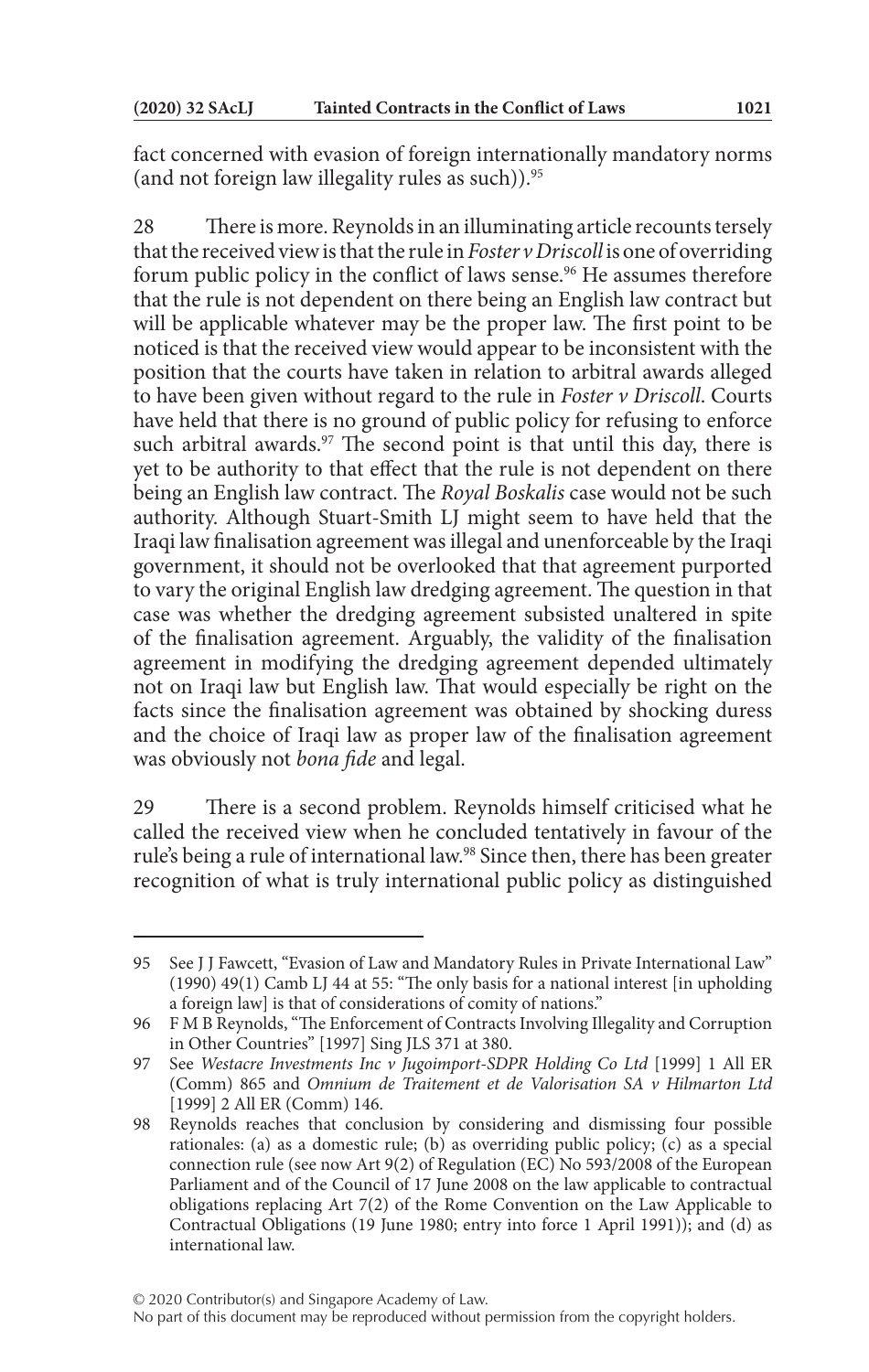from forum public policy. The arbitral case of *World Duty Free Co Ltd v The Republic of Kenya*<sup>99</sup> shows that enforceability by the guilty party who has given a bribe to win the contract is contrary to truly international policy. Such policy is particular and its objective existence must be proved.100 In *Kuwait Airways Corp v Iraqi Airways Co (Nos 4 & 5)*, 101 Lord Steyn also referred to the developing notion of truly international public policy requiring, *inter alia*, states to respect fundamental human rights and to avoid flagrant breaches of public international law.102 Perhaps Reynolds had this conception of public policy in mind but if he meant something more, such as a general notion of turpitudinous violation of foreign law illegality, we are clearly still very far from that position, even in international arbitration law.103

30 The true impulse which shapes the rule, it is submitted, springs from the rudimentary unilateral conflicts rule that the forum will not enforce a foreign law contract intended to break the forum's own penal laws. This clearly appears in Viscount Simond's judgment in *Regazzoni* where he said: "Just as public policy avoids contracts which offend against our own law, so it will avoid at least some contracts which violate the laws of a foreign State, and it will do so because public policy demands that deference to international comity."104 The forum as a matter of domestic public policy will not enforce any foreign law contractually required act directed at the forum as *locus solutionis* which would knowingly be a violation of its penal laws. That being the case, it will as a matter of international comity extend its domestic public policy to deny enforceability to an English law contract to break or procure or assist in breaking the *lex loci solutionis* illegality of a friendly foreign country. The rationale in this form is obscure but discernible in *Biggs v Lawrence*<sup>105</sup> where a contract made in Guernsey and legal under the law of Guernsey for the purposes of smuggling goods in contravention of English statute law was held to be contrary to English public policy. A similar authority is *Grell v Levy*, 106 where a foreign law champertous contract for litigation

<sup>99</sup> ICSID Case No ARB/OO/7, Award (4 October 2006).

<sup>100</sup> *World Duty Free Co Ltd v The Republic of Kenya*, ICSID Case No ARB/OO/7, Award (4 October 2006) para 141.

<sup>101</sup> [2002] 2 AC 883.

<sup>102</sup> *Kuwait Airways Corp v Iraqi Airways Co (Nos 4 & 5)* [2002] 2 AC 883 at [115].

<sup>103</sup> Bribery is an exception. Many treaties oblige or encourage signatory states to provide for avoidance of contracts procured by bribery. See, *eg*, Art 34 of the United Nations Convention against Corruption (2349 UNTS 41) (31 October 2003; entry into force 14 December 2005), which provides that: "States Parties may consider corruption a relevant factor in legal proceedings to annul or rescind a contract, withdraw a concession or other similar instrument or take any other remedial action."

<sup>104</sup> *Regazzoni v KC Sethia (1944) Ltd* [1958] AC 301 at 319.

<sup>105</sup> (1789) 3 TR 454. See also *Pellecat v Angell* (1835) 2 C M & R 311.

<sup>106</sup> (1864) 16 CB(NS) 73.

No part of this document may be reproduced without permission from the copyright holders.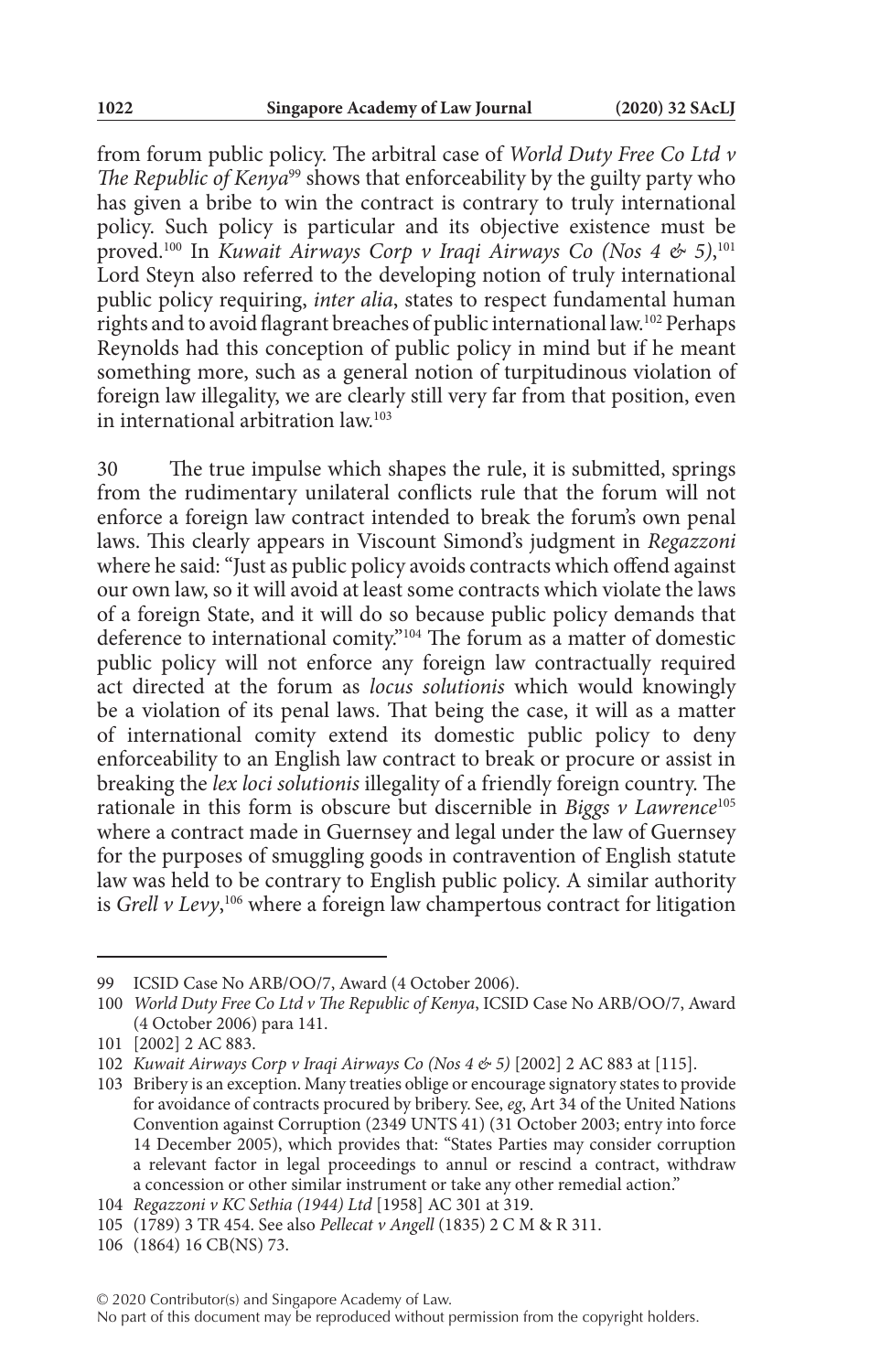in England was held to be contrary to public policy to enforce. Another is *Skilling John B v Consolidated Hotels Ltd*, 107 which is discussed below.108 In a very different case, namely *Metall und Rohstoff AG v Donaldson Lufkin & Jenrette Inc*, 109 there is further though more oblique recognition of this. There, for much the same reason, the choice of law rule for torts was modified so that a tort committed in the forum was held to be exclusively governed by the *lex fori*. This invocation of public policy is not the usual exclusionary role that public policy plays in the conflict of laws where it excludes the substantive application of objectionable foreign laws which are contrary to *fundamental* domestic public policy. The difference here is that the domestic public policy, whether fundamental or not, has extended and unilateral application; so that the forum court will not require performance of an English law contract which will others give effect to the intention to break a foreign penal law in the *locus solutionis*. The English law contract is refused enforcement as if it were a contract to break the penal *lex loci solutionis* and as if that were the forum's penal law in the forum. The rule's unenforceability outcome thus does not depend on whether the result is unenforceability according to the contents of the foreign penal law. Even where the foreign law which prohibits the act does not prohibit the contract, the forum court will not enforce the contract, treating the contract as if its purpose had been to commit a crime in the forum. Nor does the unenforceability outcome depend on substantive coincidence in the penal laws of the *locus solutionis* and the forum. It is the "wicked" intention to break the penal law that alone is material.

31 The true impulse is revealed more fully by another consideration. It might seem odd that such assistance in aid of international comity should only be made available in favour of parties who have chosen to make an English law contract. The rule could be criticised along that line of approach for being underinclusive and not embracing foreign law contracts to break the laws of another foreign country which is the *locus solutionis*. But the answer in part is that more general assistance in terms of international comity is to be rendered in another way by striking down the proper law chosen by the parties for the purposes of evasion of foreign law illegality. Where the foreign law is the objective proper law, which is very likely in such cases, the foreign law illegality will be applied as an anti-evasion measure. The *Vita Food Products* rule thus accommodates such cases by applying the objective proper law in the place of the proper law chosen to evade foreign law illegality. This upholds the forum's commitment to freedom of choice of law and the corollary of

<sup>107</sup> [1979–1980] SLR(R) 86.

<sup>108</sup> See para 82 below.

<sup>109</sup> [1991] 1 QB 391.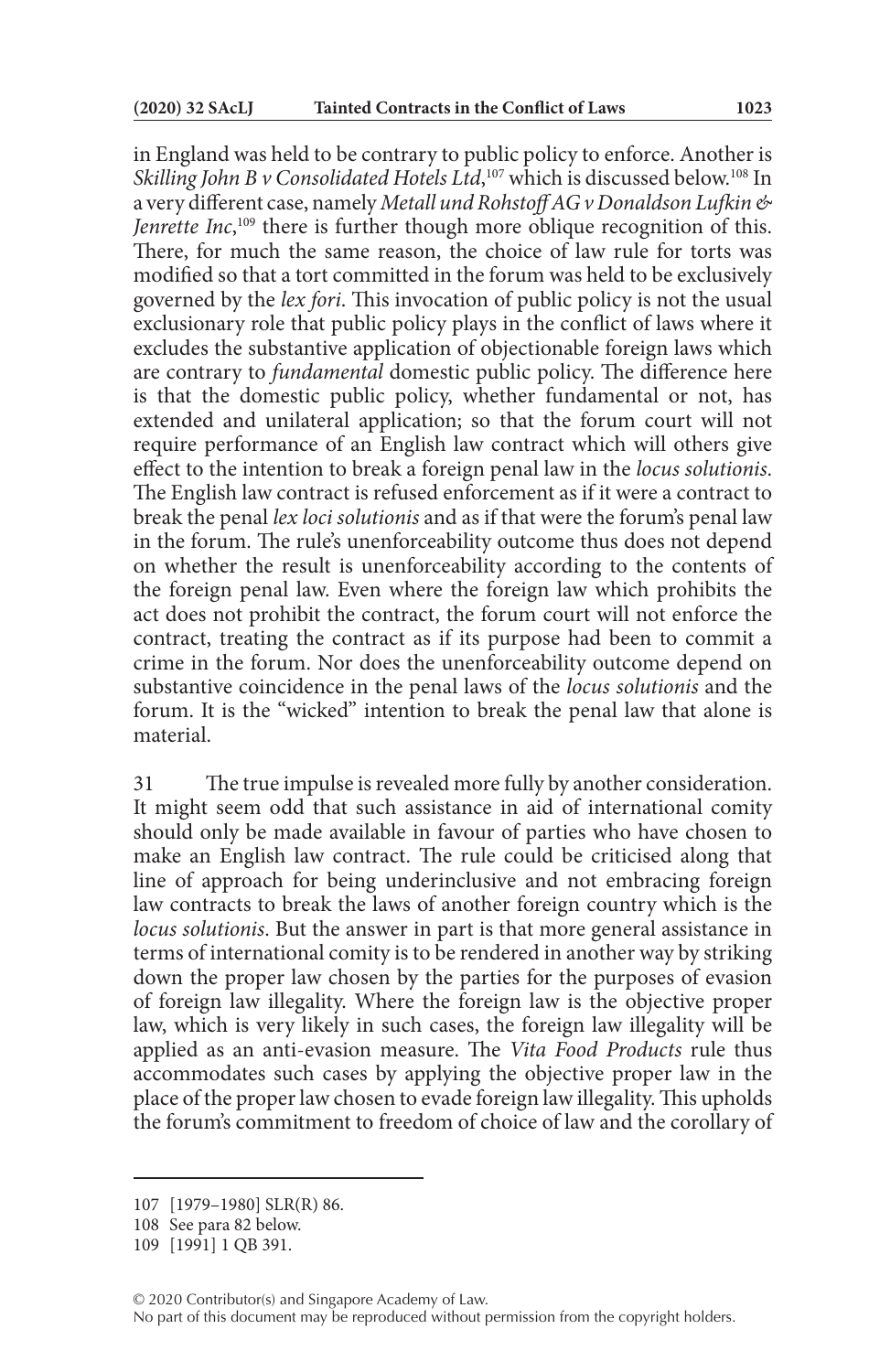general irrelevance of foreign law illegality. The rule in *Foster v Driscoll* is different in applying the *lex fori* consequence of unenforceability of contract to a *lex fori* contract by way of a very limited concession to that commitment. It operates without proof of absence of *bona fides* in the choice of the *lex fori* as governing law, giving rise to obligations of international comity on the basis solely of intention to violate an illegality of the *lex loci solutionis*. 110

32 Not only do these obligations of international comity distinguish the rule in *Foster v Driscoll*, they likewise undergird the rule in *Ralli Brothers*. 111 If a foreign law contract has become illegal to perform in the forum, it would be contrary to English public policy to enforce it. The authority for this is *Skilling John B v Consolidated Hotels Ltd*, 112 where the Court of Appeal refused to enforce a foreign law contract made with an unlicensed non-resident engineer for professional services to be rendered in Singapore. The contract was prohibited by the Singapore Professional Engineers Registration Act,<sup>113</sup> and it was held to be contrary to forum public policy to enforce it. Absence of intention to commit the illegality was inconsequential. By the same token of international comity, the contract in the *Ralli Brothers* case can properly be said to be unenforceable through extension of the forum domestic public policy by treating the *lex loci solutionis* (Spanish) illegality as if it had occurred in the forum and as if the *lex loci solutionis* were the *lex fori*.

33 There are qualifications to be sure. One qualification accommodates the decision in such cases as *Ertel Bieber & Co v Rio Tinto Co*, 114 where otherwise lawful German law contracts made by an English seller to deliver goods from Spain to specified ports in Europe to German buyers were held to become illegal under the *lex fori* upon the outbreak of war. It was held that it would be contrary to public policy (in view of the Trading with the Enemy Act 1914)<sup>115</sup> to enforce those contracts in the forum. The case, of course, was not straightforwardly a case of a prohibited contract made in the forum and required to be performed in the forum. So it is necessary to add that exceptionally, where statutory

<sup>110</sup> The answer in part has some parallel with what may happen where the real conflict is between the public interests of the country of the foreign applicable law and those of the *lex loci solutionis*. A similar obligation of international comity may require the forum court to intervene by staying the proceedings in the exercise of judicial discretion. See *Coast Lines Ltd v Hudig & Veder Chartering NV* [1972] 2 QB 34 at 49.

<sup>111</sup> They "spring from the same root principle of comity": *Toprak Mahsulleri Offisi v Finagrain* [1979] 2 Lloyd's Rep 98 at 107.

<sup>112</sup> [1979–1980] SLR(R) 86.

<sup>113</sup> Cap 225, 1970 Rev Ed.

<sup>114</sup> [1918] AC 260.

<sup>115</sup> c 87 (UK).

No part of this document may be reproduced without permission from the copyright holders.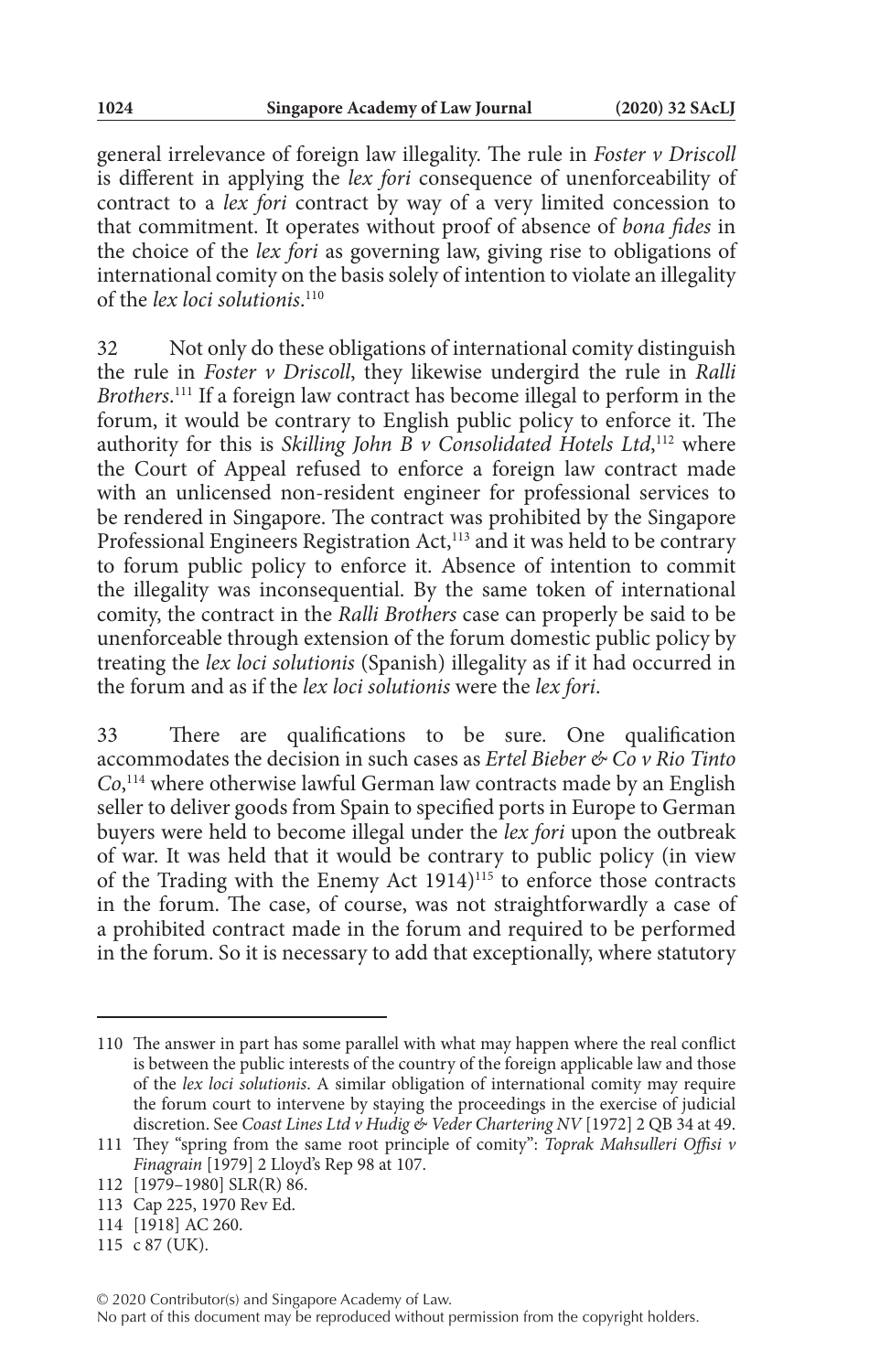prohibition is essential protection against the harmful effects<sup>116</sup> on the forum of extraterritorial penal contracts made by a forum subject, such contracts should be regarded as directed at the forum and deemed as required to be performed in the forum.<sup>117</sup> By the same token of extension of international comity, obligations of international comity will arise if a contract is directed at the foreign *locus solutionis* in the same sense.

34 Another qualification is that the rationale for the rule in *Ralli Brothers* may be wider in two respects. Lord Reid in *Zivnostenska* regarded the rule in *Ralli Brothers* as unilateral and jurisdictional, in terms that the English court will not compel performance of the illegal performance, whatever may be the proper law and not only in respect of an English law contract.<sup>118</sup> In the second place, contracts which are illegal as formed under the *lex loci solutionis* must likewise be illegal as much as contracts which have become illegal as performed. So much also may be gleaned from the reasonings in *Kahler* and also the analysis (though not the result) in *Toprak Mahsulleri Ofisi v Finagrain*. 119 What could explain both additional aspects of this rule? It is again that a contract which cannot be performed legally in the *locus solutionis* is illegal, irrespective of intention to break the penal law. Since the "wicked intention" is immaterial, there are no concerns of evasion of law. There is no need to have one rule for English law contracts, leaving foreign law contracts to be handled by some counterpart of the *Vita Food Products* rule. The extension of the *Ralli Brothers* rule to contracts governed by a foreign proper law also reflects the fact that the proper law has a necessary role in such cases. There are always two questions:

- (a) Where are the obligations required to be performed?
- (b) Are the obligations incapable of legal performance under the *lex loci solutionis*?

The first question must necessarily be answered according to the proper law. On the second question, the proper law may take a different view from the *lex loci solutionis* as to whether the obligations should be seen as incapable of legal performance or whether the consequence should be unenforceability. In the interests of comity, the forum can neither apply the consequence dictated by the proper law nor that of the *lex loci solutionis*. Regardless of the proper law, these obligations of comity should therefore

<sup>116</sup> Of adding to the enemy's resources or crippling the forum subject's resources.

<sup>117</sup> This is consistent with international law.

<sup>118</sup> This incidentally is consistent with the non-application of the rule to a judgment of a foreign court otherwise entitled to enforcement which is given without regard to similar obligations of international comity.

<sup>119</sup> [1979] 2 Lloyd's Rep 98.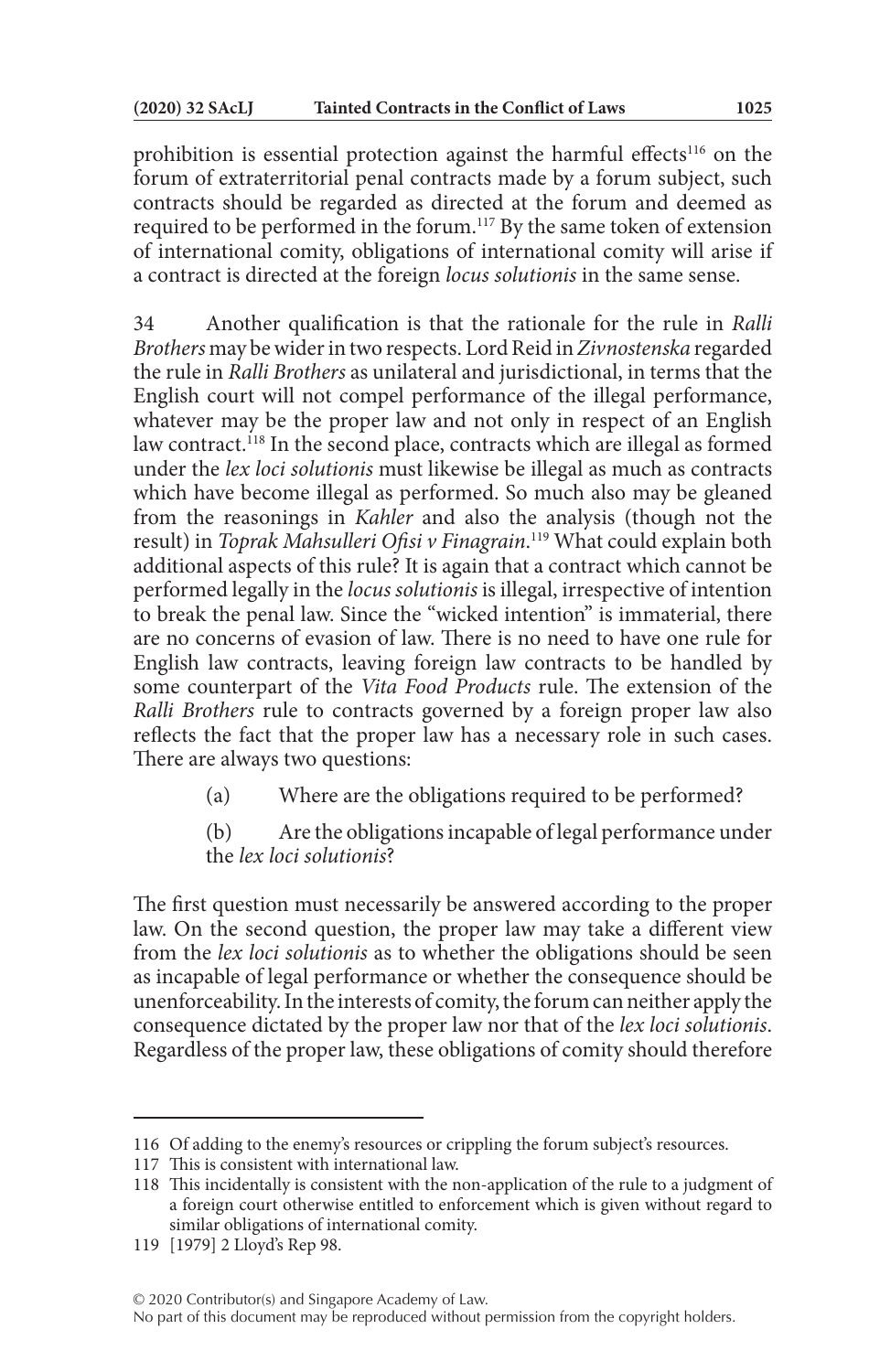result in application of the forum's consequence of unenforceability of contract.120

35 It is highly probable then that the rules in *Foster v Driscoll* and *Ralli Brothers* are conflicts rules with one structural difference.121 The *Foster v Driscoll* is a unilateral choice of law rule that a contract governed by English law is unenforceable if made knowingly with intention to break the penal *lex loci solutionis*. The *Ralli Brothers* rule is structurally different in being a unilateral choice of jurisdiction rule that the forum court has jurisdiction to refuse enforcement of an otherwise legal contract which is or has become illegal to perform in the *locus solutionis* under the contract. The forum court does not treat the question of unenforceability as non-justiciable and abstain from pronouncing on contractual unenforceability. In both instances, so long as proceedings are begun in the forum, the forum court is competent to declare that the contract is illegal and unenforceable, with *res judicata* effects. The objective is not to achieve uniformity in enforcing the non-criminal or collateral effects of foreign penal laws. Another forum may take a different stance on the matter and its judgment will be respected and enforced if it otherwise fulfils the requirements of the rules of recognition. Nor is it to ensure that the imperative public interest objectives of the foreign *locus solutionis* are met. That is a task for the forum of the *locus solutionis*. Serving a narrower aim of declaring the fact of illegality (not its effects under foreign law) with limited *res judicata* effects, this objective is intermediate between applying the foreign law and enforcing it on the one hand and dismissing the claim for reasons of non-justiciability. Consequently, the judgment which the forum court delivers will preclude re-litigation of the fact of intended commission of foreign law illegality or *de jure* prohibition of contract but not the effects of it, according to the *lex loci solutionis*. There is nothing further than this to preclude the parties seeking such enforcement of their contract or other relief in the *locus solutionis* or any other country.

36 The most interesting and significant result of the circumscribed rationale is that the principle of proportionality laid down in *Ting Siew May* should have no general applicability in cases on foreign law illegality. The *Ting Siew May* case holds that contractual unenforceability is a consequence in the case of contracts with an illegal object only when warranted by the directing (limiting) principle of proportionality. It should be stressed that this principle which has regard to considerations

© 2020 Contributor(s) and Singapore Academy of Law.

No part of this document may be reproduced without permission from the copyright holders.

<sup>120</sup> It should not be overlooked that the proper law must be applied to ascertain where the *locus solutionis* is under the contract.

<sup>121</sup> *Cf Taylor v Barnett Trading* [1953] 1 WLR 562 and *Prodexport State Co for Foreign Trade v E D & F Man Ltd* [1973] 1 QB 389.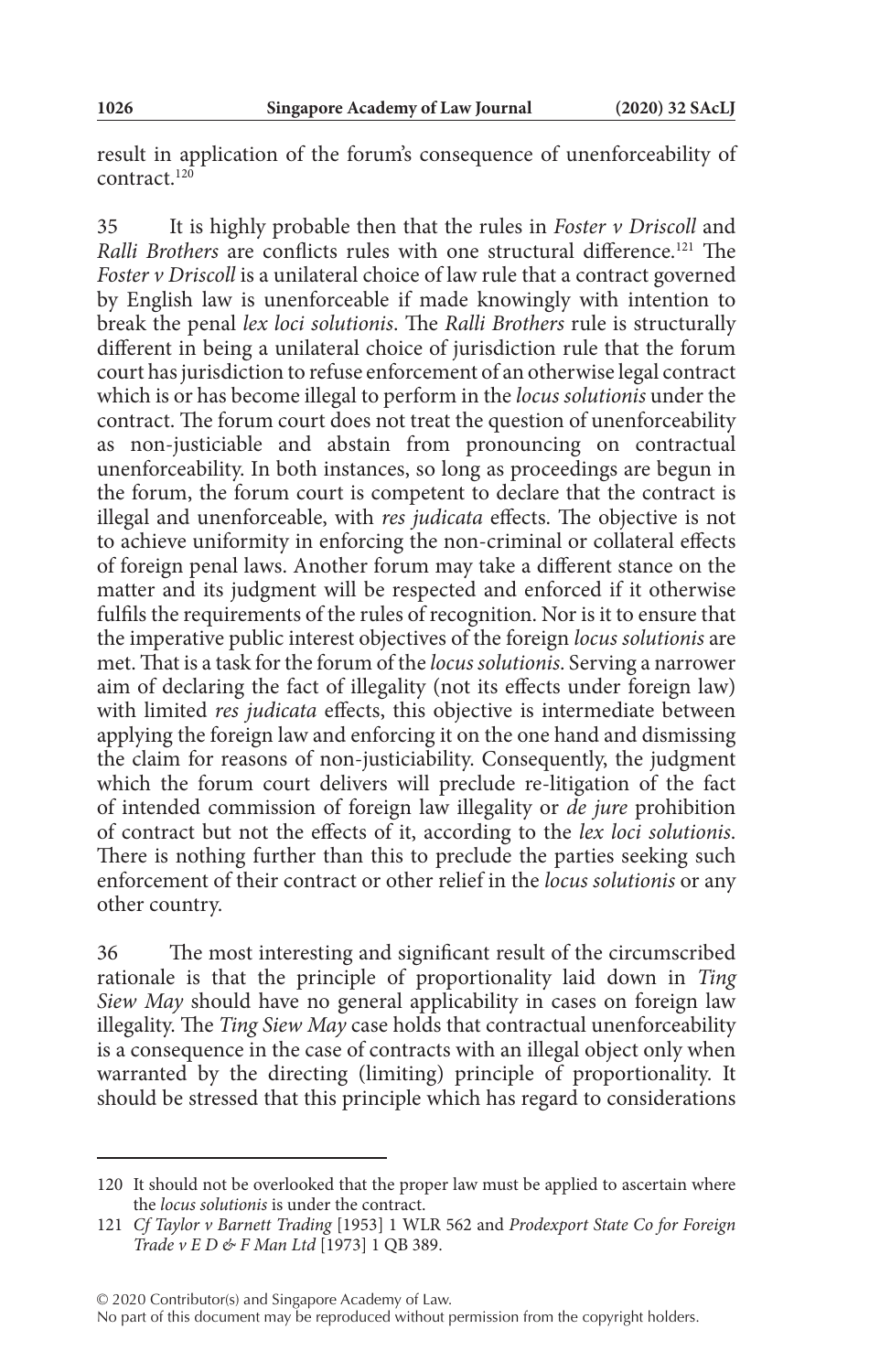of overarching proportionality between enforceability of contract and the policies of the illegality in question does not seek to balance or co-ordinate the individual interest and the public interest. The court remains deferential to the unfettered role that public authorities play in defining the public interest as they see it. Does this mean that it would now only be right to refuse to enforce a contract within the rule in *Foster v Driscoll* when refusal is warranted under a limiting principle of proportionality?122 Two reasons may be given that this would not be right. First, the subject of the principle of proportionality is a contract entered into with an illegal object which is not prohibited *per se*. But the subject of the rule in *Foster v Driscoll* is actually neither a contract to commit a crime, tort or fraud nor a contract entered into with an illegal object as understood under the domestic law. It has been shown that the rule is not exactly a mapping of *Ting Siew May*'s category of illegal object contracts in the international space. The second more significant reason is that the rule in *Ting Siew May* is domestic in character. It is not a rule about enforcing the proportionate collateral effects of breach of the foreign law illegality. The rule in *Foster v Driscoll* in contrast is not a rule about enforcing the proportionate collateral effects of the forum's own domestic illegality. When the forum applies the rule in *Foster v Driscoll*, it is only attributing the consequence of unenforceability of contract.

37 To be contrasted with this result is the apparently different approach in *Damberg v Damberg*, 123 where the New South Wales Court of Appeal considered a number of voluntary transfers of land in Germany allegedly for an illegal purpose of deceiving the German tax authorities. The court intimated that it would be necessary to ascertain not only the nature of the German tax laws but also their objectives and policies in proving the illegal purpose.<sup>124</sup> Heydon JA said: "Where the purpose is allegedly to be characterised as unlawful or illegal by reason of the statute, the policy of the statute as reflected in its provisions must be examined."<sup>125</sup> This was what the majority (comprising Gummow, Deane and McHugh JJ) in *Nelson v Nelson*<sup>126</sup> had decided when they held that a local resulting trust can be enforced despite the illegal purpose of the transferor when a refusal to enforce the trust would be disproportionate

No part of this document may be reproduced without permission from the copyright holders.

<sup>122</sup> Adam Johnson, "Foreign Law Illegality: Where Are We Now?" (2018) 77(3) Camb LJ 475 asks a similar question whether foreign law illegality should be subject to an open-textured approach along the lines of *Patel v Mirza* [2017] AC 467. He makes a pitch for greater flexibility and cites *Euro-Diam Ltd v Bathurst* [1990] 1 QB 1 as illustration.

<sup>123</sup> [2001] NSWCA 87.

<sup>124</sup> The illegal purpose was not proved and the court refused to apply the presumption that German tax laws were similar to Australia's.

<sup>125</sup> *Damberg v Damberg* [2001] NSWCA 87 at [109].

<sup>126</sup> (1995) 184 CLR 538.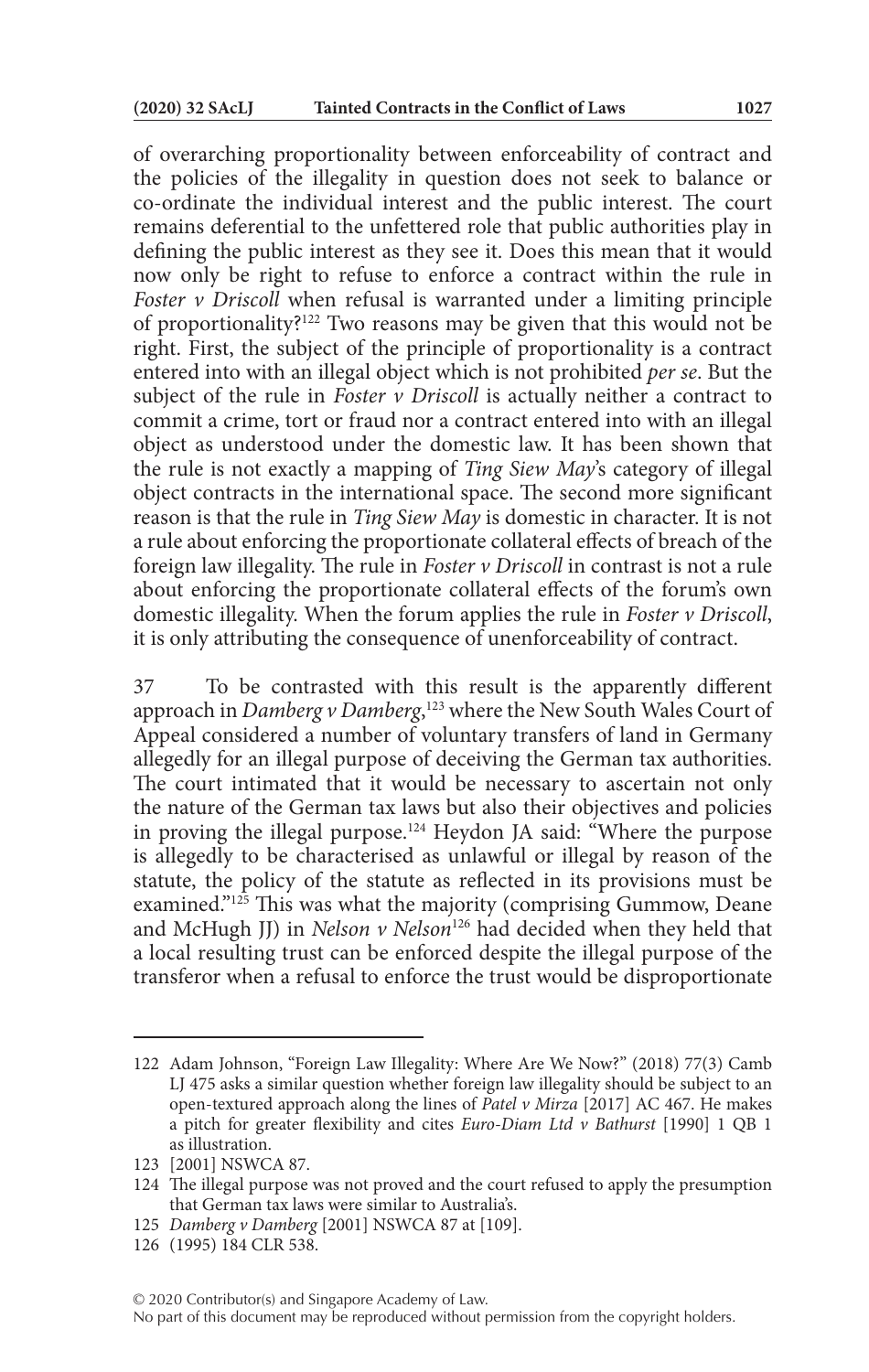to the objectives and policies of the statute contravened.127 Two answers are possible against any suggestion that *Damberg v Damberg* is authority for applying a principle of proportionality in a conflicts case. The first is that the examination of the penal policies intended in the case was limited to ascertaining the nature of the illegality. The court stopped short of performing any proportionality analysis in relation to enforceability or unenforceability as the outcome. The second is that the case was disposed of by agreement of the parties in contention on the basis of local resulting trust law. The court, therefore, did not have to consider whether in a conflicts case a further evaluation of proportionality of refusal of enforcement of the beneficial interest in relation to the pertinent penal policies was called for.

38 Finally, for the sake of bringing into sharper relief the circumscribed rationale, it is useful to add some observations on alternative stronger comity-based approaches which unlike the rule in *Foster v Driscoll* take account of substantive policies and especially mutual agreement on these policies. There are emergent trends of loosening the grip of sovereignty-based thinking in the conflict of laws. This has already happened under the rubric of comity of policies. A co-operative or collaborative doctrine of international comity may be emerging in some quarters with respect to foreign public law which protects cultural or heritage property.128 Obviously, the rule in *Foster v Driscoll* is far from this. The developing important rule in *Lemenda Trading*129 calls for greater attention albeit there is no need for substantial detail.<sup>130</sup> This rule states that the forum will refuse to enforce a contract the performance of which is contrary to domestic moral policy in the *locus solutionis* if its performance would also be contrary to English domestic moral policy or that of the proper law if it had been required to be performed in the English forum or the country of the proper law, as the case may be. The rule has some impressionistic parallels to the rule in *Ralli Brothers* which appears to be its partial inspiration. This is perhaps why the rule in *Lemenda Trading* does not require that the contractant should know that his performance is contrary to the local moral policy of the *locus solutionis*. If he intends to do the act and it is in fact contrary to the moral

© 2020 Contributor(s) and Singapore Academy of Law.

<sup>127</sup> *Nelson v Nelson* (1995) 184 CLR 538 at 564. The pertinent statute which was evaded in terms allowed for cancellation of any subsidies obtained.

<sup>128</sup> See *Government of the Islamic Republic of Iran v The Barakat Galleries Ltd* [2009] QB 22. See also Alex Mills, "The Dimensions of Public Policy in Private International Law" (2008) 4(2) JPIL 201.

<sup>129</sup> *Lemenda Trading Co Ltd v African Middle East Petroleum Co Ltd* [1998] 1 QB 448. Considered in *Shaikh Faisal v Swan Hunter Singapore Pte Ltd* [1994] 2 SLR(R) 605. See also David Chong Gek Siang, "Contractual Illegality and Conflict of Laws" (1995) 7 SAcLJ 303.

<sup>130</sup> See also *Haugesund Kommune v Depfa ACS Bank* [2012] QB 549.

No part of this document may be reproduced without permission from the copyright holders.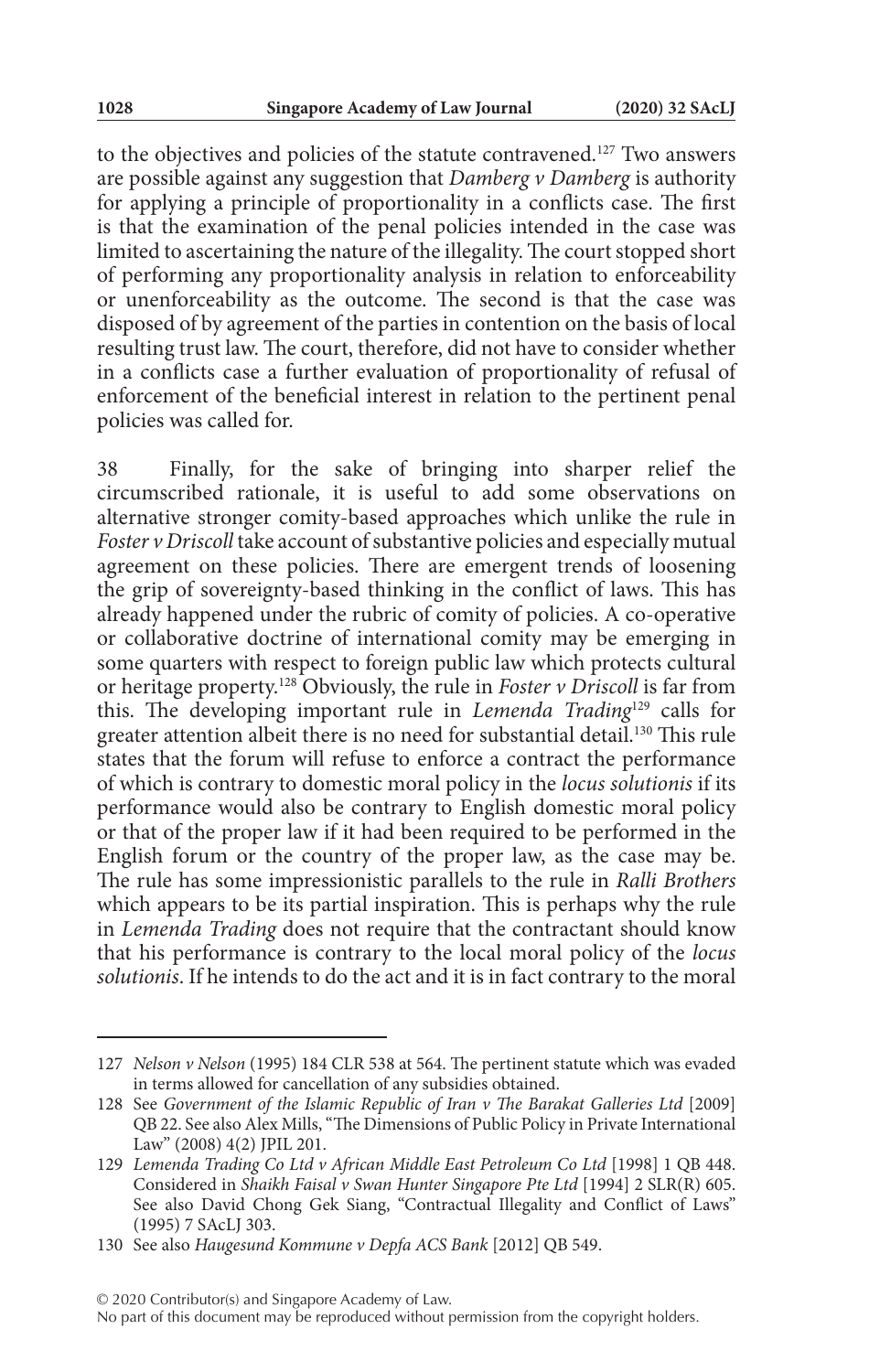policy of the *lex loci solutionis*, the rule is potentially engaged. There are however several significant differences between this rule and the foreign law illegality rules. Contracts to commit a fraud which is not criminal or tort are not within the foreign law illegality rules but can be dealt with under the rule in *Lemenda Trading*. Another difference is that under that rule, the forum court does not impose the effect of unenforceability *ipso facto*. Upon proof of the effect of unenforceability under the moral laws of the *locus solutionis*, it applies that legal effect of the *locus solutionis*, subject to the condition that if the performance had occurred within the forum or the country of the proper law the contract would be contrary to the forum domestic policy or the domestic policy of the proper law, as the case may be.131 The fundamental expositional difference here relates to the distinction between legal prohibitions and moral prohibitions. Civilian jurisdictions observe this distinction and the forum court cannot in the interests of comity operate under the wider common law domestic notion of illegality which embraces both legal and moral prohibitions. The rule in *Lemenda Trading* is thus the result of avoiding this domestic distinction for the sake of comity and signifies a more nuanced result in handling moral prohibitions.<sup>132</sup>

39 There is also no need to discuss alternative regional overtures such as Art 7(1) of the Convention on the Law Applicable to Contractual Obligations<sup>133</sup> and Art 9(3) of the Rome I Regulation<sup>134</sup> which supersedes it. The former established a discretion in the forum court to take into account and give effect to the mandatory rules of the law of another country with which the situation has a close connection, if and in so far as, under the law of the latter country, those rules must be applied whatever the law applicable to the contract.<sup>135</sup> Article 7(1) was not restricted to illegality of the *lex loci solutionis* but contemplated also illegality of the *lex domicilii* of either party or the *lex locus contractus*. Article 9(3) now

<sup>131</sup> See *Tekron Resources Ltd v Guinea Investment Co Ltd* [2004] 2 Lloyd's Rep 26. Again, although the point has been left undecided for another day, we can expect that the rule of public policy which excludes objectionable foreign law will continue to operate. See *United World Duty Free Co Ltd v Republic of Kenya*, ICSID Case No ARB/00/7, Award (4 October 2006). Note that this arguably stops short of applying the foreign public law of the proper law.

<sup>132</sup> F M B Reynolds, "The Enforcement of Contracts Involving Corruption or Illegality in Other Countries" [1997] Sing JLS 371 at 373 took the view that *Lemenda Trading Co Ltd v African Middle East Petroleum Co Ltd* [1998] 1 QB 448 is based on the doctrine of *Foster v Driscoll* [1929] 1 KB 470.

<sup>133</sup> 19 June 1980; entry into force 1 April 1991.

<sup>134</sup> Regulation (EC) No 593/2008 of the European Parliament and of the Council of 17 June 2008 on the law applicable to contractual obligations. Except for Denmark and Overseas countries and territories of European Union member states.

<sup>135</sup> See Adeline Chong, "The Public Policy and Mandatory Rules of Third Countries in International Contracts" (2006) 2(1) JPIL 27.

No part of this document may be reproduced without permission from the copyright holders.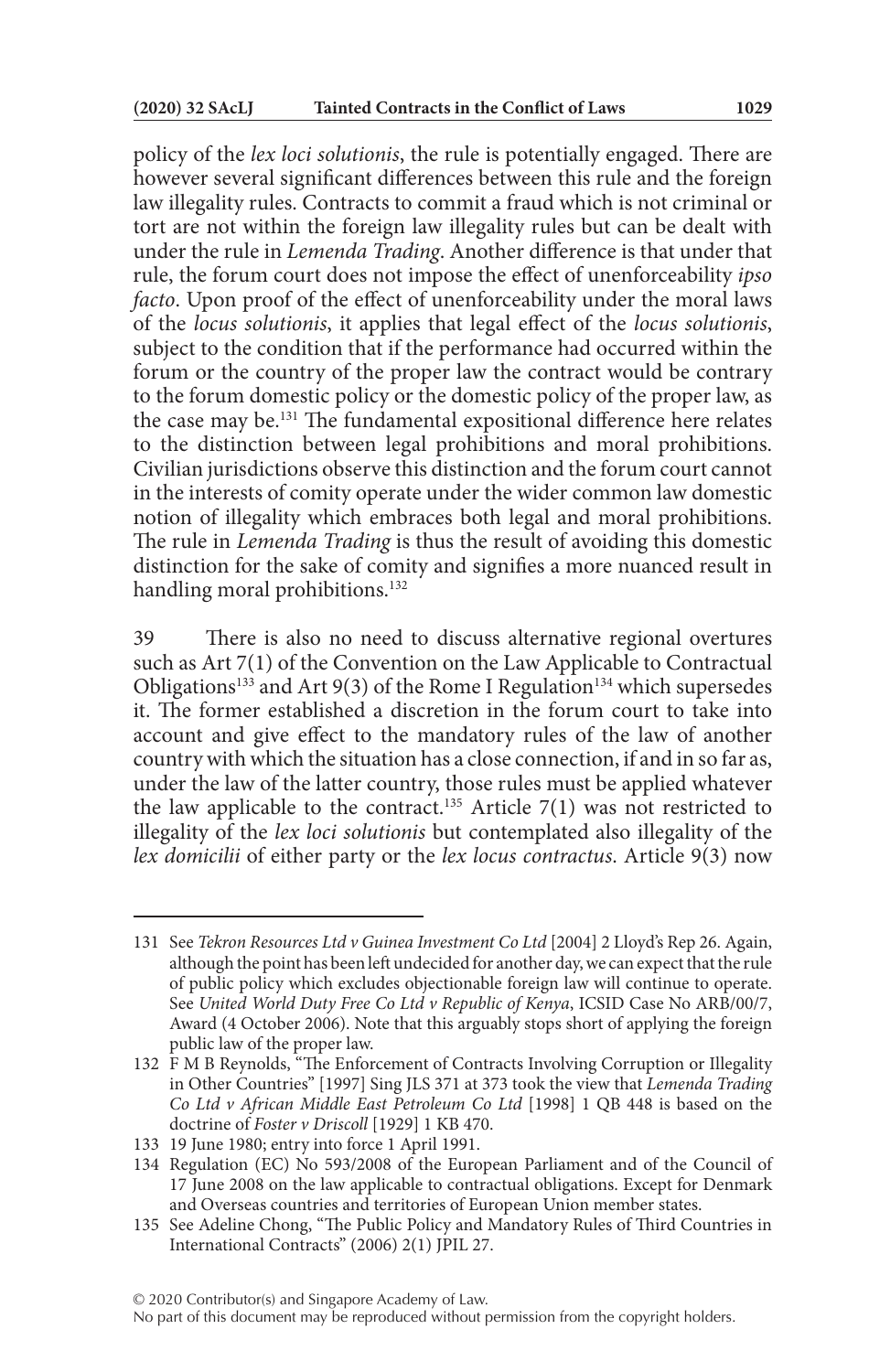stipulates more restrictively that "Effect may be given to the overriding mandatory provisions of the law of the country where the obligations arising out of the contract have to be or have been performed, in so far as those overriding mandatory provisions render the performance of the contract unlawful."136 Both the more extensive and the more restrictive articles are like multilateral solutions which require the forum to give effect to specified foreign law illegality as a species of foreign internationally mandatory law, beyond merely attributing the forum's outcome of unenforceability. A more open-textured transnational solution at the other extreme is also offered by Art 3.3.1 of the UNIDROIT Principles of International Commercial Contracts in its 2016 edition. Not only will the effects as expressly prescribed by the mandatory rule that is infringed be applied, but also where no effects are expressly prescribed, contractants are entitled to exercise such remedies as are reasonable in the circumstances, what is reasonable being judged according to a list of enumerated considerations.

40 These harmonised solutions to the problem of foreign law illegality evidently vary considerably. This fact alone proves that there is yet to be a compelling case in the absence of reciprocal or multilateral treatment for departing more aggressively from the present forum attitude of generally ignoring foreign law illegality. So far from relaxing this attitude unilaterally, Dodge has argued that there is reason to maintain it even more resolutely in the face of proliferation of divergent state regulation of commercial activities by way of internationally mandatory norms, including those expressed as legal or quasi-legal prohibitions.<sup>137</sup> Noting that such regulations are marked by irreconcilable differences in the way states define, organise, and advance their regulatory concerns and interests, he suggested that ignoring another country's regulatory interests<sup>138</sup> while aggressively pursuing one's own unilateralist forum assumption of extraterritorial regulatory control over business conduct would avoid under-regulation and encourage more efficient bilateral or multilateral resolution in fields governed by internationally mandatory norms. Inaction in the meantime would not be inimical to international

<sup>136</sup> See Michael Hellner, "Third Country Overriding Mandatory Rules in the Rome I Regulation: Old Wine in New Bottles" (2009) 5 JPIL 447.

<sup>137</sup> In the fields of antitrust, banking, securities, insolvency, environmental regulation, export controls, and products liability. For differences between foreign law illegality and foreign internationally mandatory rules, see para 27 above and also para 84 below. *Cf* Trevor C Hartley, "Mandatory Rules in International Contracts: The Common Law Approach" (1997) 266 *Recueil des cours* 337 at 395, where foreign law illegality is seen as a sub-set of foreign internationally mandatory rules.

<sup>138</sup> William Dodge thus argues in "Extraterritoriality and Conflict-of-Laws Theory: An Argument for Judicial Unilateralism" (1998) 39 Harv Int'l LJ 101 against circumscribing the ability of states to apply coercive measures against contracting parties.

No part of this document may be reproduced without permission from the copyright holders.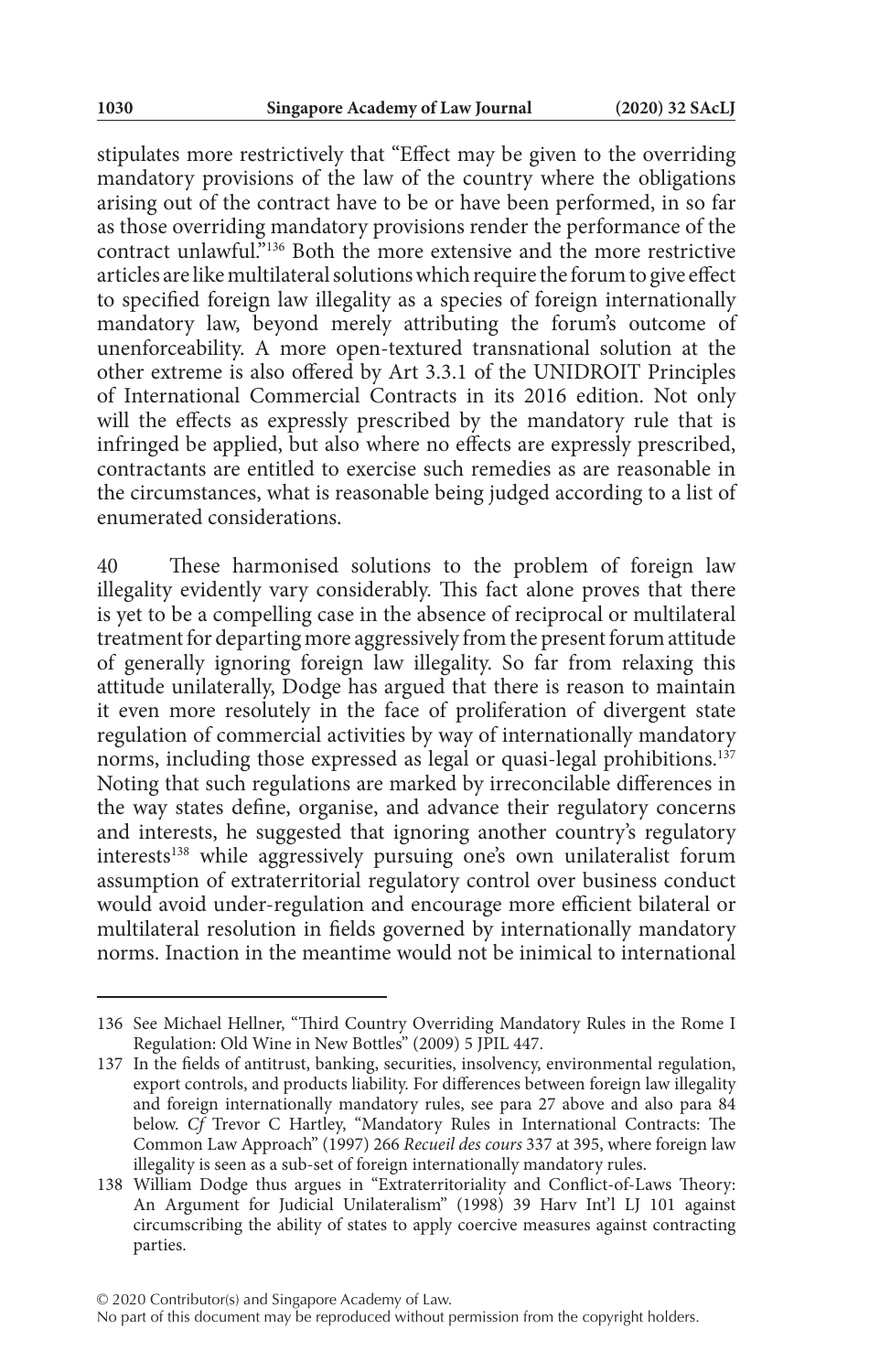contracting. Where there are risks of violating regulatory laws, contracting parties can work around them by making provisions to allocate the risks of loss when unintended violations in fact occur.139 While Dodge's unilateralist thesis has found law-and-economics justification, *inter alia*, in the field of securities regulation, $140$  it is fair to say that generally speaking the thesis is strongest where "the policy of one state may be to defend what it is the policy of another to attack" and weakest when there is substantial agreement on substantive policies.<sup>141</sup>

### **III. The nature of the tainting rule under domestic law**

41 With respect to the domestic tainting rule as a bar to contractual enforceability, this part is a necessary incursion because the rule itself is elusive and in need of clarification and rationalisation. Unless one knows just to what it crucially relates and hence what its true rationale is, the transition to its role in private international law will be too much guesswork. One should face at the outset the complication that references to the domestic tainting rule tend to be obscure and metaphorical, both in contractual and non-contractual contexts.142 Sometimes the courts speak of the contract being tainted by illegality with another related illegal contract being the tainting act. Sometimes the tainting is by an illegal act of performance of the contract itself or a related act other than performing the contract, such as an act of omitting to obtain a licence or residence permit to carry on business. The rule has not been made very much clearer in more recent judicial clarifications. One fairly persistent strand of thought is that the tainting rule identifies another

<sup>139</sup> One may add that consistent with *Waugh v Morris* (1873) LR 8 QB 202, the courts of course accept that "a contract can be rescued if the parties are content to vary it so that it can be performed legally, promptly rectifying the contract as soon as they are apprised of the illegality".

<sup>140</sup> By encouraging interjurisdictional competition. See Stephen Choi & Andrew Guzman, "Portable Reciprocity: Rethinking the International Reach of Securities Regulation" (1998) 71 S Cal L Rev 903.

<sup>141</sup> Horatia Muir Watt is a prominent dissenting voice. See "Choice of Law in an Integrated and Interconnected Market" (2003) 9 Columbia J Euro Law 383. But policies may converge. In the field of anti-competition disputes, for example, where there is now reasonable consensus that the effects theory is appropriate, a multilateralist solution based on orthodox choice of law principles will optimally allow the extraterritorial mandatory norms and essential policies of the affected market to govern. *Cf* the older view in *Rio Tinto Zinc Corp v Westinghouse Electric Corp* [1978] AC 547 at 616–617: "It is axiomatic that in anti-trust matters, the policy of one state may be to defend what it is the policy of another to attack".

<sup>142</sup> Diplock LJ called it "a picturesque metaphor which invites analysis": *Mackender v Feldia AG* [1967] 2 QB 590 at 600–601.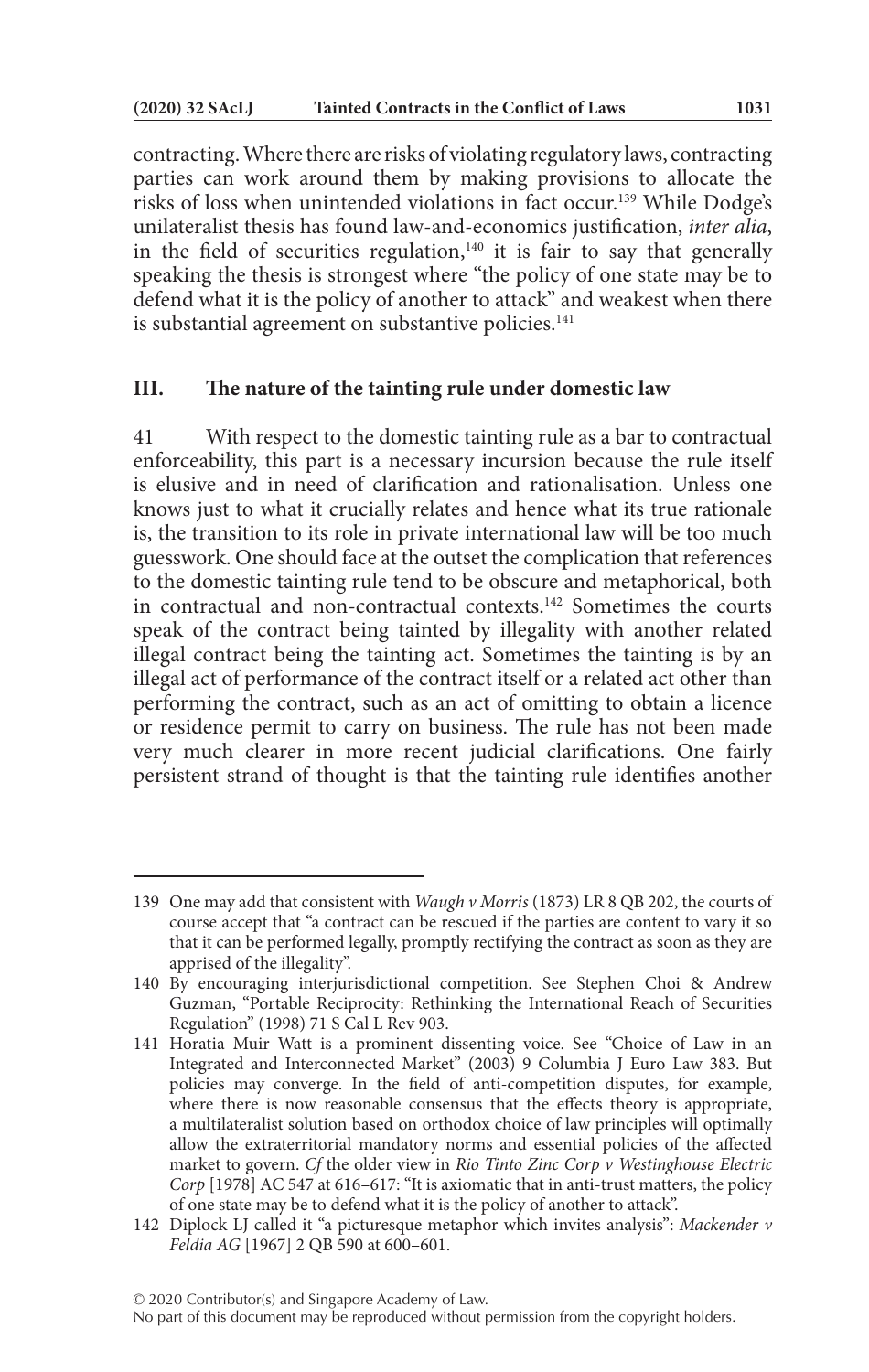"category" of tainted and hence illegal contracts.143 A contractual claim tainted by illegality is perceived as being a claim on a contract deemed illegal and unenforceable as a whole. Another description emphasising the universal character of the tainting rule as a doctrine depicts either a rule about the effects of illegality on a claim to otherwise enforceable rights or a generalised rule of denial of a claim or relief as a consequence of involvement in an illegal act. This strand of thought has recently been elevated to a unifying thought capable of under-cutting categorical effects of unenforceability. Lord Toulson's speech in *Patel v Mirza* thus re-imagined an effects-on-the-claim approach based on a range of factors as a fundamental restatement of the extent to which there are effects arising out of common law illegality, both of unenforceability and recovery of benefits conferred under an illegal contract.<sup>144</sup>

42 The analysis in *Ting Siew May*, however, indicates that the courts in Singapore have chosen to retain the traditional categorical classification of illegal contracts; albeit injecting flexibility in a notoriously fluid category comprising contracts entered into with an illegal object. It is only in this category that unenforceability of contract is not a matter of course. Unenforceability of contract as a whole will only be manifest if that outcome is proportionate in an overarching sense to the objectives of the illegality. In *Ochroid Trading*, this posture of the Court of Appeal was renewed and reasserted, and, in particular, the relationship between categorical prohibition and relief in respect of or recovery of benefits conferred under an illegal contract was clarified.

43 As a result of this divergence between the domestic law and English law, discussion of the tainting rule in the domestic law has to be more focused on "traditional" notions. This means that the tainting rule as a bar to enforceability must still for the time being be identified, characterised and expressed by either the *Bowmakers* "reliance" principle (after *Bowmakers Ltd v Barnet Instruments Ltd*)145 or the *Beresford* principle (after *Beresford v Royal Insurance Co Ltd*).146 The former rejects a claim in which the plaintiff has to rely on his illegality. The latter rejects a claim which would in substance allow the plaintiff to profit from his illegality. Since a firm, general and comprehensive pronouncement on tainted contracts was not forthcoming in *Ting Siew May* and *Ochroid Trading*, its definitive character is open to reconsideration as indicated in *Teng Wen-Chung*. Some observations should nevertheless be less

<sup>143</sup> See *Colen v Cebrian (UK) Ltd* [2004] ICR 538, criticised by Alexander Loke, "Tainting Illegality" (2014) 34 *Legal Studies* 560 at 563.

<sup>144</sup> Such as the causal test in *Gray v Thames Trains Ltd* [2009] 1 AC 1339, rejecting the procedural reliance test.

<sup>145</sup> [1945] KB 65. See *Stones & Rolls Ltd v Moore Stephens* [2008] 3 WLR 1146 at [16].

<sup>146</sup> [1938] AC 586.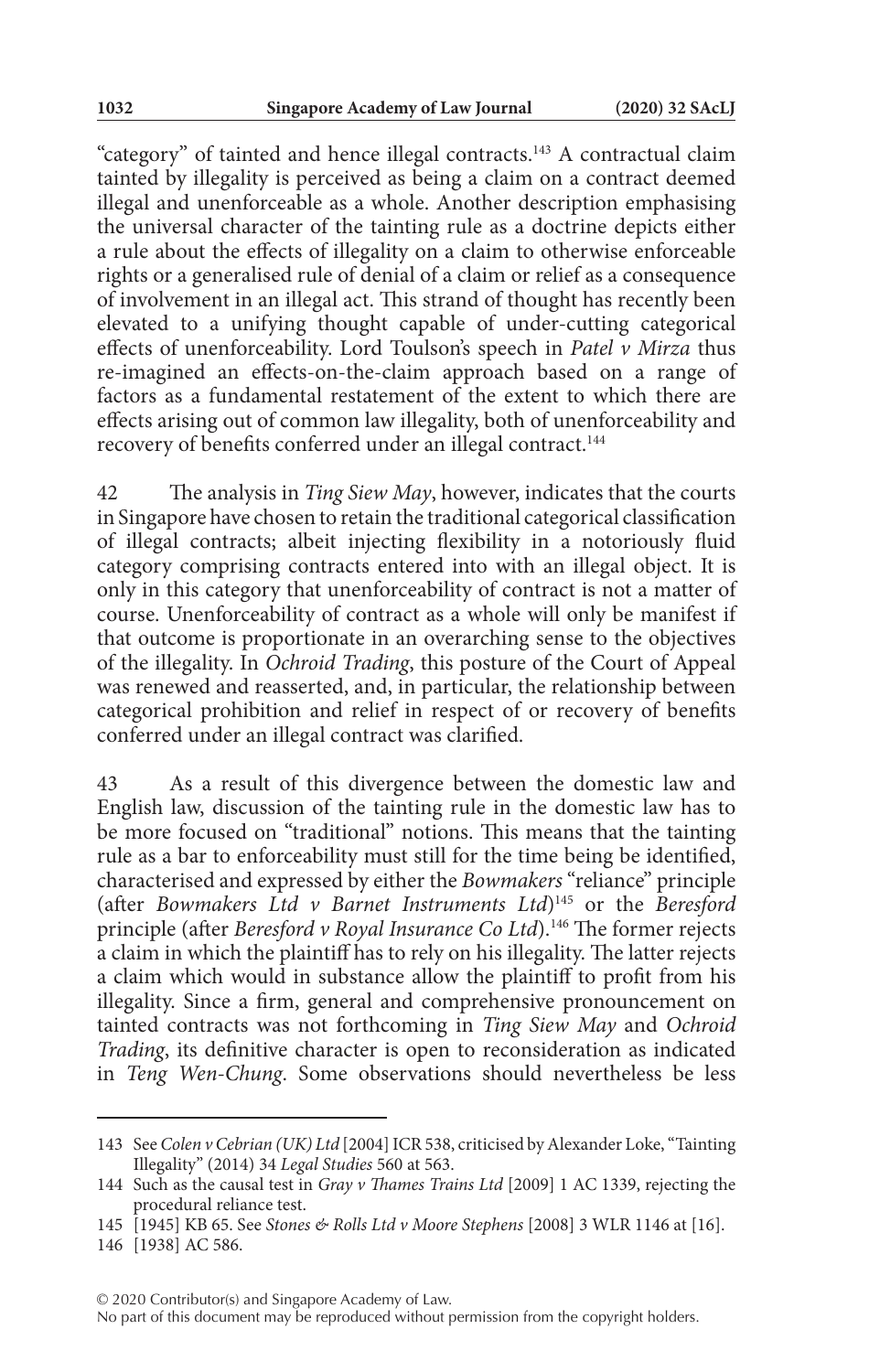controversial. One is that while the tainting rule is a doctrine which has acknowledged applicability outside of contract to tort, proprietary, trust, and unjustified enrichment restitutionary claims,<sup>147</sup> there is no reason to think that its rationale is fundamentally contingent on the type of rights being claimed, whether contractual, tortious, trust, proprietary or restitutional.148 These are only applicational nuances which take into account the specifics of particular juridical considerations, requirements and policies.<sup>149</sup> Second, the Court of Appeal's reformulation in both *Ting Siew May* and *Ochroid Trading* of the reliance principle as one of normative reliance is of great importance, as will be argued below, in shedding light on how the tainting rule should be reconsidered when the rights claimed are contractual.

44 More than one rationalisation as to how to identify and organise the tainting cases are discernible. One is that the tainting rule has an exclusive external orientation, predicating an external tainting illegality related to but distinct from the tainted contract.150 Buckley expressed this distinction as follows: "Both transactions are juridically independent of each other and the only ground by which otherwise valid rights can be rendered unenforceable is due to the *effect* of the illegality in one transaction on the other."151 Incidentally, Toh Kian Sing relied on this rationalisation in a conflicts case when he criticised the decision in *Overseas Union Bank Ltd v Chua Kay Kok*152 for ignoring the distinction.

45 Also in a conflicts case, Staughton J in *Euro-Diam* distinguished between inherent or direct illegality and tainting illegality where "the contract is not said to be directly affected by illegality but tainted with it"<sup>153</sup> By this tainting, he meant a transactional connection or causal proximity with an illegal contract (not stressing its illegal performance)

<sup>147</sup> See *ANC Holdings Pte Ltd v Bina Puri Holdings Bhd* [2013] 3 SLR 666 at [81].

<sup>148</sup> See Lord Sumption, "Reflections on the Law of Illegality" [2012] RLR 1.

<sup>149</sup> *Cf* James Goudkamp, "The Law of Illegality: Identifying the Issues" in *Illegality after Patel v Mirza* (Sarah Green & Alan Bogg eds) (London: Hart Publishing, 2018) at p 56: "[T]he wider the terms in which any illegality doctrine is drawn, the more unlikely it will be that the burden of justifying it will be met."

<sup>150</sup> A clear instance of extrinsic illegality is where a claim under a related contract is said to be tainted by illegality involving another contract as in *Pye Ltd v B G Transport Service Ltd* [1966] 2 Lloyd's Rep 300 and *Spector v Ageda* [1973] Ch 30.

<sup>151</sup> Richard A Buckley, *Illegality and Public Policy* (London: Sweet & Maxwell, 3rd Ed, 2013) at paras 4.13–4.14. *Cf* Richard A Buckley, *Illegality and Public Policy* (London: Sweet & Maxwell/Thomson Reuters, 4th Ed, 2017) at para 4.15. See also Alexander Loke, "Tainting Illegality" (2014) 34 *Legal Studies* 560 at 561.

<sup>152</sup> [1992] 2 SLR(R) 811.

<sup>153</sup> *Euro-Diam Ltd v Bathurst* [1990] 1 QB 1 at 21.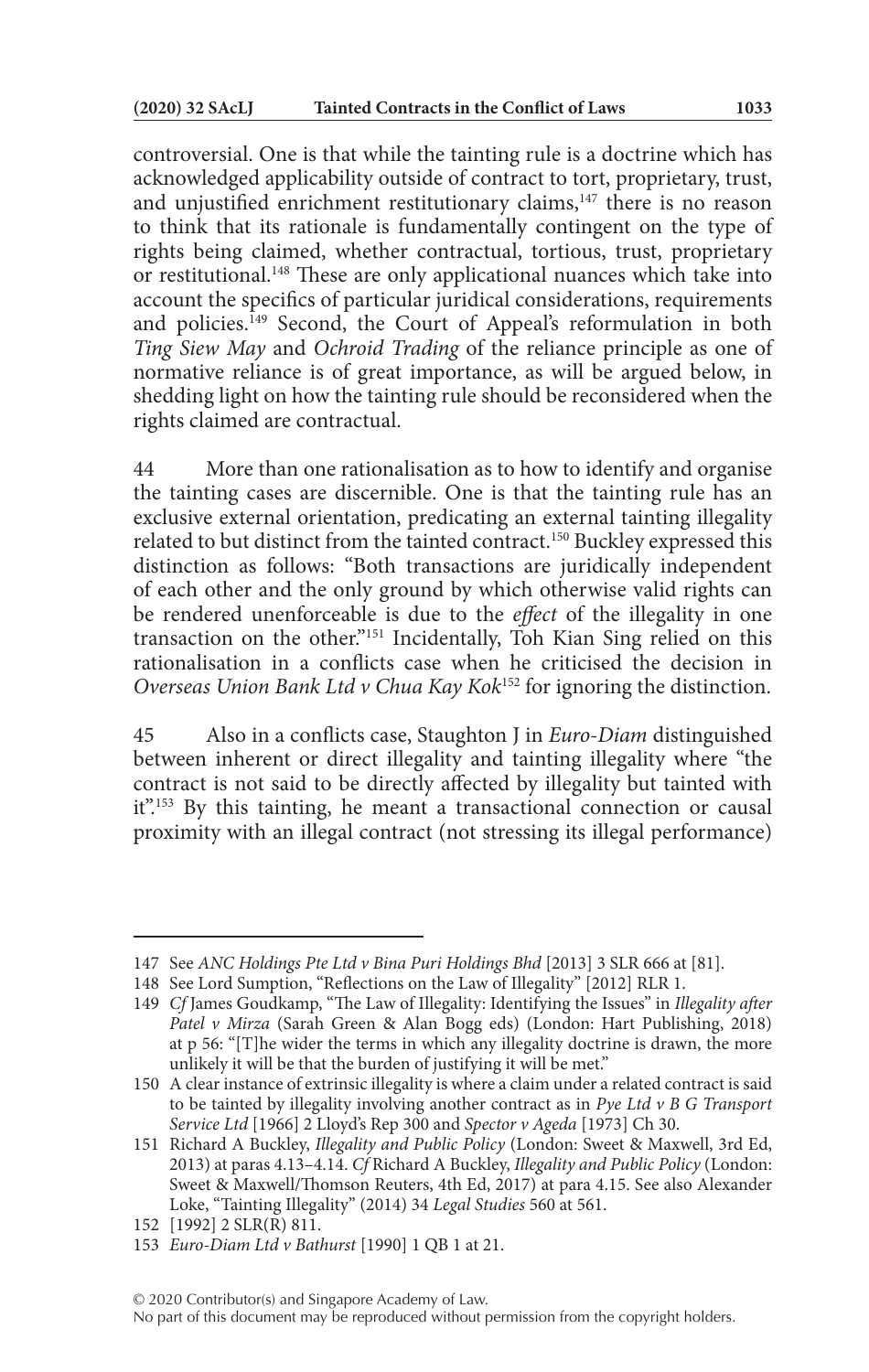which renders another contract not itself illegal obnoxious.<sup>154</sup> In the same case, he also spoke of an illegality which is central as opposed to incidental or collateral. This was regarded as a further proximity test of when tainting by an extrinsic illegality will occur (that is, when the tainted contract will be obnoxious) rather than as a further criterion of when illegality is external.<sup>155</sup>

46 Another meaning is discernible whereby any illegality is extrinsic as long as it is not the necessarily illegal performance of a contract which is illegal as formed or an intended illegal performance of a contract which is legal as formed. The context of two juridically independent transactions, one tainting and the other tainted, is unnecessary. *Howard v Shirlstar Container Transport Ltd*, 156 another conflicts case, arguably exemplifies this meaning. The plaintiff had agreed with the defendant to fly the latter's aircraft out of Nigeria for a commission contingent on success. In due course, he removed the aircraft to Lagos without air traffic clearance and, therefore, illegally under Nigerian law. The English Court of Appeal upheld the plaintiff 's claim for commission in a judgment predicated on tainting illegality, which is instructive on two relevant points. The first is that the contract was not prohibited *per se* nor was there at the time of contract any intention on the plaintiff 's part to perform it illegally. The fact was that the plaintiff subsequently chose to perform it illegally.<sup>157</sup> The second is that the court recognised that the plaintiff 's claim was based on and tainted by his illegal, and apparently extrinsically illegal, performance of his contract to fly the aircraft out of Nigeria without clearance.

47 Another meaning conceives that intrinsic illegality exists only where the contract is illegal as formed.<sup>158</sup> Illegality is extrinsic in every

<sup>154</sup> See *Euro-Diam Ltd v Bathurst* [1990] 1 QB 1 at 15, where Staughton J said: "As a metaphor in the context of a contract and illegality I think it means that, while the contract is not itself illegal, it has a connection with some other illegal transaction which renders it obnoxious."

<sup>155</sup> See also the rhetorical questions he posed: Suppose that a motor car is insured for a calendar year, and is driven in January in excess of the speed limit. Would that be an answer to a claim for a loss by theft or fire or a road accident in June? If a publican insured his stock of glasses and they were stolen in June, would it matter that they had been used for drinking after permitted hours in January?

<sup>156</sup> [1990] 1 WLR 1292; [1991] LRC (Comm) 233.

<sup>157</sup> It should be noted, however, that the contract was not illegal as performed since air traffic clearance was possible in theory; albeit the plaintiff thought it impossible that he should be given approval.

<sup>158</sup> See *Maschinenfabrik Seydelmann KG v Presswood Bros* (1965) 53 DLR (2d) 224 at [16]:

There is at present a tendency to regulate many activities in modern life by statutes or by Regulations authorized by statutory enactments, and the distinction between a contract inherently illegal because it cannot be performed *(cont'd on the next page)*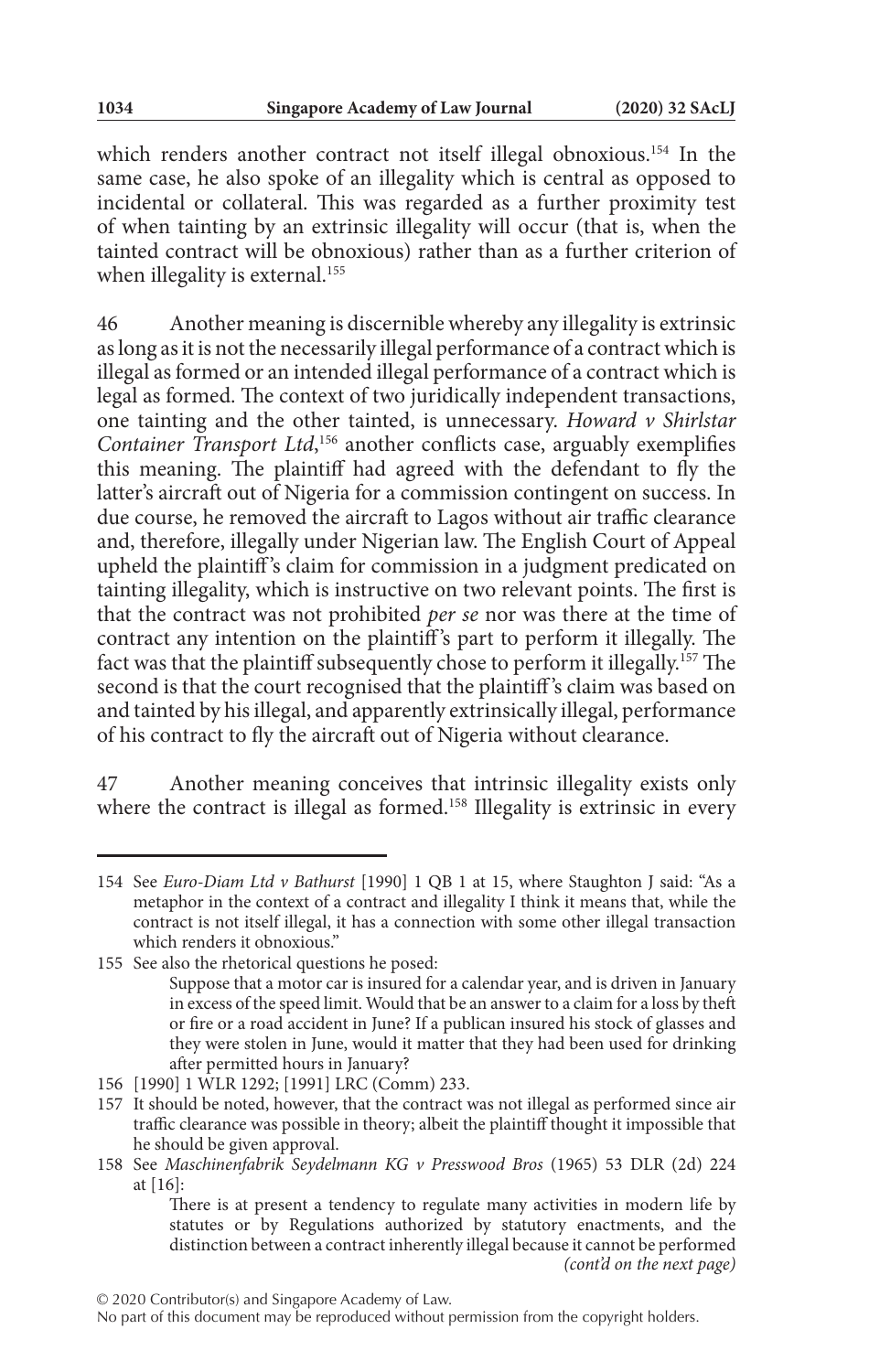other case, including where although legal performance of the contract itself is possible, the contract was intended to be and is performed illegally, and also where the illegal act is not one of performance.<sup>159</sup> A possible example of this notion of extrinsic illegality is the case of *Yango Pastoral Co Pty Ltd v First Chicago Australia Ltd*, 160 where a pertinent statute on true construction did not prohibit contracts made by an unlicensed bank from being enforced by innocent depositors. However, it was argued on behalf of the defendant borrower that the principle of *ex turpi causa* barred the bank's claim to enforce the contract of loan against the borrower. The bank could not enforce a contract made in the course of a business which was prohibited as it would be relying on its own illegality.161 This submission could not have been taken seriously if the High Court of Australia had supposed that illegality must be an act of performance of the contract; since the illegal act in question was clearly not one of performance but of qualification to do business. Mason J held, not that the appeal to the reliance principle was misconceived in relation to providential illegality, but presuming it as applicable, that the same considerations of public policy which explained why the contract of deposit was enforceable by the depositor also rendered inapplicable the borrower's defence of *ex turpi causa*.

48 That is by no means all the complexity there is. In many cases, there is no supposition that tainting means tainting by an extrinsic illegality at all and the tainting language is apt to describe and apply to illegality which on any account must be intrinsic illegality. In *Parkinson v College of Ambulance Ltd*, 162 P made a contract to purchase a knighthood in consideration of making a donation to charity; and when a knighthood did not come about, P sued for the return of his money as money had and received, as well as alternatively damages for deceit or breach of contract. Noticeably the action for breach of contract was resolved in the same terms as the action for the return of his money, in the tainting language of *ex turpi causa*. Lush J held that P "cannot recover damages either against Harrison or the college, because he is disclosing or setting up a contract which is unlawful, and which he had no right to make. For the same

© 2020 Contributor(s) and Singapore Academy of Law.

No part of this document may be reproduced without permission from the copyright holders.

without violating the law and one which can be legally performed but is void on the ground that there was an intention to perform it in an illegal manner cannot be disregarded.

<sup>159</sup> See *Ting Siew May v Boon Lay Choo* [2014] 3 SLR 609 at [42]–[43].

<sup>160</sup> (1978) 21 ALR 585.

<sup>161</sup> In the alternative, counsel submitted that the bank had entered the contract with the object of committing an illegal act of omitting to obtain a licence. Mason J did not appear to need to address this submission.

<sup>162</sup> [1925] 2 KB 1. Although its authority in relation to restitution for unjust enrichment under English law is now doubtful. See *Patel v Mirza* [2017] AC 467 at [118], *per* Lord Toulson; [150], *per* Lord Neuberger and [254], *per* Lord Sumption.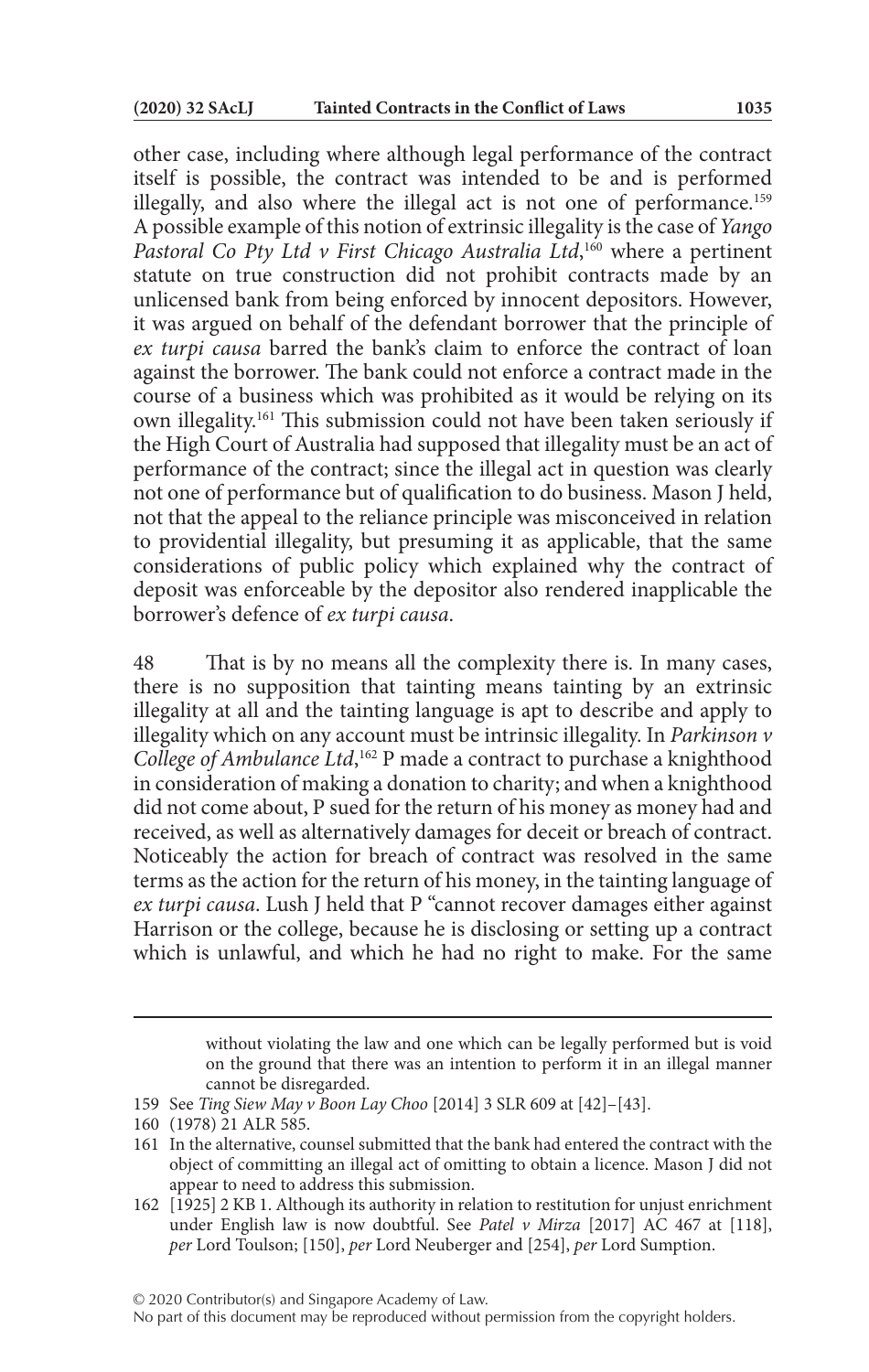reason he cannot recover the 3000*l*. from the college as money had and received".163 The subsequent case of *Alexander v Rayson*164 is particularly striking for what was judicially said about a contract made with the intention of one or both parties to make use of the subject matter for an unlawful purpose.<sup>165</sup> "In any such case, any party to the agreement who had the unlawful intention is precluded from suing upon it. *Ex turpi causa non oritur actio*."166

49 So that there will be no doubt about the tainting analysis in those cases, reference will be made to a recent statement of the English Court of Appeal in *Colen v Cebrian* (UK) Ltd,<sup>167</sup> which consistently articulates the possibilities of juxtaposition and overlap between contracts entered into with an illegal object and tainted contracts as follows:<sup>168</sup>

> If the contract was unlawful at its formation or if there was an intention to perform the contract unlawfully as at the date of the contract, then the contract will be unenforceable. If at the date of the contract the contract was perfectly lawful and it was intended to perform it lawfully, the effect of some act of illegal performance is not automatically to render the contract unenforceable. If the contract is ultimately performed illegally and the party seeking to enforce takes part in the illegality, that *may* render the contract unenforceable at his instigation. But not every act of illegality in performance, even participated in by the enforcer, will have that effect. If the person seeking to enforce the contract has to rely on his illegal action in order to succeed then the court will not assist him. But if he does not have to do so, then in my view the question is whether the method of performance chosen and the degree of participation in that illegal performance is such as to 'turn the contract into an illegal contract'.

50 The existence of a number of fluid and variable meanings as has been shown strongly suggests that the distinction between intrinsic and extrinsic illegality is merely one of convenience, but there is, of course, a limit to tolerance of convenience when it becomes a source of confusion. *Ting Siew May* had to deal with this unfortunate problem. Counsel had submitted in the alternative that even if it was held that a backdated option to purchase a property was illegal for having an illegal purpose, as long as the plaintiff did not need to rely on his arguably extrinsic illegal act of backdating the option in making his claim to enforce the option, that claim would be enforceable. The Court of Appeal did not hesitate to

© 2020 Contributor(s) and Singapore Academy of Law.

<sup>163</sup> *Parkinson v College of Ambulance Ltd* [1925] 2 KB 1 at 16.

<sup>164</sup> [1936] 1 KB 169.

<sup>165</sup> The unlawful purpose was to defraud the rating authority.

<sup>166</sup> *Alexander v Rayson* [1936] 1 KB 169 at 182. The tainting language is even more striking in *McCarthy Brothers Pty Ltd v Dairy Farmers' Co-operative Milk Co Ltd* (1945) 45 SR (NSW) 266.

<sup>167</sup> [2004] ICR 538.

<sup>168</sup> *Colen v Cebrian (UK) Ltd* [2004] ICR 538 at [23].

No part of this document may be reproduced without permission from the copyright holders.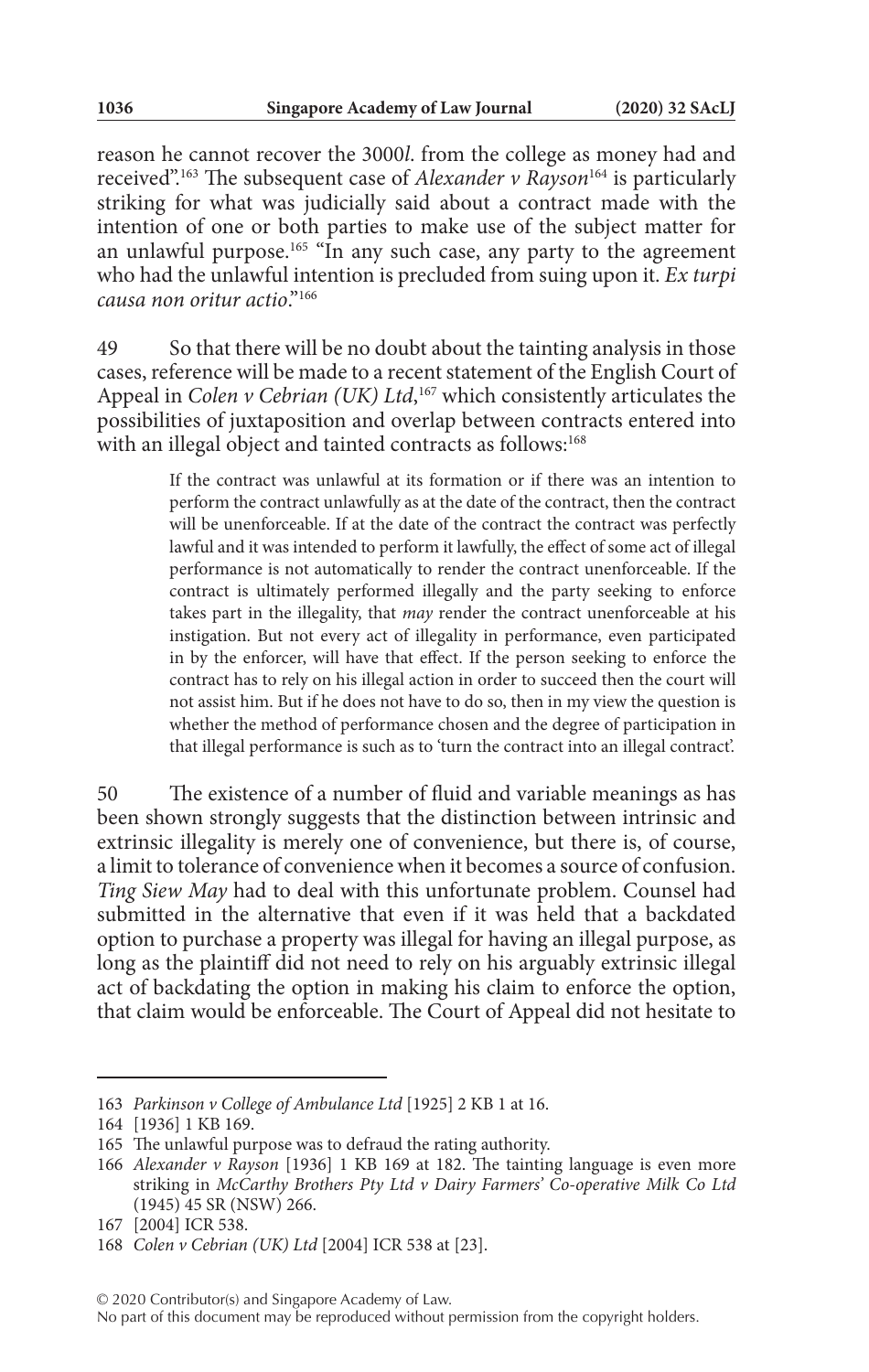reject this submission.169 The distinction between intrinsic and extrinsic illegality in the court's estimation was merely a convention or tradition for ascertaining whether the court should reject a contractual claim arising out of or in connection with a contract that is illegal. To accept the submission for the purpose of controverting the illegality of the contract which had been proved would be to misuse a convention.

51 To the court, the greater flaw in counsel's submission was that counsel conceived of the reliance principle as a test of procedural reliance and that was to be rejected.170 As subsequently clarified and reiterated in *Ochroid Trading*: 171

> [T]he reliance principle [is] a normative or substantive principle which is only engaged when a plaintiff seeks to enforce, and thereby profit from, the illegal contract through his claim. Such a claim is legally impermissible … because it offends the fundamental principle that there can be no recovery under a contract that is prohibited on the basis of illegality.

Both *Ting Siew May* and *Ochroid Trading* then clearly predicate that what is crucial is not whether illegality is intrinsic or extrinsic to the contract in connection to which a claim of enforceability is made. It is whether the claim must be refused or is precluded because it involves normative reliance on an illegal contract.<sup>172</sup>

52 The viewpoint this article would defend is not that extra efforts should be made to sort out which among the variable meanings is the best definition of intrinsic or extrinsic illegality as tainting illegality.

See also *Hewison v Meridian Shipping Services Pte Ltd* [2003] ICR 766, where "*ex turpi causa* defeated a claim albeit that the illegality was not asserted by the claimant".

<sup>169</sup> As was said in *Stone & Rolls Ltd v Moore Stephens* [2009] 1 AC 1391 at [21]:

The House [in *Tinsley v Milligan*] did not hold that illegality will never bar a claim if the claim can be advanced without reliance on it. On the contrary, the House made it plain that where the claim is to enforce a contract the claim will be defeated if the defendant shows that the contract was for an illegal purpose, even though the claimant does not assert the illegal purpose in making the claim: see *Alexander v Rayson* [1936] 1 KB 169, approved by Lord Browne-Wilkinson at p 370.

<sup>170</sup> See also a recent statement of procedural reliance made by Lord Sumption in *Patel v Mirza* [2017] AC 467 at [325]: "In a tort or a property case it is generally enough [to satisfy the reliance test] to identify the illegal act and demonstrate the dependence of the cause of action upon the facts making it illegal."

<sup>171</sup> *Ochroid Trading Ltd v Chua Siok Lui* [2018] 1 SLR 363 at [128].

<sup>172</sup> *Cf Ting Siew May v Boon Lay Choo* [2014] 3 SLR 609 at [132]:

Put simply, in so far as the category of contracts entered into with an illegal or unlawful object is concerned, once the court has concluded that it is contrary to public policy at common law to uphold such a contract, it is no longer relevant whether or not a party needs to 'rely' on the illegality in its plea.

No part of this document may be reproduced without permission from the copyright holders.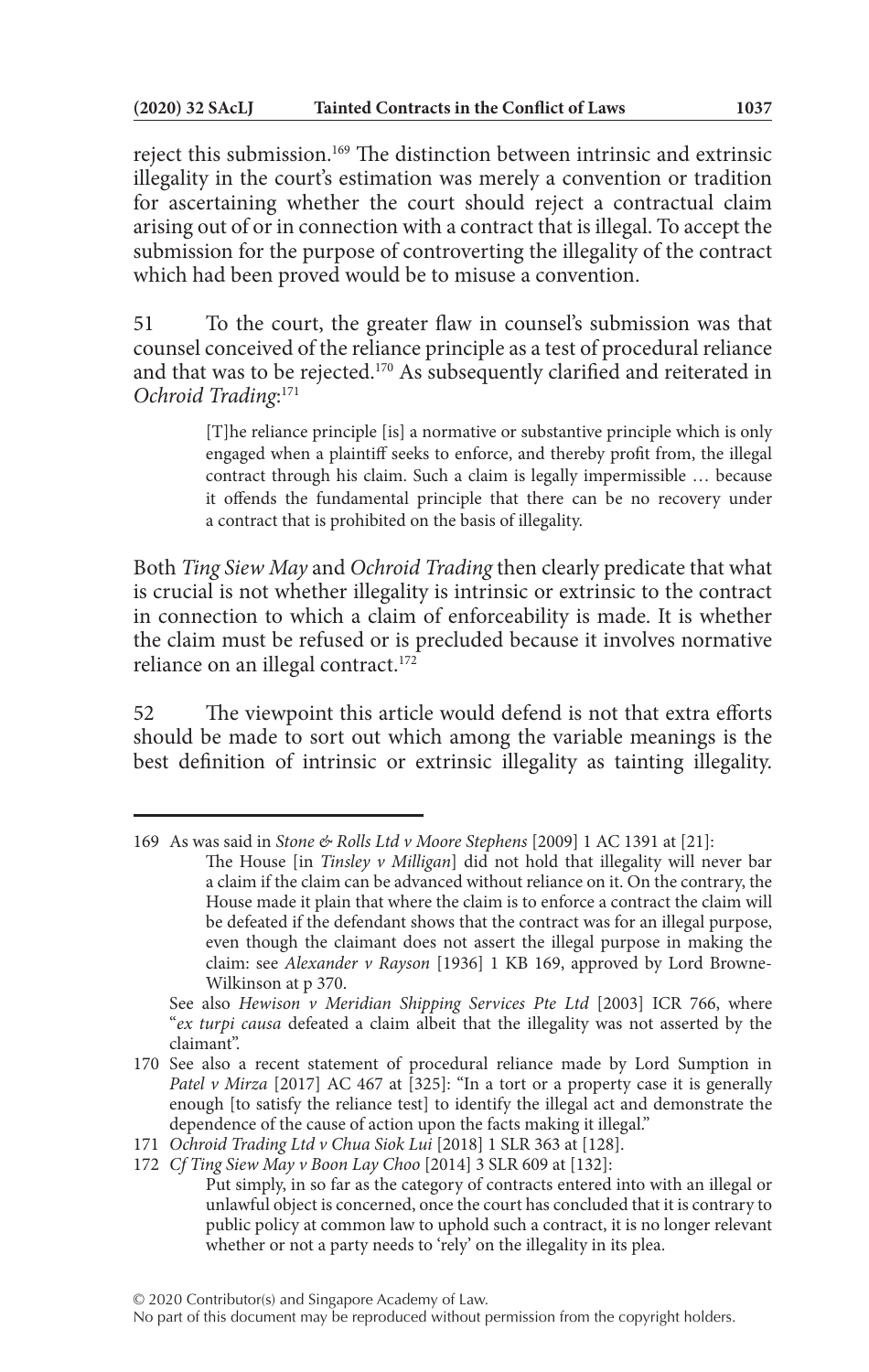The answer following the clarifying developments in *Ting Siew May* and *Ochroid Trading* lies in re-conceptualising the reliance principle by reference to what the policy of consistency requires when the principle is invoked in relation to a contract-related claim.173 This policy of consistency in relation to contract-related claims is the same policy of consistency that is now widely accepted as the real rationale of the general tainting rule.<sup>174</sup> It was described in a fairly recent tort case of the Canadian Supreme Court as "[t]he more satisfactory explanation for [the case law]".<sup>175</sup> "[T]he law must aspire to be a unified institution, the parts of which – contract, tort, the criminal law – must be in essential harmony."176 In a more recent tort case, *British Columbia v Zastowny*, 177 the Canadian Supreme Court emphatically reasserted its commitment to this policy, although rephrasing it as a policy of preserving the integrity of the legal system with two complementary components: first, the court will not permit a person to profit from his or her wrongful conduct; and second, the court will not allow a person to evade a penalty prescribed by law. The English restatement in *Patel v Mirza* is in broad agreement albeit more expansive with its reference to a trio of considerations to accommodate a wider context going beyond tort claims. Lord Toulson said:<sup>178</sup>

> [O]ne cannot judge whether allowing a claim which is in some way tainted by illegality would be contrary to the public interest, because it would be harmful to the integrity of the legal system, without (a) considering the underlying purpose of the prohibition which has been transgressed, (b) considering conversely any other relevant public policies which may be rendered ineffective or less effective by denial of the claim, and (c) keeping in mind the possibility of overkill unless the law is applied with a due sense of proportionality.

Differences in details of judicial expression thus seem to be unavoidable, depending on the juridical context.

<sup>173</sup> More fundamentally, the court recognises that the policies undergirding the defence of illegality are distinct from those that result in prohibition of contract. See *Ochroid Trading Ltd v Chua Siok Lui* [2018] 1 SLR 363 at [143].

<sup>174</sup> This is not to deny, as James Goudkamp, "The Law of Illegality: Identifying the Issues" in *Illegality after Patel v Mirza* (Sarah Green & Alan Bogg eds) (London: Hart Publishing, 2018) points out, that the questions of whether there is an illegality doctrine across all private law domains still awaits firm resolution.

<sup>175</sup> *Hall v Hebert* [1993] 2 SCR 159 at [17].

<sup>176</sup> *Hall v Hebert* [1993] 2 SCR 159 at [17]. This statement was expressly adopted by the High Court of Australia in *Miller v Miller* (2011) 275 ALR 611, where the majority at [15] remarked that "the central policy consideration at stake is the coherence of the law".

<sup>177</sup> [2008] 1 SCR 27; 2008 SCC 4.

<sup>178</sup> *Patel v Mirza* [2017] AC 467 at [120].

<sup>© 2020</sup> Contributor(s) and Singapore Academy of Law.

No part of this document may be reproduced without permission from the copyright holders.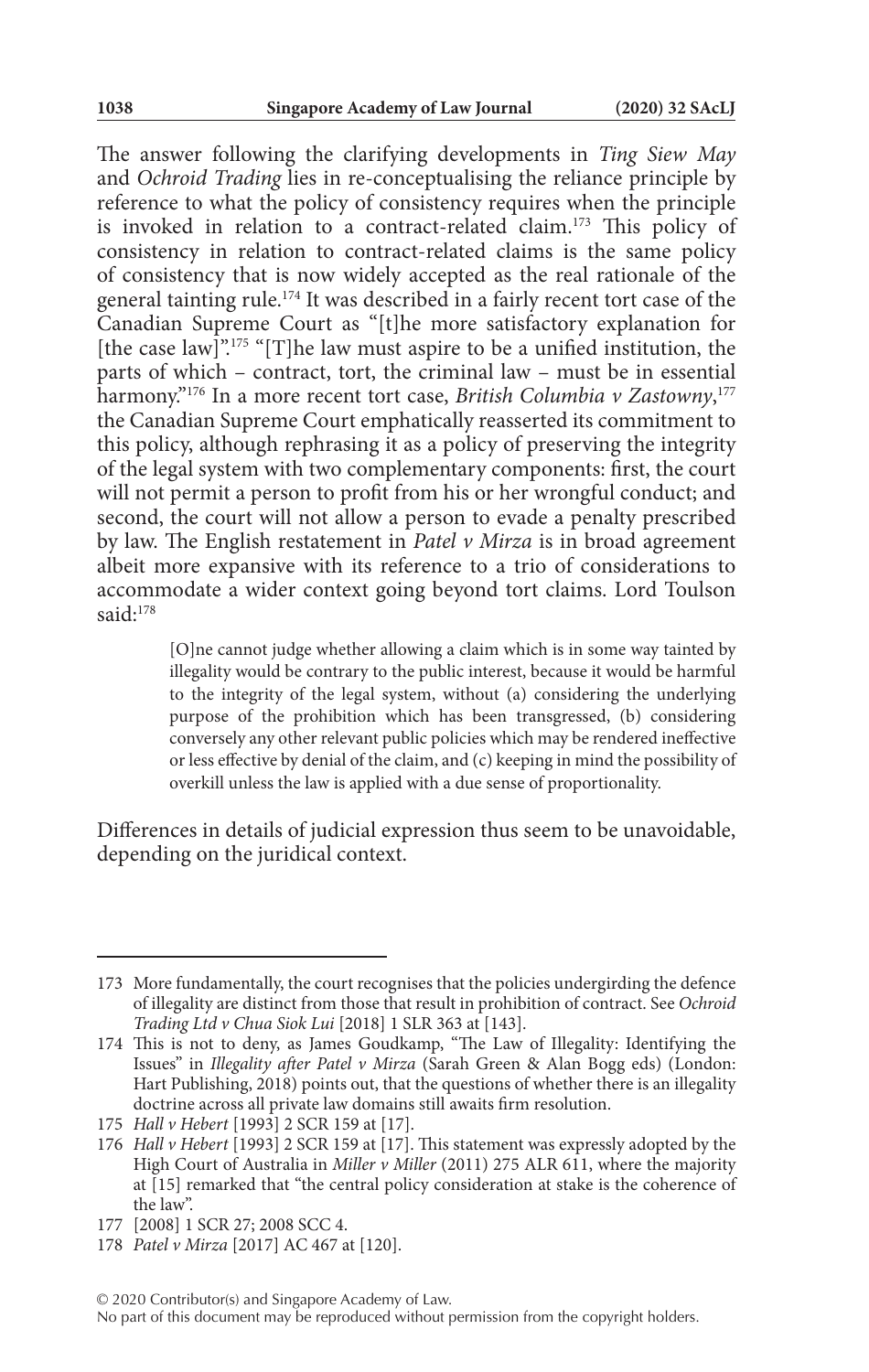53 If we should not suppose that what the policy of consistency or integrity requires must be uniform across different liability and remedial contexts, no less should we suppose that the re-conceptualisation of normative reliance in *Ochroid Trading* must be a universal formulation for all claims in contract.179 *Ting Siew May* and *Ochroid Trading* in terms merely introduced the concept of normative reliance very selectively. The court's attention was solely fixed on recovery pursuant to an independent cause of action of benefits transferred under an illegal contract. Such recovery was previously thought possible only if the cause of action could be proved by the claimant without having to plead or prove his own illegal act as facts; that is, without procedural reliance. The selective re-conceptualisation of reliance as normative reliance in preference to procedural reliance was intended to rationalise and facilitate recovery of contractual benefits under an independent cause of action for unjust enrichment, or vindicating and recovering title which has passed under an illegal contract or under an independent cause of action in tort such as in Bowmakers.<sup>180</sup> For this peculiar reason only, the conception of normative reliance was formulated as a principle precluding profiting from an illegal contract, moving thereby from a procedural to a transactional conception as it were and possibly removing the limitation that the illegal contract must be the claimant's.

54 In the present view, while the principle of profiting from an illegal contract is sufficient and appropriate in relation to recovery of benefits conferred under an illegal contract, a broader re-conceptualisation is needed where the reliance principle has the function of barring a claim to enforceability in the core sense of tainting by an illegal act when making or performing a contract not prohibited *per se*. The idea of profiting from an illegal act is not obvious when the act is not itself an illegal contract but an illegal performance or illegal provenance of an otherwise lawful contract. It should not be thought adequate simply to redefine normative reliance in terms of profiting from a contract which has been performed illegally or entered into illegally, removing the limitation to illegal contract. The necessity of eliminating profiting from an illegal contract is obvious since

<sup>179</sup> *Ochroid Trading*'s normative reliance, it appears, strongly resembles the clarification adopted by Lord Mance in *Patel v Mirza* [2017] AC 467. However, it is not the same as Lord Sumption's reliance principle. Lord Sumption defined reliance in the way he argued in *Stone & Rolls Ltd v Moore Stephens* [2009] 1 AC 1391 as a general principle that the claimant's own illegal act must be the basis of his claim subject in exceptional circumstances to judicial discretion rejecting the defence of illegality. The normative reliance of *Ochroid Trading Ltd v Chua Siok Lui* [2018] 1 SLR 363 is clearly not subject to judicial discretion in any respect.

<sup>180</sup> *Bowmakers Ltd v Barnet Instruments Ltd* [1945] KB 65. Without finally deciding the question, the court suggested that the principle of non-stultification could operate as an exception to general recovery. See *Ochroid Trading Ltd v Chua Siok Lui* [2018] 1 SLR 363 at [161] and following.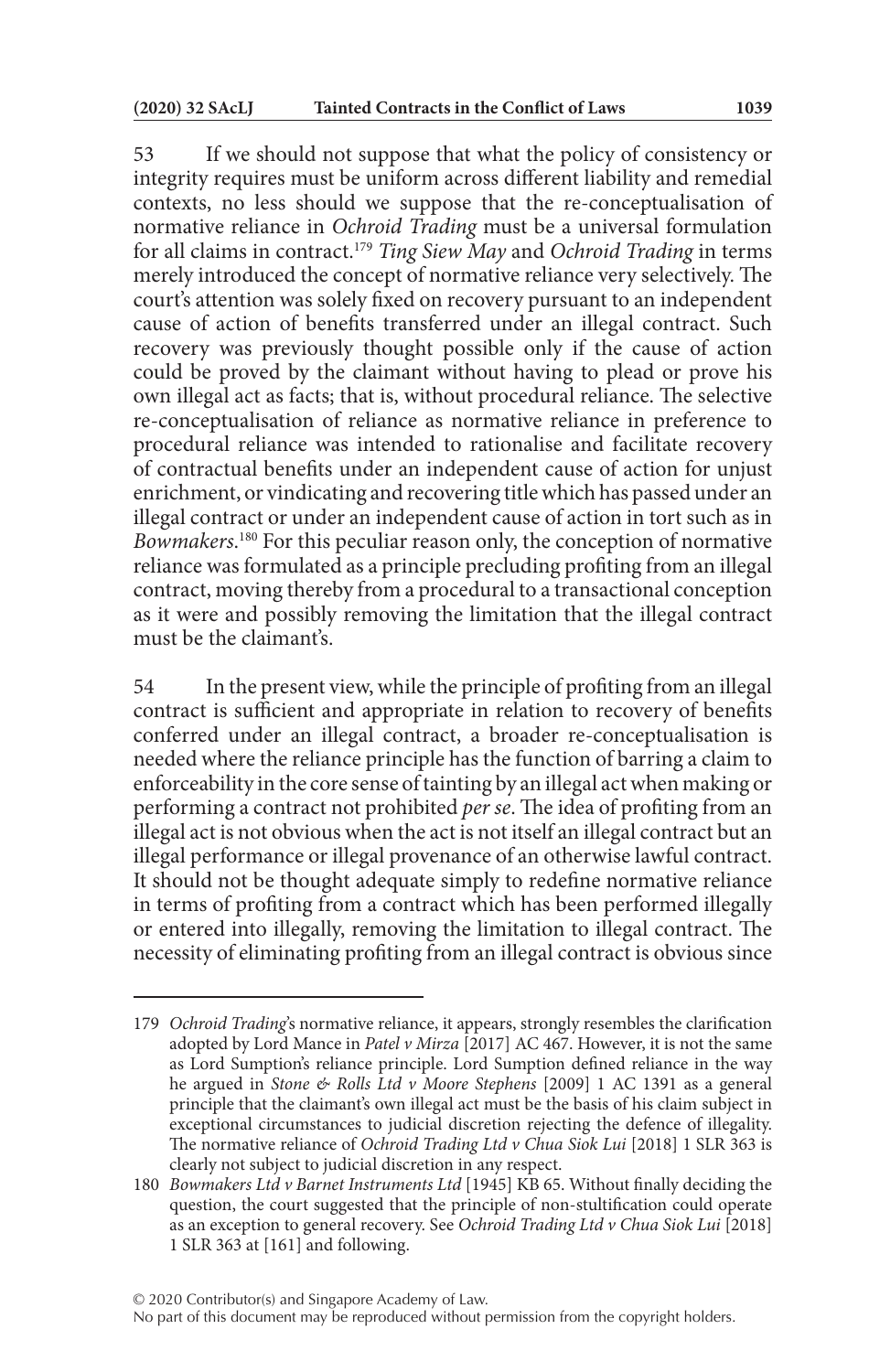such profiting can only be a direct profit in view of the doctrine of privity. It goes without saying if recovery of benefits conferred is based on an independent cause rather than the illegal contract, that there will not be a profiting from the illegal contract. This is not the case when the illegal act itself is not the making of an illegal contract. In those circumstances, the profiting may be direct or indirect or may have a simple or singular nexus or be attributable to multiple causes or dependencies. The necessity of removing the profiting in question for the sake of the objectives of the illegality is thus not a redundant consideration of consistency. It should also be noted that the claimant is not invariably seeking to profit from the illegal act. He may be seeking to evade or to impose on another some responsibility or liability of a collateral nature. Only a more fundamental evaluation as to the necessity of barring evasion or imposition of liability for the sake of the objectives of the illegality will provide a true account of normative reliance. The problem of overlap between the principle of proportionality and the policy of consistency underlying the tainting analysis in the situations described in *Colen v Cebrian* and *Ting Siew May* must also be addressed. It should not be countenanced, where the principle of proportionality leads to the conclusion of unenforceability of a contract entered into with an illegal or unlawful object, that the opposite conclusion of enforceability will nevertheless be possible under a policy of consistency. It follows that proportionality must also be relevant in conceptualising normative reliance in relation to profiting from an illegal performance in order to avoid incongruous outcomes in overlapping factual matrices. Thirdly, the impact of illegality in an empirical sense can be both direct and indirect in relation to other related parties once we move beyond profiting from an illegal contract to profiting from an illegal performance or provenance. Indirect impact on related persons may exceed direct impact on persons privy to the illegality. Essential policies may certainly be furthered by the law of illegality directly as well as indirectly, but it should not be countenanced that an indirect impact can be greater than a direct impact. A broader re-conceptualisation is thus also needed so as to avoid discrimination between direct and indirect impact or put positively, to ensure non-discrimination between direct and indirect impact.

55 In the present view, this broader re-conceptualisation must first be prospective in character so as to reflect the *ex ante* nature of contracting. Refusal of a claim for contractual enforcement must depend on an *ex ante* or prospective evaluation of what consistency of policy requires. Consistency of policy in matters of contract cannot be accomplished by allowing *ex post* adjustments according to how the facts have turned out. In the second place, consistency of policy by reference to the impact of coercive sanctions or policies prescribed by or reflected in the pertinent penal law requires that indirect effects on a lawful contract must be limited by the criteria of necessity, proportionality

No part of this document may be reproduced without permission from the copyright holders.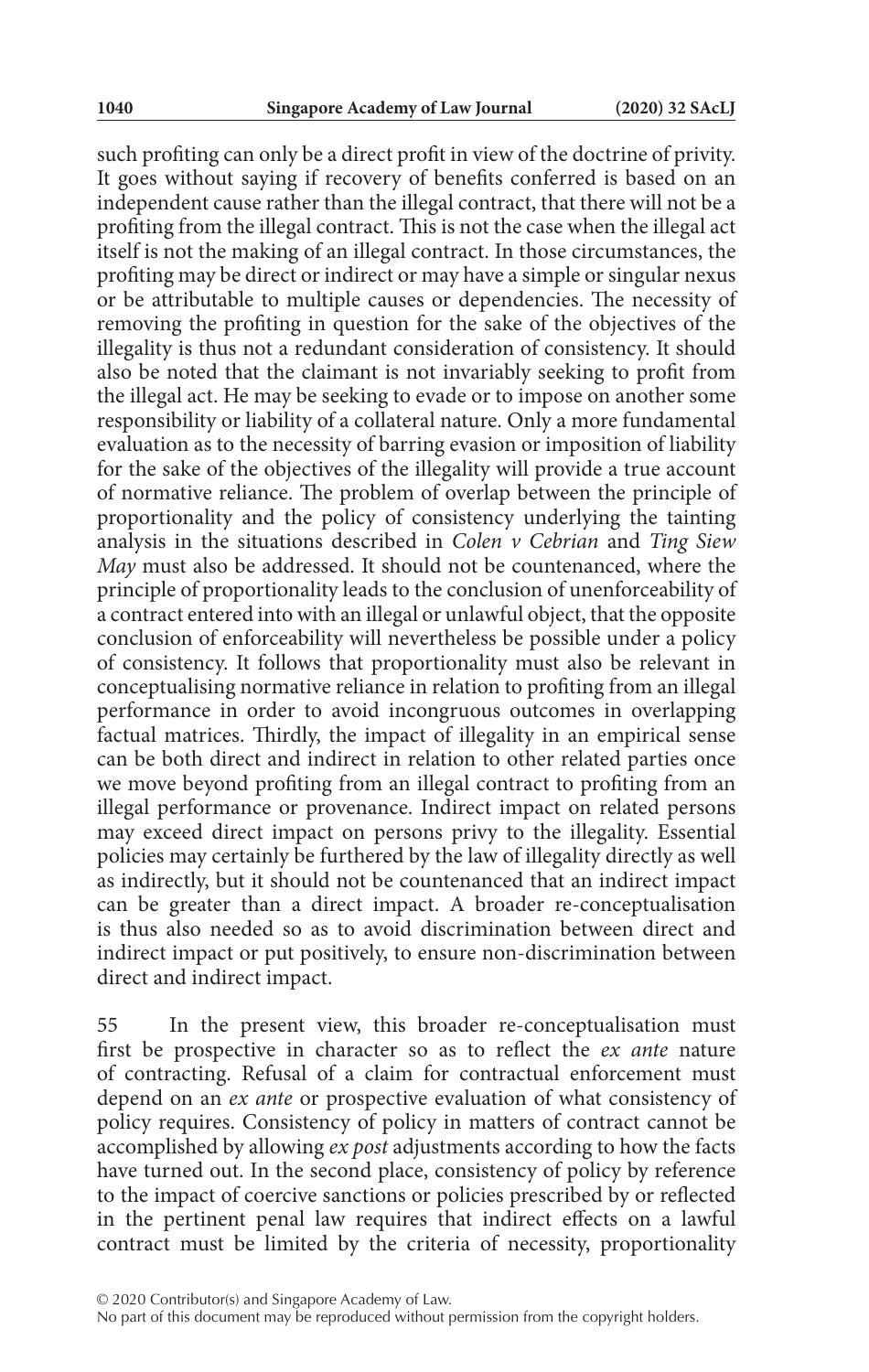and non-discrimination as standards of appraisal. These are appropriate evaluative standards for ensuring that the indirect consequences and effects of coercive sanctions are reasonable and predictable by potential contractants. Not only are reasonableness and predictability core values espoused and to be upheld in contractual enforcement, it is also important that intended contractants be able to predict and calibrate the indirect civil effects of any known illegality, so that they can make informed decisions including evaluating and allocating the risks of loss between themselves should illegality occur. Refusal of a tainted claim for contractual enforcement must therefore be a predictable necessary effect of the objectives of the illegality, foreseeably proportionate to that necessity, and non-discriminatory as between contractants and related parties as well as foreseeable claims. By "necessary", it is meant that refusal of the type of claim must be indifferent to the personal characteristics of the claimant but must be necessary to accomplish the objectives or policies for which the illegality is created. Accomplishment signifies of course disapprobation of any profiting from the illegal act but includes prevention of evasion of the objectives of the illegality in question. To ensure that refusal of the claim is proportionate to the necessary effect of the illegality, there must be a further calibration by reference to the target claimant. Refusal of the claim should not be indifferent to the personal culpability of the claimant since the indirect effects of illegality are not likely to be uniform among potential claimants. Where the claimant is innocent, refusal of the particular claim may be disproportionate to the necessary accomplishment of the objectives. The same refusal in the circumstances may not be disproportionate if the claimant is guilty of the illegality. By "non-discriminatory", it is meant that the refusal must be capable of minimising, if not eliminating, discrimination in the effects and consequences of illegality as between different types of claim such as, for example, between recovery of benefits conferred and claims for expectancy as well as between the several defendants and plaintiffs, if any.

56 Needless to say, this broader re-conceptualisation must be capable of explaining the particular principle of normative reliance applied as a test for recovery of benefits conferred under a contract which is illegal. It is thus also a merit that the suggested framework of standards of consistency easily accommodates the normative reliance conceptualised for the recovery of benefits conferred under an illegal contract. This can be illustrated by testing the conception in a situation which the court in *Ochroid Trading* glossed over, namely, the general rule of no recovery of benefits transferred under an illegal contract in the absence of an independent cause of action. It was the procedural reliance principle which barred such general restitutionary recovery of benefits conferred by the plaintiff under an illegal contract, except where the plaintiff is *non in pari delicto* or withdraws from the illegal contract during *locus poenitentiae*. Describing the rule of no recovery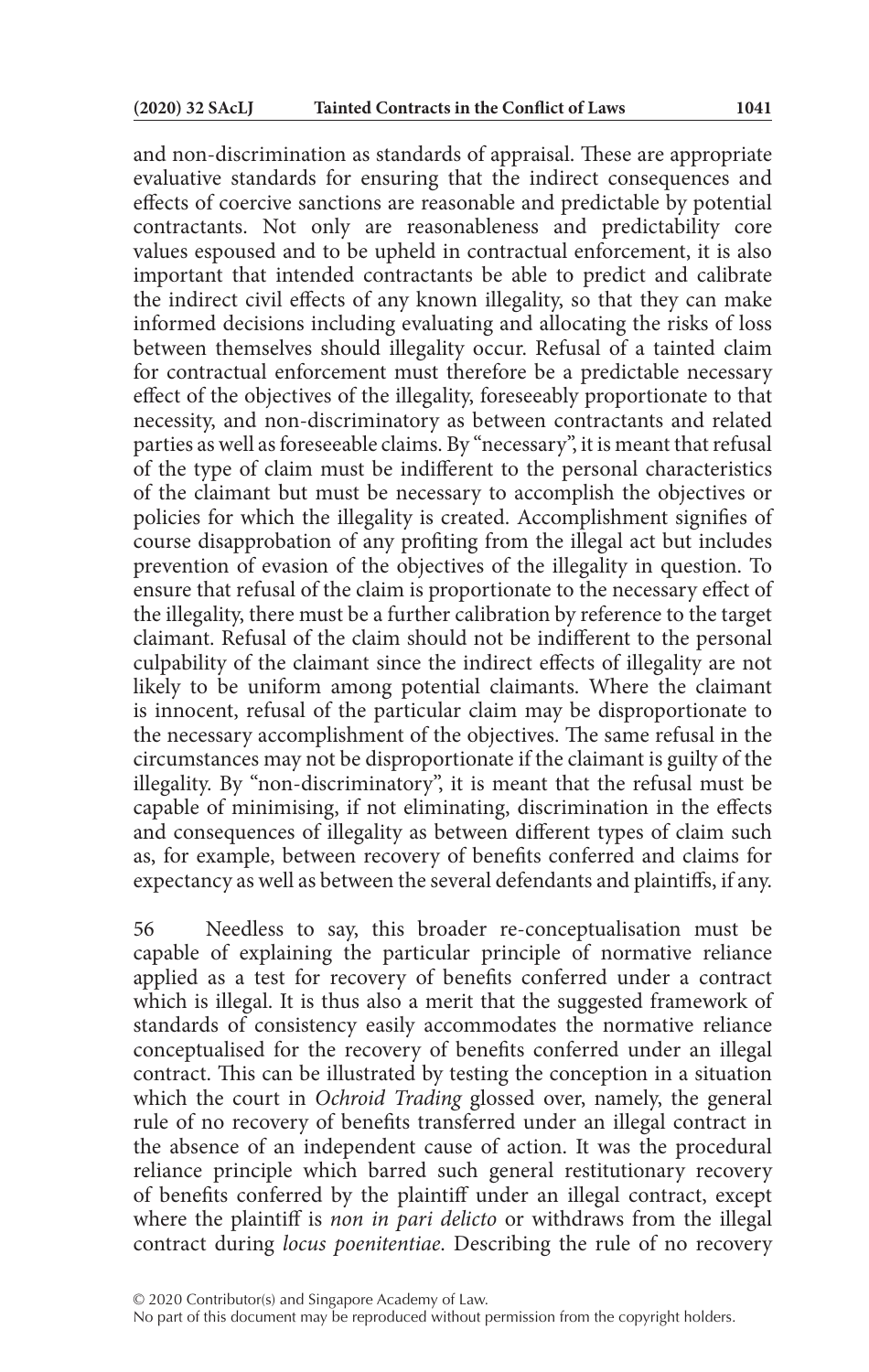as fundamental, the court in *Ochroid Trading* must have assumed that re-conceptualising normative reliance would by no means overthrow the general rule of no recovery. The suggested standards of necessity, proportionality and non-discrimination explain why if the claimant sues for restitutionary damages for the defendant's refusal to perform the illegal contract, his claim would be rejected. First, rejection would be necessary to achieve the objectives of prohibiting the contract. Allowing the claimant to obtain restitutionary damages would allow him to evade the policies of the illegality whenever the defendant refuses to perform his part of the illegal contract. Second, rejection of restitutionary damages would be proportionate to the necessity of preventing evasion of illegality policies since it would only remove the effects of evasion. It would not go beyond that to permit recovery of reliance or expectancy loss. Third, if instead of restitutionary damages, the claimant claims more directly to recover the benefits he has conferred to the defendant under the illegal contract, that claim must also be refused. There would otherwise be discrimination between different claims in respect of the same claimant and contract. Rejection of restitutionary damages would thus ensure non-discrimination between direct claims for recovery and indirect claims for restitutionary damages.<sup>181</sup>

57 It is also worth reiterating that the evaluative standards of proportionality which determine, in conjunction with the other standards of necessity and non-discrimination, whether there is normative reliance more broadly re-conceptualised, establishes an important point of contact with the principle of proportionality, which determines whether a contract entered into with an illegal object is illegal and unenforceable. The presence of this contact means that there should not be any material difference in result between applying the principle of proportionality and the standards of normative reliance in cases where both factual matrices coincide. This was tacitly acknowledged in *Ting Siew May*, when the court said that once the court had determined under a proportionality analysis that a contract was illegal for having an illegal object, the normative reliance principle became "irrelevant".182

58 It is finally important to stress that when the standards of necessity, proportionality and non-discrimination are to be applied in

<sup>181</sup> Incidentally, another application, not mentioned in the judgments, remains unaltered. This is where the plaintiff claims a declaration that his contract is illegal and unenforceable. While he may seem to be relying on his own illegal act in seeking the declaration, there is no necessity to refuse, refusal would be disproportionate, and as well as discriminatory. Thus, the broader re-conceptualisation perfectly explains why there should be no bar to the court granting the declaration of illegal contract.

<sup>182</sup> *Ting Siew May v Boon Lay Choo* [2014] 3 SLR 609 at [132].

No part of this document may be reproduced without permission from the copyright holders.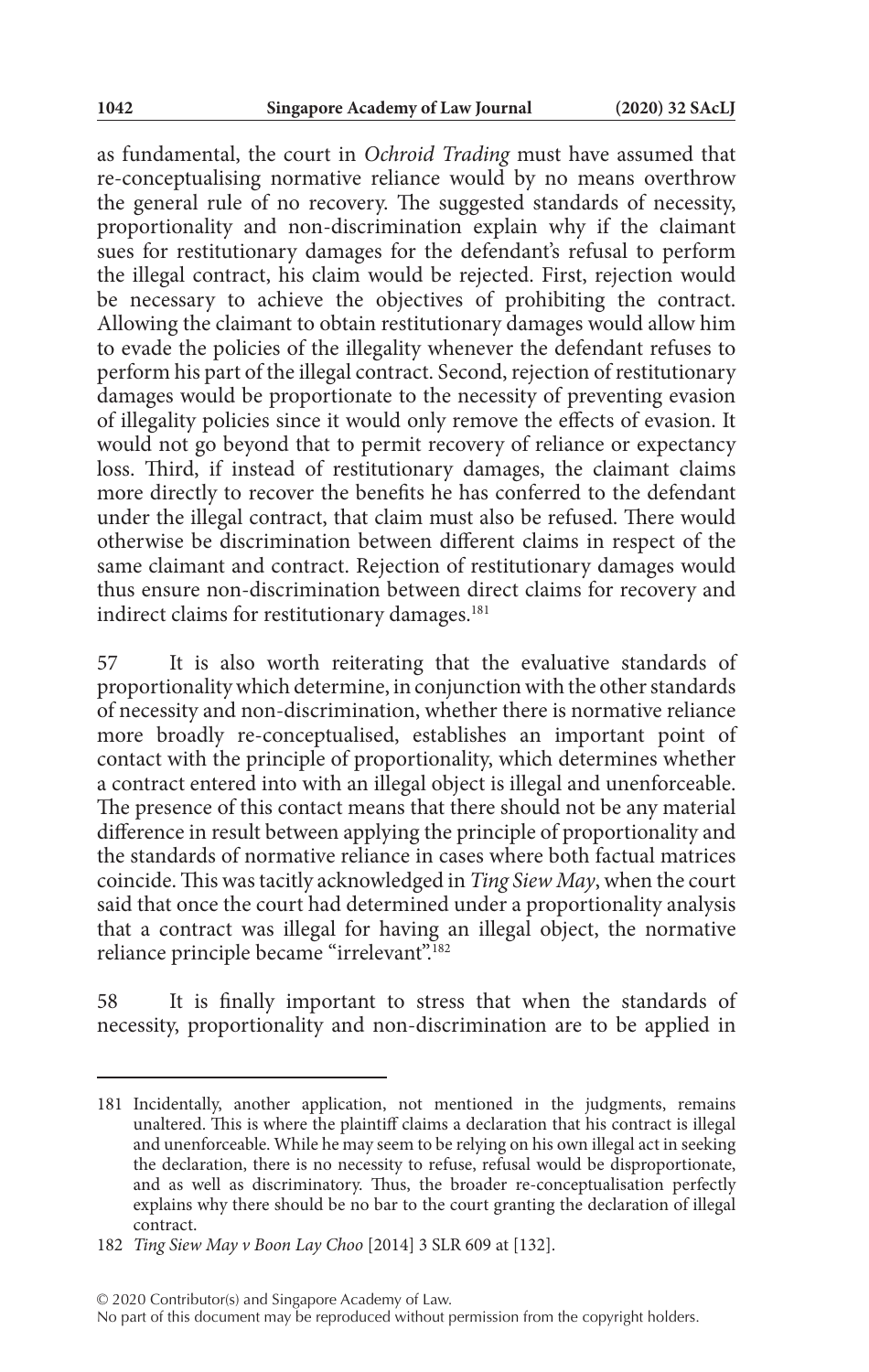a claim for enforcement of a contract which is implicated in an illegal act, they are necessarily standards of predictable necessity, predictable proportionality and predictable non-discrimination. That must mean that though a claimant need not be the party who has committed the illegal act, for his claim to be refused he must be one who has in an *ex ante* sense knowledge that an illegal act is intended or very likely to be committed and of the material assistance that his own act to be performed under a lawful contract is apt to have on the accomplishment of the illegal act.183 First, refusal of his claim for enforcement would not be necessary to achieve the objectives of the illegality unless the claimant has knowledge of the illegality and his procurement or assistance is of a material nature, capable of itself of inducing or advancing any intended illegal act significantly beyond mere potentiality into actuality. Second, refusal of enforcement would not be proportionate to the necessity of removing the element of profiting from the illegal act or evading the objectives of the illegality if there is no knowledge of the illegality and material assistance in its commission. Unless he has knowledge of the illegality, the claimant cannot predict the extent to which his conduct will be material assistance in advancing the illegal act; and it would not be proportionate to deny him his contractual profit. Third, refusal of the claim by a knowing assistant of an illegality would be non-discriminatory of the innocent party. If the party committing the illegal act under instigation of the claimant is unaware that his act is illegal, he will not be barred from enforcing the contract against the claimant.

59 Thus, a broader re-conceptualisation of normative reliance in terms of limiting standards of predictable "necessity, proportionality and non-discrimination" reduces eventually to the normative reliance principle that a claimant profits from an illegality when he knowingly assists or knowingly procures another to commit it in the expectation of gaining some benefit for himself from his own lawful contract or of evading some liability otherwise incumbent on him or otherwise imposing liability on another. This shift from a transactional-expectation conception in *Ting Siew May* and *Ochroid Trading* to a calculativeexploitative-opportunistic conception can be illustrated with two hypothetical examples. Suppose that *A* knows that he must be licensed to do business but intentionally foregoes applying for such business licence and makes a generic business contract with *B*. 184 If *B* is unaware of the licensing prohibition when entering into the contract with *A*, his

<sup>183</sup> *Cf Bhagwandas Naraindas v Brooks Exim Pte Ltd* [1994] 1 SLR(R) 932 at [31]: "To be so tainted with illegality … knowledge and assistance on the part of the plaintiff is required."

<sup>184</sup> A generic business contract means that B's contract with A is but one of the many contracts A intends to make in carrying on the business.

No part of this document may be reproduced without permission from the copyright holders.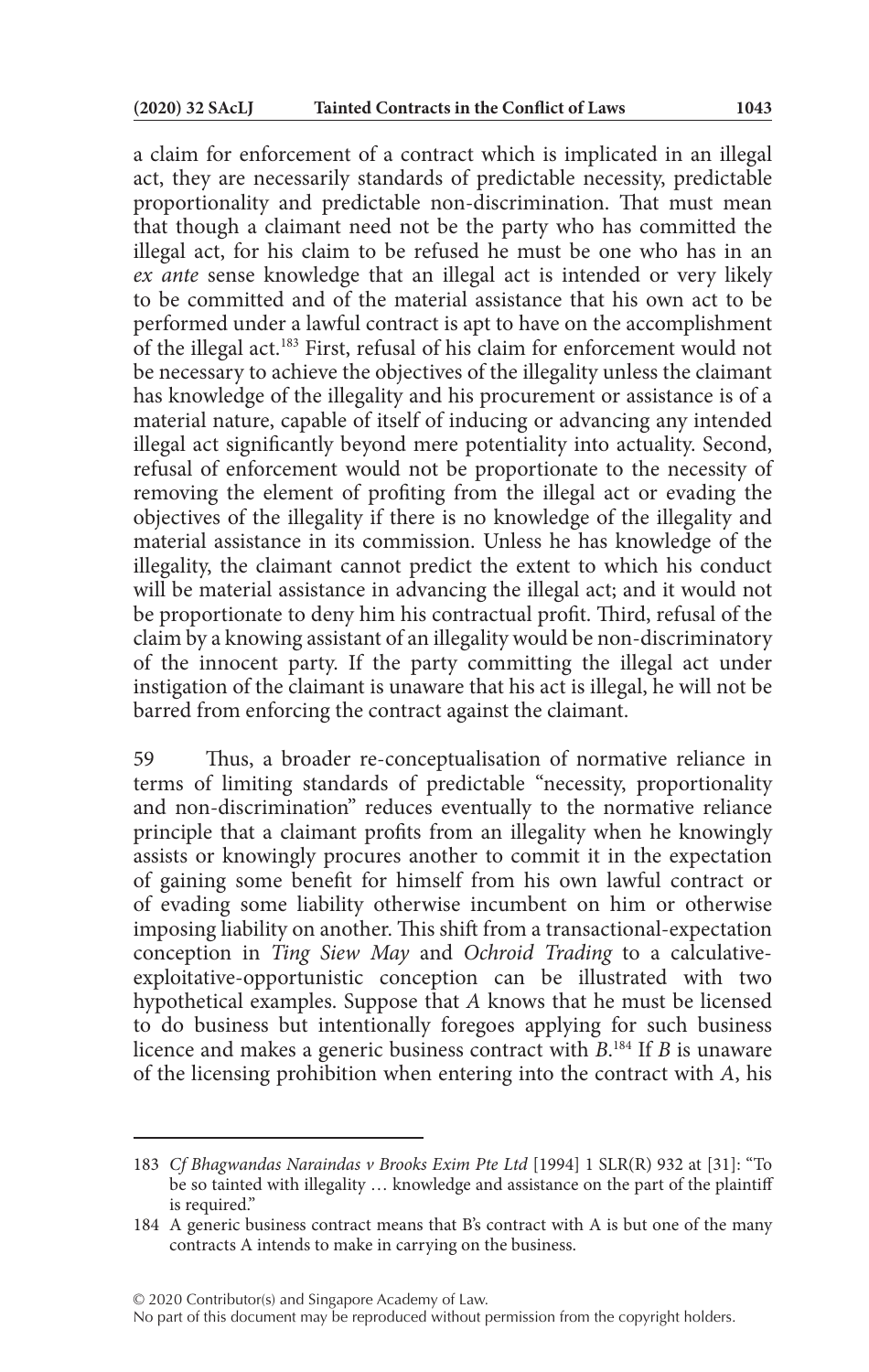claim against *A* on the contract will not constitute normative reliance on *A*'s illegality. Refusing *B*'s claim for enforceability is not necessary to accomplish the objectives of the illegality in the absence of knowing assistance of *A*'s illegality. However, suppose *B* seeks to enforce against *C* a contract of insurance covering risks of loss of property and the property is lost as a result of involvement in a contract with *A* to commit a crime. *B* cannot enforce the insurance contract if he has entered into it in order to facilitate *A*'s carrying out *A*'s intention to commit the crime. Any other outcome would discriminate between *C* as the defendant to the insurance claim and *A*, the putative defendant to the illegal contract.

60 It follows that *B* cannot enforce an otherwise legal contract the performance of which he knows or should know will assist another person *C* to perform that person's illegal contract with *A*. In the preexisting case law, such situations have often been addressed in terms not of the reliance principle but the *Beresford* principle. The Court of Appeal in *Ochroid Trading* did not expatiate the task to be performed by the *Beresford* principle in light of its re-conceptualisation of the reliance principle as it was concerned chiefly with recovery of benefits conferred under an illegal contract. Neither did the Court of Appeal in *Teng Wen-Chung* do so beyond saying that the public conscience test "has not been revived" following the decisions in *Ting Siew May* and *Ochroid Trading*. 185 If, however, the above explication and application of the framework of standards leading to a generalised normative reliance principle are correct, the *Beresford* principle (which precludes the claimant profiting from the claimant's illegal act) will also be subsumable in the generalised normative reliance principle and irrelevant in purely contractual enforcement and restitutionary cases. This much will be enough for the purposes of this article with its dominant interest in contractual enforcement.

#### **IV. Conflicts rule in** *Euro-Diam*

61 In Parts II and III above, we have shown that (a) the Singapore court imputes the consequence of unenforceability to a Singapore law contract where its purpose is to commit or procure or assist the commission of foreign law illegality at the *locus solutionis*; (b) the Singapore court irrespective of a contract's proper law imputes the consequence of unenforceability to a contract which, at inception is or though not illegal as formed, afterwards becomes illegal to perform under the *lex loci solutionis*; (c) domestic tainting policies barring contractual enforcement serve to ensure consistency with the objectives of the pertinent domestic illegality; (d) as clarified, the normative reliance principle overlaps with

© 2020 Contributor(s) and Singapore Academy of Law.

No part of this document may be reproduced without permission from the copyright holders.

<sup>185</sup> See *Teng Wen-Chung v EFG Bank AG, Singapore Branch* [2018] 2 SLR 1145 at [23].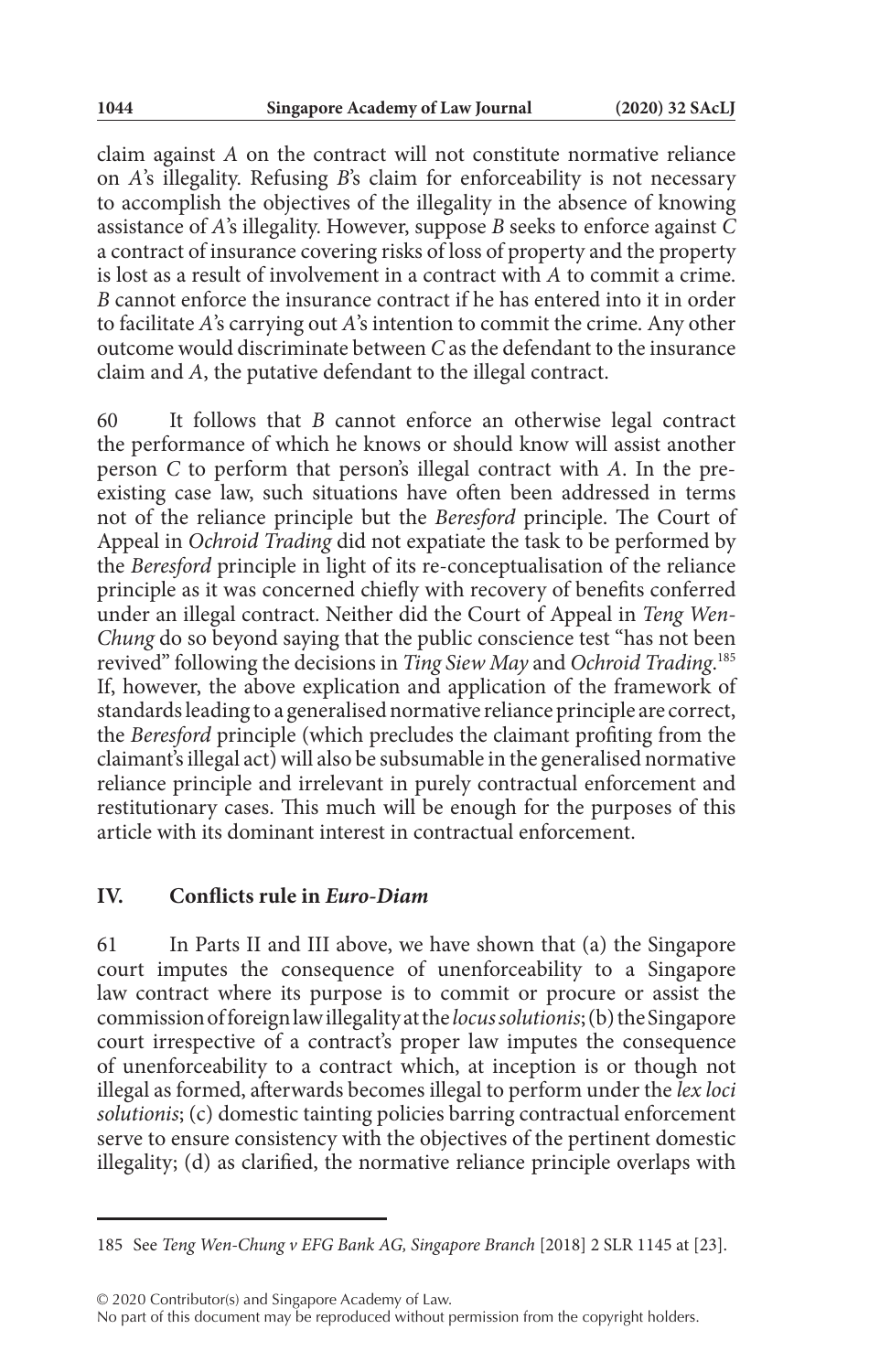the proportionality analysis performed in cases where a contract is not prohibited *per se* but has an illegal object; but (e) has its own sphere of application outside of those instances. With these extended comments and considerations, we have also set out the complicated background to the main question of this article: What is the tainting rule in the conflict of laws if the conflicts law is only concerned with *lex fori* contracts to break foreign penal laws at the *locus solutionis*? The ensuing discussion aims to show that the tainting rule as formulated by Staughton J in *Euro-Diam* has or should have little or no scope of application in the conflict of laws.

### *A. The first step according to Staughton J*

62 As formulated by Staughton J in *Euro-Diam*, the conflicts tainting rule is in two parts. First, "when an English claim is said to be tainted by foreign illegality, one must first inquire whether, applying the appropriate connecting factor, the transaction from which the taint is said to arise would be enforceable here."186 If the answer is "no", "one has next to decide whether there is sufficient connection between that transaction and the claim to amount to taint within the *Bowmakers* or *Beresford* principle. If the answer to that second question is yes the claim is unenforceable here"<sup>187</sup> This formulation is a generalised tainting rule, not restricted in terms to claims in contract. A less cited but perhaps more vivid passage inverted the above two questions, framing them specifically by reference to a contractual claim as follows:188

> One can divide this question into two parts. First, if the acts concerned had been illegal by English law, would the contract of insurance have been enforceable? Second, if so, do the rules of conflict of laws justify reference to German law, and so produce the same result in this case?

63 Under the generalised rule, the first step of ascertaining whether there is a relevant foreign law illegality is not an unproblematic task when we consider Staughton J's rationalisation of the three key cases. The first case, *Mackender v Feldia AG*, 189 was germane essentially for the succinct but comprehensive analysis of illegality which Diplock LJ articulated. From this, Staughton J extracted the appropriate connecting factors which are to be applied in identifying the relevant tainting illegal transaction. The place of performance under that transaction is an appropriate connecting factor and our immediate focus will be on foreign law illegality under the foreign *lex loci solutionis*.

<sup>186</sup> *Euro-Diam Ltd v Bathurst* [1990] 1 QB 1 at 23–24.

<sup>187</sup> *Euro-Diam Ltd v Bathurst* [1990] 1 QB 1 at 23–24.

<sup>188</sup> *Euro-Diam Ltd v Bathurst* [1990] 1 QB 1 at 15.

<sup>189</sup> [1967] 2 QB 590.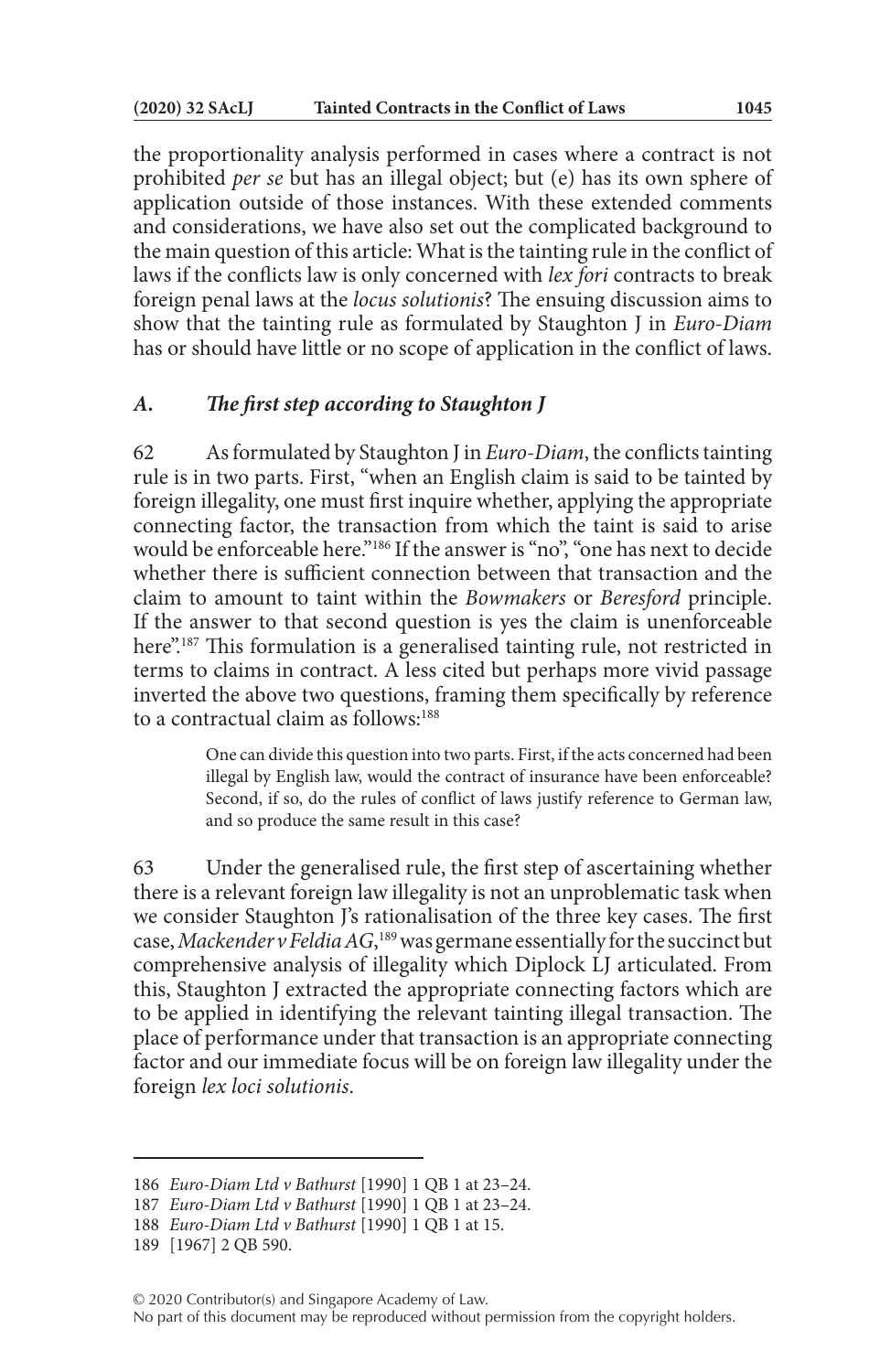64 Only two other cases were relied on and they made up substantially the case for the tainting rule in the conflicts law. *Re Emery's Investment Trusts*, 190 the second case after *Mackender v Feldia AG*, was a claim by a husband to rebut a presumption of advancement which the English High Court disallowed because the husband had put shares in his wife's name for the illegal purpose of evading New York withholding tax. Wynn-Parry J held that the claimant could not have sought the aid of equity to "recover" those shares by virtue of a resulting trust if the relevant tax had been UK tax (*nemo allegans turpitudiem suam est audiendus*).191 Accordingly, he could not stand in any different position in relation to the New York tax. In Staughton J's rationalisation, the relevant foreign law illegality was the claimant's illegal act of registration of the stocks in his wife's name in New York (he had thereby committed a New York law illegality in New York, the place of "performance"). This illegal act tainted his claim to the resulting trust interest, in accordance with the *Bowmakers* principle.

65 In *United City (Investments) Merchants Ltd v Royal Bank of Canada* ("*United City* (*Investments*) *Merchants*"),<sup>192</sup> the third case, the buyers and sellers agreed to inflate the sale price for the purpose of facilitating the buyer's violation of Peruvian exchange control legislation. The English Court of Appeal held that the letter of credit contract for payment of the sale price in London to the sellers was unenforceable in part being an exchange contract, involving the currency of Peru, and to be performed contrary to Peruvian exchange control regulations. Staughton J's rationalisation of this case was that the sale contract was illegal and unenforceable for contravention of the Bretton Woods Agreement 1945; and that illegality tainted the seller's claim to payment under the letter of credit.

66 Further insights into these rationalisations appear from the very case Staughton J had to decide. This was *Euro-Diam*, where the English plaintiff sellers claimed insurance coverage for loss of their diamonds while on consignment to German buyers. At the request of the buyers, the sellers had furnished false invoices knowing that they would probably be used to deceive the German tax authorities as to the true value of the sale on consignment. Using the invoices, the buyers thereby committed tax evasion and endangerment offences under the German Tax Code. In addition, the middleman who brokered the sale to the buyers and

<sup>190</sup> [1959] Ch 410.

<sup>191</sup> For this, the court relied on *Gascoigne v Gascoigne* [1918] 1 KB 223 where Lush J held that the plaintiff could not be permitted to rebut the presumption of advancement by setting up his own illegality and fraud.

<sup>192</sup> [1982] 1 QB 208.

No part of this document may be reproduced without permission from the copyright holders.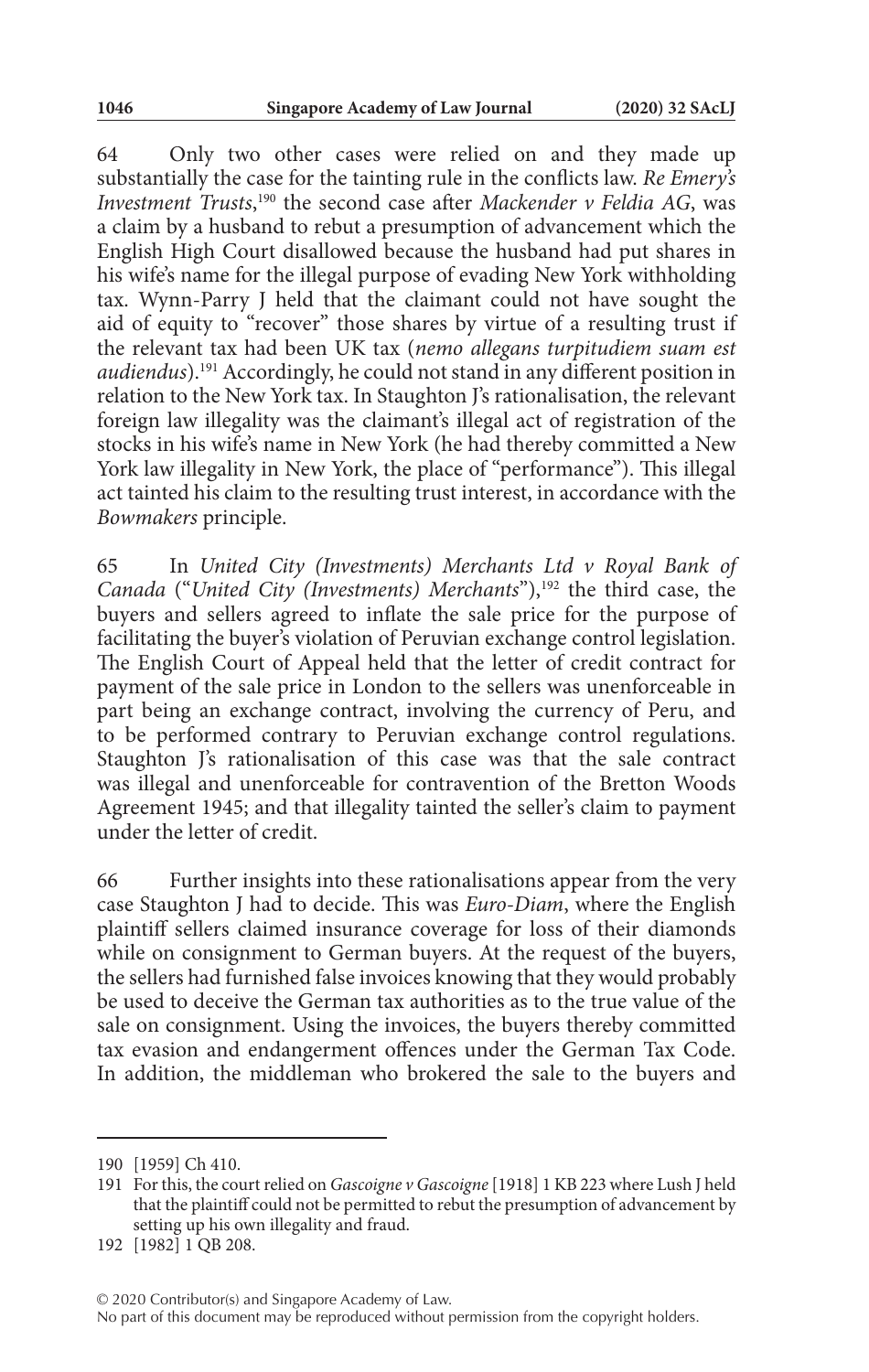himself, acted as the sellers' "on consignment" agent. At all material times the agent was not permitted to reside in Germany to carry on business and thereby committed offences under the German law in conducting business as the sellers' agent. The first step of there being a relevant foreign law illegality was thus satisfied. The sellers had entered into an English law consignment contract<sup>193</sup> with intention to deceive the German tax authorities at the place of performance of the consignment contract and apparently also with intention to procure or assist their agent to violate the business residence laws of Germany.

## *(1) Problems with step 1*

67 There is a small hint in the Court of Appeal judgment that the first step may be an over-rationalisation since nothing explicit was said about Staughton J's two-step analysis. Kerr LJ simply considered that the facts spoke for themselves, saying: "The consequences under German law were that both Euro-Diam and [the buyers] had committed criminal offences and that the diamonds became liable to confiscation. These are the essential points found by the judge, and nothing else matters."194 The other immaterial matters included the commission of tax enhancement offences by the buyer and the illegal activities of the sellers' agent who did not have a residence permit. In the court's view these "did not affect the outcome of the appeal".<sup>195</sup>

68 It would, of course, be wrong to make too much of the absence of express endorsement of the generalised two-step analysis in the Court of Appeal. However, in a later Court of Appeal decision in *Howard v Shirlstar*  Container Transport Ltd,<sup>196</sup> this omission was also conspicuous. Staughton LJ delivering the leading judgment framed a narrower contract-oriented first step as follows: "The first question is as to when an English court will have regard to foreign law in connection with the illegal performance of a contract."<sup>197</sup> He answered in similar contract-oriented language, that:<sup>198</sup>

> … when one is dealing with a contract which is not illegal in itself but involves illegality as performed, or is said to be tainted with illegality … the contract will not in general be enforced by reason of illegality in a foreign country in

<sup>193</sup> The court did not actually determine that the contract was an English law contract but having regard to the facts concerning the involvement of the "on consignment" agent who sought out the sellers in London and proposed to carry the sellers' diamonds from there to Germany to sell to the buyers, it could not have been otherwise.

<sup>194</sup> *Euro-Diam Ltd v Bathurst* [1990] 1 QB 1 at 34.

<sup>195</sup> *Euro-Diam Ltd v Bathurst* [1990] 1 QB 1 at 34.

<sup>196</sup> [1990] I WLR 1292.

<sup>197</sup> *Howard v Shirlstar Container Transport Ltd* [1990] I WLR 1292 at 1298.

<sup>198</sup> *Howard v Shirlstar Container Transport Ltd* [1990] I WLR 1292 at 1298.

No part of this document may be reproduced without permission from the copyright holders.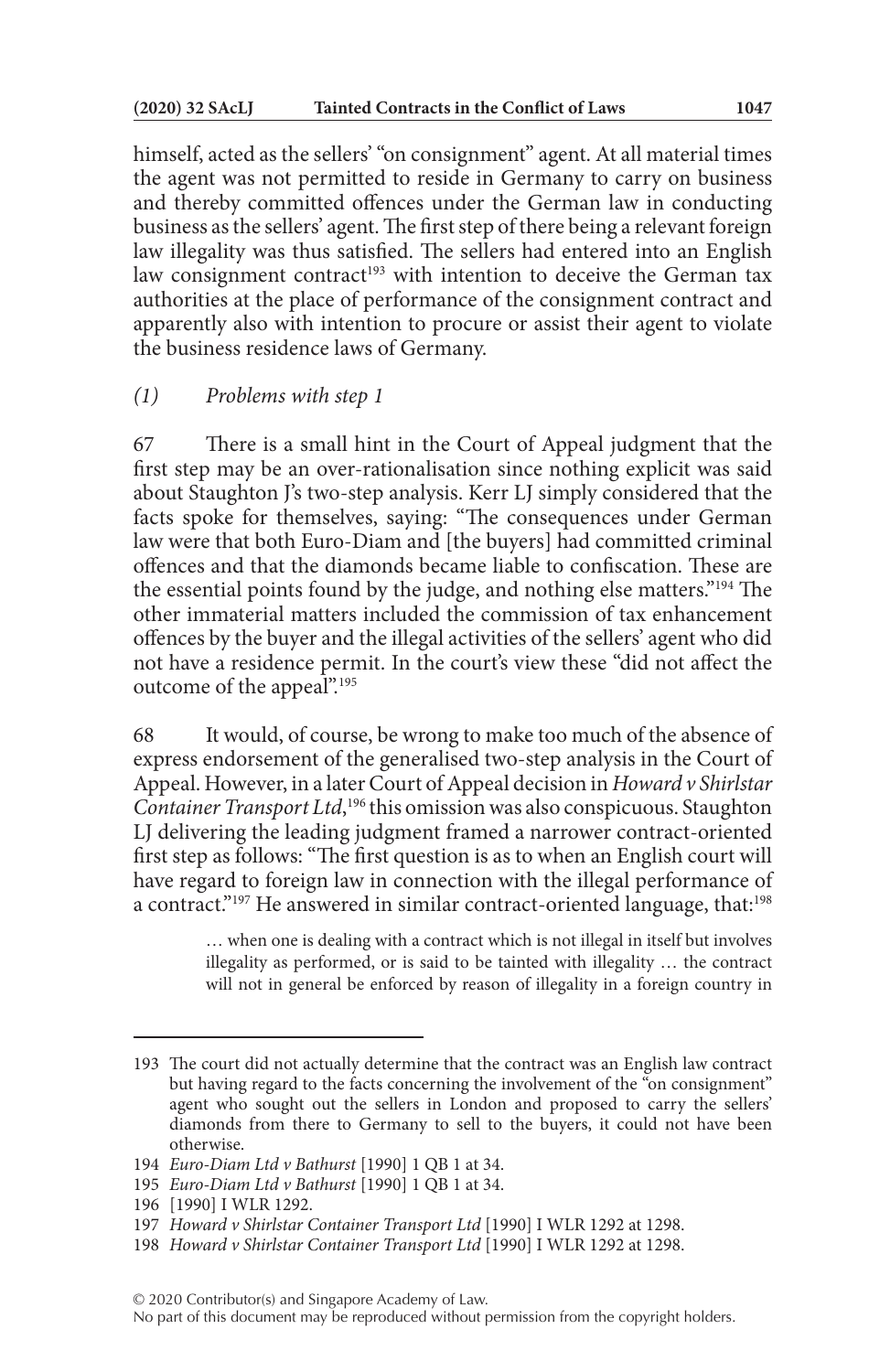the same circumstances as a contract for performance in England will not be enforced by reason of illegality under English law.

These remarks shed the more generalised language of Staughton J, as he then was in *Euro-Diam*. This might not be surprising since the instant case was unlike *Euro-Diam* in lacking an extrinsic tainting illegality in the same sense. There is as a result, however, another ambivalence with the focus shifting to the illegal act of performance as a taint of itself without having to be an illegal performance required under another distinct but related illegal contract or transaction, as presupposed in *Euro-Diam*.

69 The generalised tainting rule and *Re Emery's Investment Trusts*, 199 the chief authority for that, will be considered below. With respect to the narrower contract-oriented formulation, the only authority for its provenance relied on was *United City (Investments) Merchants*, where payment was due under the letter of credit from the confirming bank in London to the English sellers. The Court of Appeal in that case acknowledged that the letter of credit could not be said in isolation to be an English law exchange contract, and hence of itself unenforceable in the territories of any member, by reason of the Bretton Woods Agreement Act 1945.<sup>200</sup> However, the court held that it had to be considered together with the sale agreement as it was in effect a composite exchange contract. This was required by reason of the special rule of comity which was the foundation of the Agreement. The same reason led two members of the court further to conclude that the rules in *Foster v Driscoll* and *Ralli Brothers* had no application alongside the rule of special comity. So the first point casting doubt on Staughton J's rationalisation of the case based on the illegal sale as a tainting illegality is that it is broader than those reasonings warrant. The second is that aside from Bretton Woods cases, the tainting by illegality of the underlying sale as envisaged by Staughton J should have little if any relevance in documentary credit cases generally. Given the pervasiveness of the Uniform Customs and Practices of Documentary Credit ("UCP") and the doctrine of independence of the credit from the underlying sale, the question of illegality is nowadays resolved as a matter of incorporated "transnational law" binding on parties to a documentary credit that is subject to the UCP. There is no need for regard to applicable law or place of performance. According to "transnational law", a letter of credit must be paid on presentation of conforming documents, unless the documentary credit is being used to carry out an illegal transaction and the illegality is of such significance that payment should be denied for reasons of public policy and morality.201

<sup>199</sup> [1959] Ch 410.

<sup>200</sup> See *Wilson, Smithett & Cope Ltd v Teruzzi* [1976] QB 683 at 711–713.

<sup>201</sup> See *Re Group Josi* [1996] 1 WLR 1152 at 1164.

No part of this document may be reproduced without permission from the copyright holders.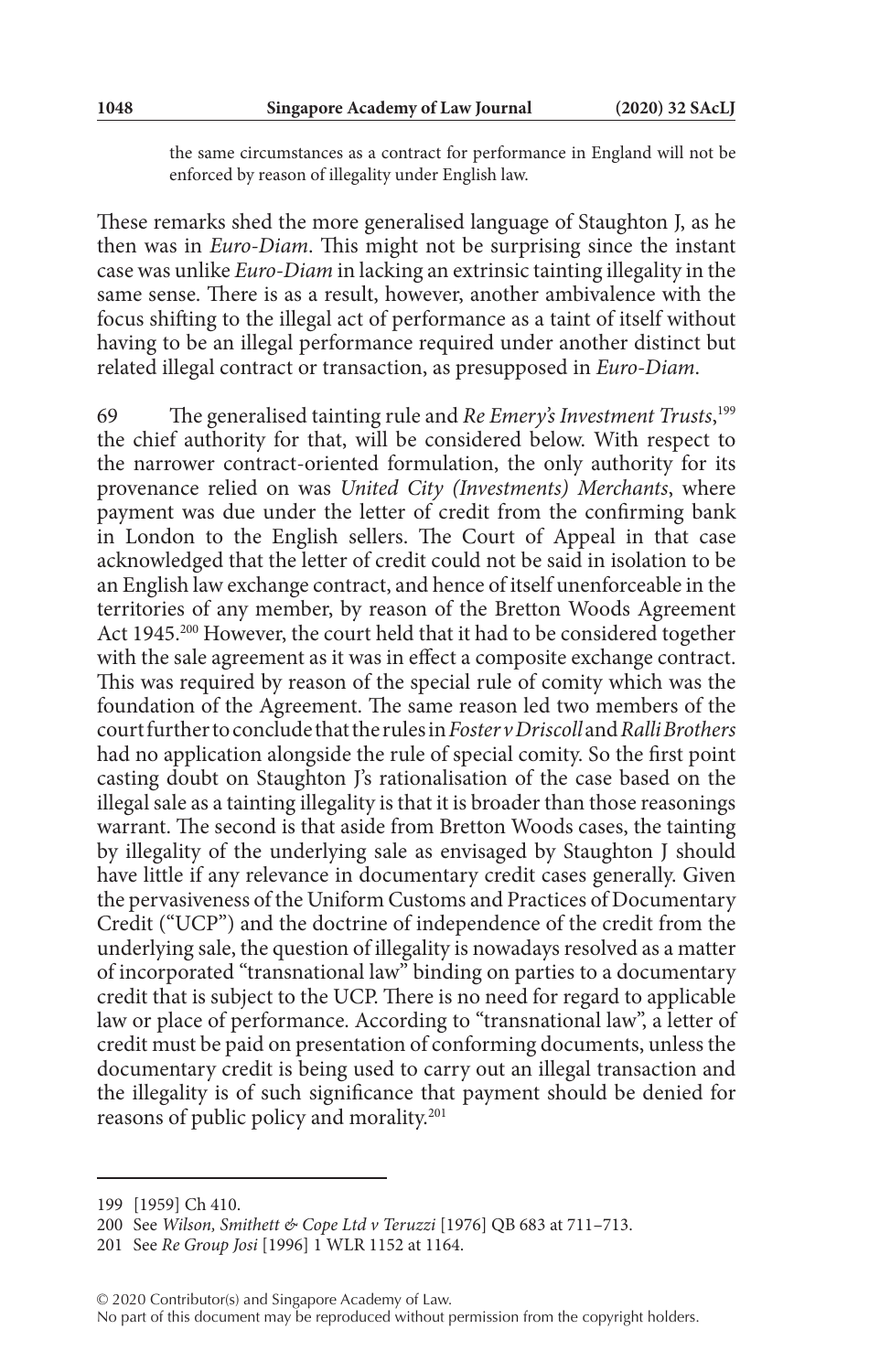70 As for post *Euro-Diam* authorities, *Howard v Shirlstar Container Transport Ltd*<sup>202</sup> can readily be explained as not requiring or dependent on any tainting analysis for its decision. There were no self-standing rights created by another allegedly distinct and tainted contract as Staughton J in *Euro-Diam* presupposed. The more serious doubt comes from the fact that properly understood, the English law contract of commission was a unilateral contract, in relation to which the right to payment would accrue only upon acceptance by performance. When the plaintiff accepted the unilateral contract, he did so with the intention of performing it illegally. Without more, the contract of commission was, therefore, a contract which was unilaterally intended to break the penal law of the *lex loci solutionis* within the rule in *Foster v Driscoll*. The tainting rule was superfluous.

71 That leaves Staughton J's judgment in *Euro-Diam* as the only instance where the tainting rule was actually applied. The ambivalence of the Court of Appeal in affirming the judgment has already been noted. It led Forsyth to express the view in a fairly contemporaneous short note that Kerr LJ had probably simply applied the common law of tainting to an English law insurance contract to be performed in England, taking the insured's illegal act of deceiving the German customs as datum.203 But such reasoning ignores the fact that the commission or intended commission of a foreign law illegality is a public act or intended public act implicating overriding penal policies of another country and raising the prospect of engagement with obligations of international comity. The forum court cannot simply ignore the question of extraterritoriality and international comity whenever the tainting rule is engaged in an English law context. If, as has been shown, neither the rule in *Foster v Driscoll* nor the rule in *Ralli Brothers* can be regarded as domestic law applied extraterritorially, it would be incongruous that the tainting rule could be domestic law applied extraterritorially. The case of *Howard v Shirlstar Container Transport Ltd*, 204 previously discussed and which was decided after *Euro-Diam*, certainly gives no warrant to think that there is a by-pass of foreign law illegality when the tainting rule is engaged. Since then,

<sup>202</sup> [1990] 1 WLR 1292.

<sup>203</sup> Christopher Forsyth "When Can a Foreign Illegality Taint an English Contract?" (1987) 46(3) Camb LJ 404. The concept of a substantive law encompassing extraterritorial elements is a familiar one. A similar approach to extraterritoriality was adopted in *JIO Minerals FZC v Mineral Enterprises Ltd* [2011] 1 SLR 391, where the Court of Appeal considered that the Misrepresentation Act (Cap 390, 1994 Rev Ed) had extraterritorial application as an application of the domestic *lex fori* when it is the governing law.

<sup>204</sup> [1990] 1 WLR 1292.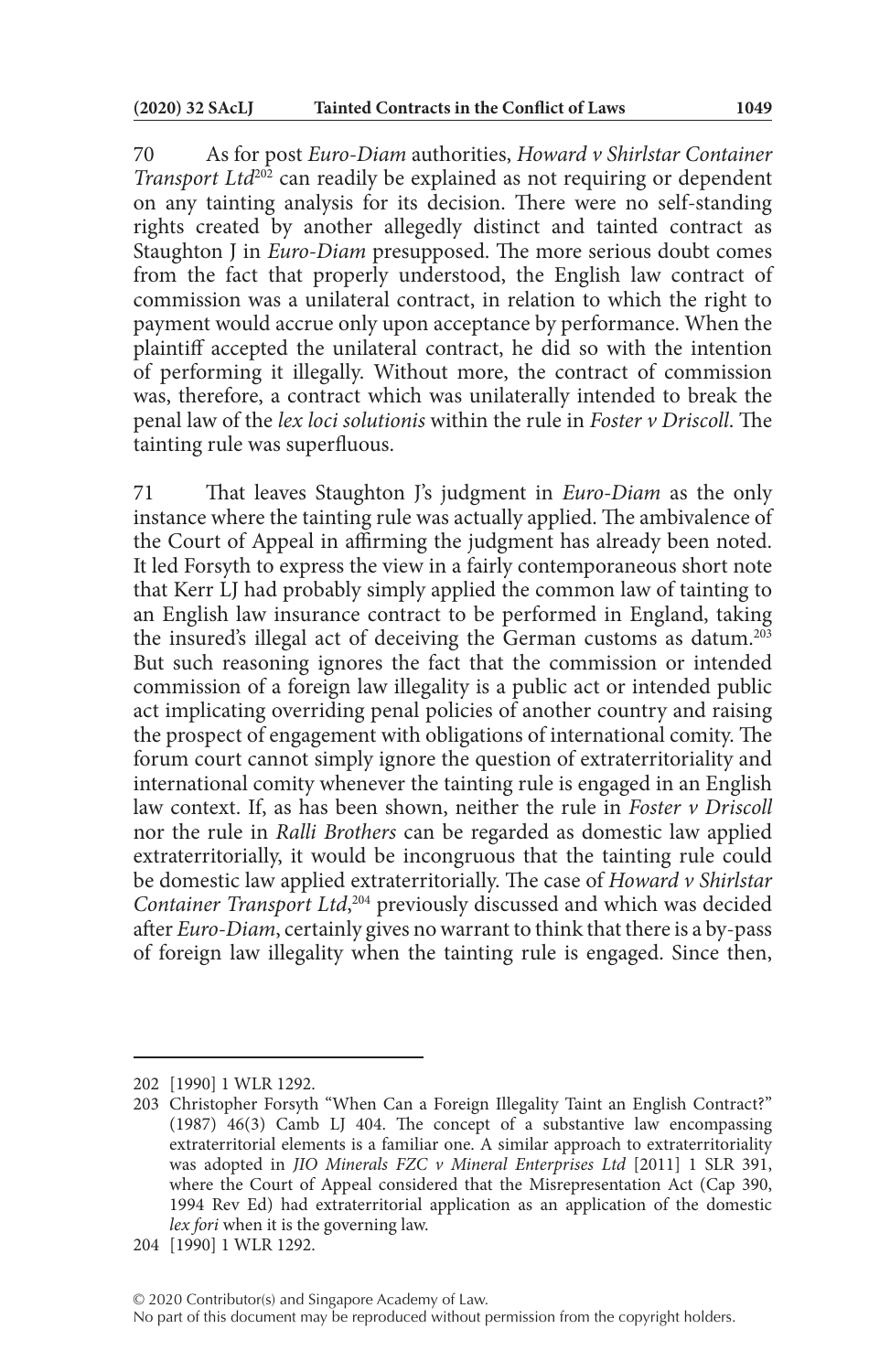continuing ambivalence of judicial reception of *Euro-Diam* has persisted. *Euro-Diam* as a tainting case has either been ignored or marginalised.205

72 That is all that this article would say about the authorities. What follows is of greater import because the real question is whether the tainting rule is needed to augment the rule in *Foster v Driscoll* for the sake of consistency with its limited interventionist policy of comity in respect of *lex loci solutionis* illegality. There are also very serious doubts as to this. It has been shown that the domestic tainting rule serves to ensure that the objectives of illegality do not lead to inconsistent indirect effects on contractual claims. Similarly, the tainting rule, if it has any role at all in conflicts law, should guard against inconsistent extension of the limited interventionist policy of comity which underlines the foreign law illegality rules. Had the rule in *Foster v Driscoll* been narrowly formulated in terms of contracts expressly to violate foreign law illegality, recourse to the tainting rule could have been necessary to widen the rule to contracts intended to be performed illegally, but the opposite fact is true. The rule in *Foster v Driscoll* was from inception also designed to preclude contractants from profiting from an illegal contract through making a contract to facilitate performance of the illegal contract. Had the rule also remained applicable only where both parties to the contract join in an endeavour to break the foreign penal law, similar recourse to the wider tainting rule might be justifiable where only one party intended to do so by using the other as instrumentality, whether willingly or otherwise. However, another thing stood out clearly when we reviewed more recent developments in the rule – it has been shown that the rule has likely been extended to cases of unilateral intention to commit or procure the commitment or assist the commitment of a foreign law illegality.

73 The most illuminating light which makes it very doubtful that the tainting rule has any role in augmenting the rule in *Foster v Driscoll* is that cast by the substitution of normative reliance for procedural reliance in domestic tainting law. It was argued earlier that further re-conceptualisation of normative reliance leads to a calculative conception which encompasses knowingly seeking to profit from an illegal act whether by committing it or procuring or assisting in its commission by another. The consequence that follows is that there ceases to be any real residual difference between the tainting rule and the wider terms in which the rule in *Foster v Driscoll* has come to be formulated. It will be recalled that the tainted insurance cases are the only material

© 2020 Contributor(s) and Singapore Academy of Law.

<sup>205</sup> Lord Collins' rationalisation of the case in *Ryder Industries Ltd v Timely Electronics Co Ltd* [2015] HKCU 3109 is an example of the latter treatment: at [57], he cited *Euro-Diam Ltd v Bathurst* [1990] 1 QB 1 as illustration that not every contract to break foreign law would be contrary to public policy to enforce.

No part of this document may be reproduced without permission from the copyright holders.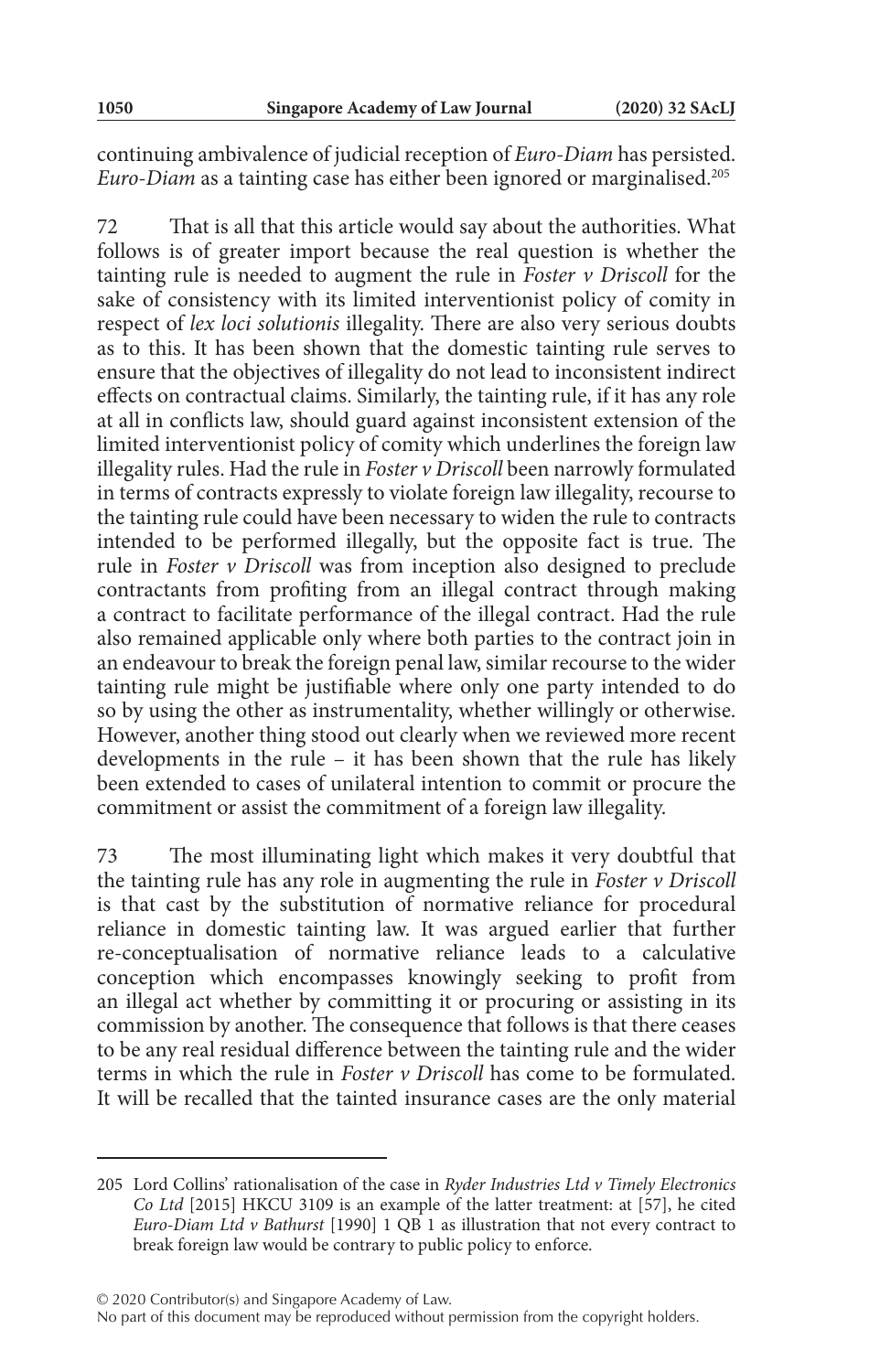cases where the tainting rule has hitherto found application beyond the rule in *Foster v Driscoll* as then understood. Take then as illustrative an insurance case where the insured smuggles jewellery into Italy after having entered into an English law insurance contract which covers the insured's stock-in-trade worldwide against all risks. The jewellery is stolen afterwards from the insured's courier whilst in transit. If procedural reliance is key to assessment of the impact and effect of *lex loci solutionis* illegality on a claim to the insurance coverage, the question is whether the illegal act is centrally as opposed to being merely adventitiously connected to the insurance contract. Application of a procedural reIiance test which envisages finding a sufficient material, causal, proximate, or constitutional connection with the occurrence of the illegality may not yield coincident results with the rule in *Foster v Driscoll* which is based on knowing violation or knowing assistance of violation of penal laws. Causal or material factual proximity which is objective need not coincide with a state of consciousness that an illegal occurrence will result or a state of desiring such occurrence. If the key is normative reliance, the question is whether the insured knowingly obtained the contract of insurance as a means to lessen his risks of loss and thus advance his premeditated endeavour to smuggle diamonds into Italy.206 A claim on the insurance contract would then involve normative reliance on his illegal act of smuggling and be unenforceable. However, that is precisely why tainting analysis based on normative reliance would be superfluous since the *Foster v Driscoll* rule already captures a contract which is intended to or made with knowledge that it will facilitate a contract to commit a foreign crime; and already renders it unenforceable. The shift to a broadly conceptualised normative reliance principle in effect leaves the tainting rule with no role to augment the rule in *Foster v Driscoll*.

74 The other situations where the reliance principle has found application in domestic law are those where illegal acts are committed in the course of entering into a contract on preferential or advantageous terms. Is there a need to cater to tainting illegalities which are not illegal acts of performance but corrupt procurement or acts preparatory to making a contract, such as violations of licensing, registration or residence or notification requirements, which are prerequisites of carrying on an intended business in the *locus solutionis*? A more superficial negative answer already emerges from a comparison of the first instance judgment of *Brooks Exim* with the appellate judgment affirming it. The plaintiff had transferred his inheritance moneys in Singapore without notifying the Indonesian tax authorities that moneys liable to Indonesian tax were being moved. The High Court distinguished between the alleged illegal

<sup>206</sup> One bears in mind that the insurance contract did not require performance in Italy. It only required payment of the premiums and payment of compensation in England.

No part of this document may be reproduced without permission from the copyright holders.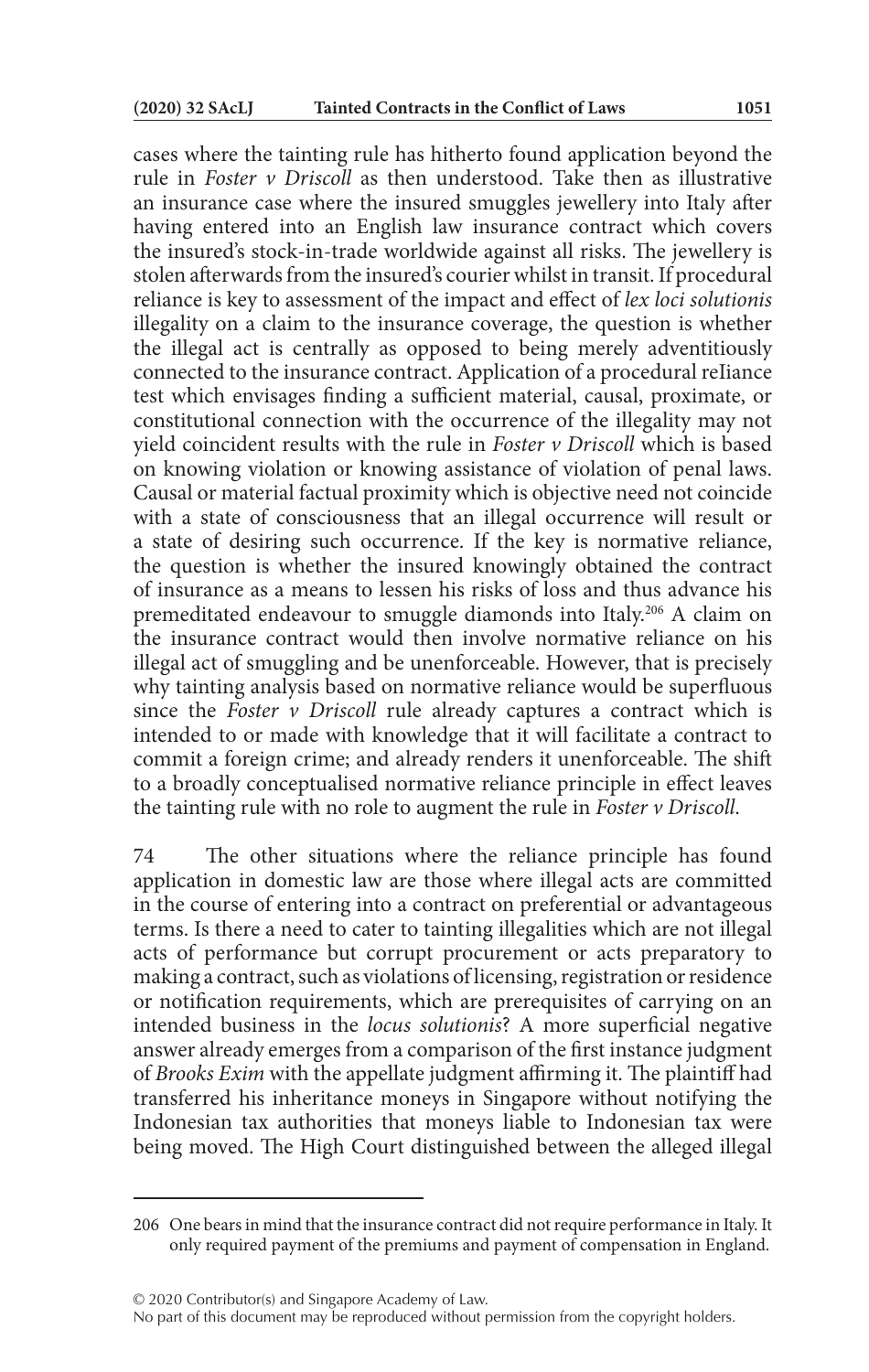purpose of the transfer (namely to deceive the tax authorities) and the illegal failure to notify the tax authorities. The rule in *Foster v Driscoll* was considered in relation to the former. Having decided that the rule did not apply, the High Court considered further whether the plaintiff's claim to a return of the moneys from the transferee was nevertheless tainted by illegality in the failure to notify. For tainting to occur there had to be "knowledge and assistance" and since the plaintiff was unaware that he had a duty to notify the tax authorities, the tainting submission also failed. On appeal, the same dispositive conclusions were reached as in the lower court as the plaintiff had no knowledge and thus no intention to break the tax laws, but the Court of Appeal in sharp contrast to the lower court saw no difference between the two illegalities (one in performance and the other providential) and considered the rule in *Foster v Driscoll* with respect to both allegations of tax law violation.<sup>207</sup>

75 In the present view, the Court of Appeal was correct to put no difference between them. Nothing material changes in the way nonperformance or providential illegalities engage the normative reliance principle. A tainting analysis can produce unenforceability of a *lex fori* contract tainted by providential illegalities. But it is superfluous if the rule in *Foster v Driscoll* already extends to illegal procurement of a contract or can be developed so that a *lex fori* contract procured by breach of the penal law of the *lex loci solutionis* is illegal and unenforceable. Such development seems to be already in place. The rule in *Foster v Driscoll* has been shown to depend on the rejection of foreign law contracts being unenforceable if they had to be performed in the forum. This is not in issue in the kind of providential cases in view. The courts have held in a couple of cases that a foreign law contract to provide professional services in the forum of Singapore without registration under the pertinent forum professional engineers legislation is illegal and unenforceable, being contrary to forum public policy.208 The case of *PT International Nickel Indonesia v General Trading Corp (M) Sdn Bhd*<sup>209</sup> is in alignment, although as the court in its decision did not highlight the conflictual dimensions, its reasoning requires some elaboration and extension. The Malaysian sellers were

<sup>207</sup> Interestingly, although the *Foster v Driscoll* rule was applied, the tainting language was inconsequentially used in the conclusion that the contract of deposit was not tainted by illegality. See *Brooks Exim Pte Ltd v Bhagwandas Narainda* [1995] 1 SLR(R) 543 at [14].

<sup>208</sup> See *Skilling John B v Consolidated Hotels Ltd* [1979–1980] SLR(R) 86. These statutes make it an offence to provide professional services without registration. See ss 18 and 19 of the Professional Engineers Act (Cap 225, 1970 Rev Ed). It is obvious, said the Court of Appeal in one of the cases, that the foreign law factor must be ignored. The participation of the defendant was held in another to be inconsequential. See *Banham Raymond v Consolidated Hotels Ltd* [1974–1976] SLR(R) 491.

<sup>209</sup> [1977–1978] SLR(R) 58.

No part of this document may be reproduced without permission from the copyright holders.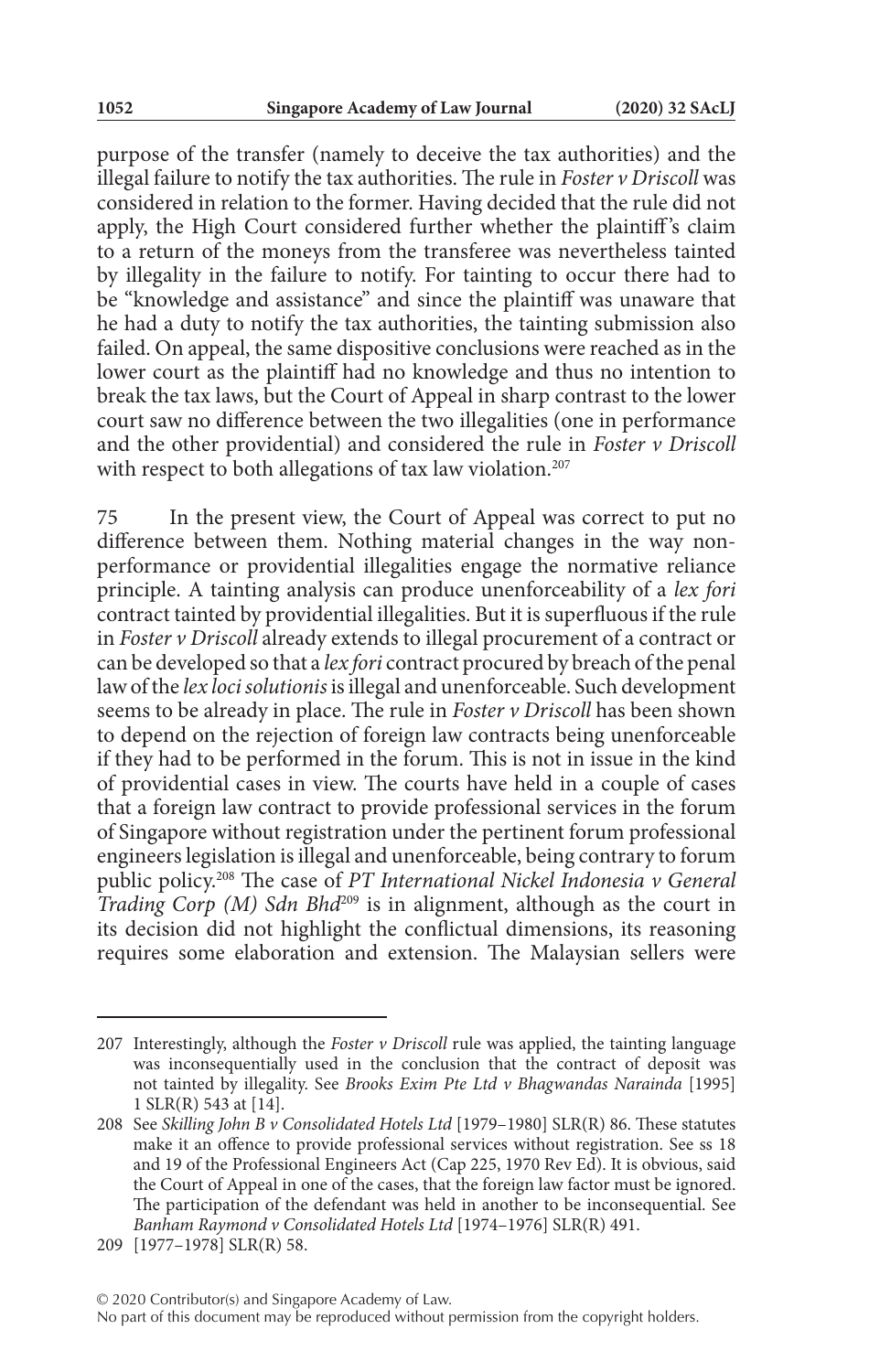alleged to have obtained a contract to sell timber to the Indonesian buyers at grossly inflated prices knowing that this had been made possible by the illegal act of their agents who gave a bribe to the buyer's purchasing officer. Refusing summary judgment for the sellers who sued for the price of the timber, the High Court held that if the allegations were proven true, the contract would be illegal and unenforceable as being contrary to forum public policy.210 The facts would appear to indicate that the contract of sale for shipment from Singapore to Indonesia was an implied Indonesian law contract obtained by bribery of the buyers' employee in Singapore and to be partly performed by shipment out of Singapore. This arguably constitutes the case as authority that a foreign law contract known to be procured by a contractant's agent by giving an illegal bribe in the forum to be performed in the forum is illegal as formed and unenforceable. It follows by dint of obligations of international comity undergirding the rule in *Foster v Driscoll* that a *lex fori* contract procured by breach of the penal *lex loci solutionis* must be illegal and unenforceable.

76 It should also be noted that the reasons for including providential illegalities of the *lex loci solutionis* within the rule in *Foster v Driscoll* by no means predicate that foreign law illegalities other than those of the *lex loci solutionis* are also operative under the rule.<sup>211</sup> Providential illegalities may be operative at the *locus contractus* and can also be attached to a contractant's domicile and thereby purport to affect the contract wherever it may be made by the contractant. These illegalities will be ignored under the narrower formulation of the tainting rule in *Euro-Diam* since they are irrelevant illegalities,<sup>212</sup> but where a contract is formed illegally under the *lex loci contractus* to be performed at the *locus contractus*, the *lex loci contractus* is also the *lex loci solutionis*. Such a contract formed illegally and to be performed in the *locus contractus*

<sup>210</sup> There may be a small problem if the prohibition on account of bribery is not a legal but a moral prohibition, since the rule in *Foster v Driscoll* [1929] 1 KB 470 is based on legal prohibition as argued above.

<sup>211</sup> See *JSC Zestafoni G Nikoladze Ferroalloy Plant v Ronly Holdings Ltd* [2004] 2 Lloyd's Rep 335. *Cf* David Chong Gek Siang "Contractual Illegality and Conflict of Laws" (1995) 7 SAcLJ 303 at 331: "Thus, it is clear that where parties to a contract knowingly agree to violate the law of the place of performance (the *lex loci solutionis*) *or the overriding mandatory law of the lex loci contractus*, the contract is unenforceable" [emphasis added]. He relied on *Regazzoni v KC Sethia (1944) Ltd* [1958] AC 301 for the possible view that the contract was made in Basle, Switzerland.

<sup>212</sup> In the revised formulation in *Howard v Shirlstar Container Transport Ltd* [1990] 1 WLR 1292, it appears that any foreign law illegality in the *lex loci contractus* and *lex domicilii* is potentially relevant in a tainting case although not an illegality in performance. The arguments made in this article would not support such liberal use of the tainting law, which enlarges the limited comity-based concession to the forum's policies of freedom of choice of law and general irrelevance of foreign law illegalities.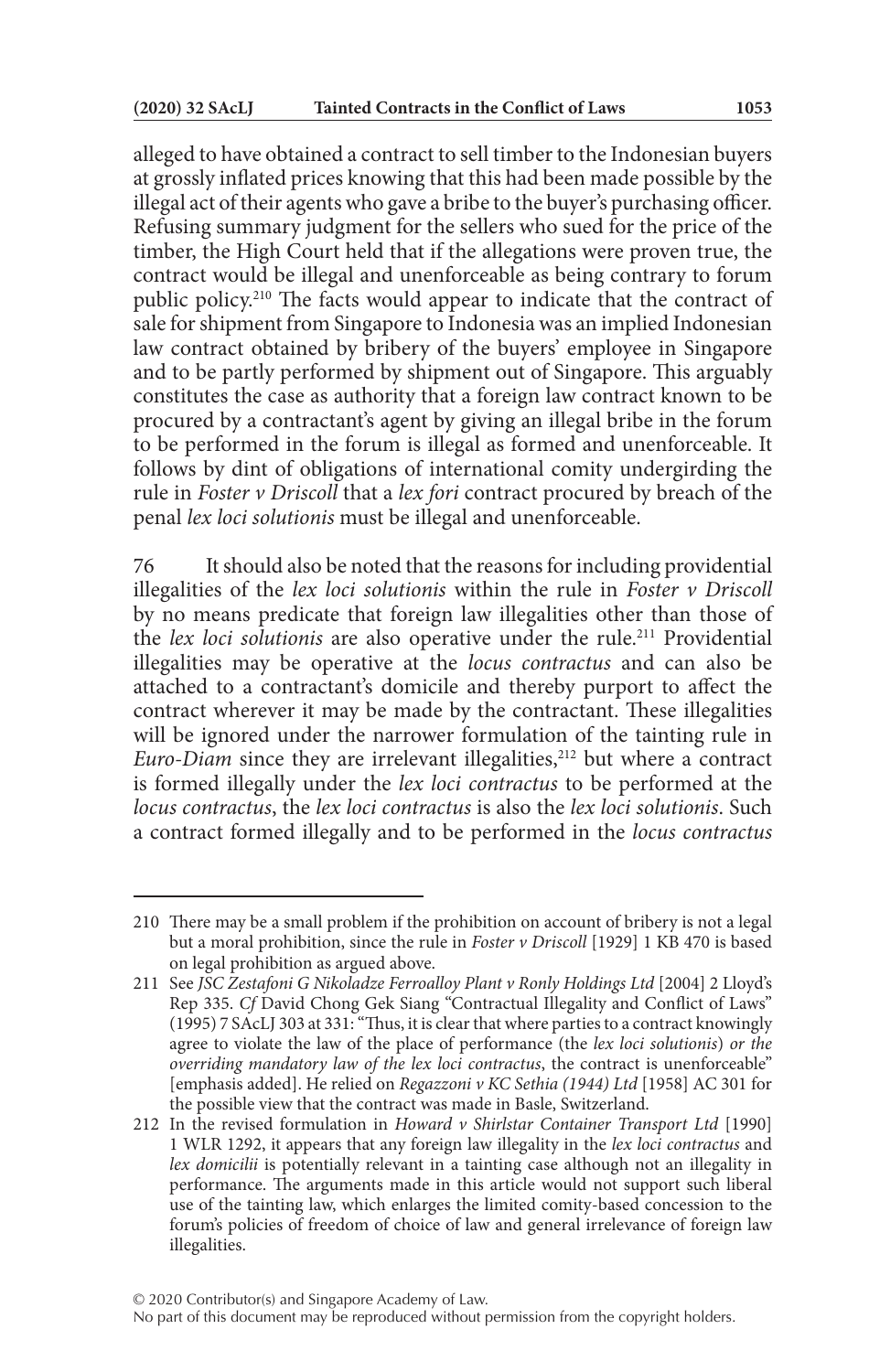is also a contract to be performed illegally in the *locus solutionis* and therefore falls within the rule in *Foster v Driscoll*. A tainting analysis is superfluous where this is the case.

77 The implications of this point can be illustrated by reference to the US Foreign Corrupt Practices Act 1977,<sup>213</sup> which makes bribery of foreigners unlawful for, *inter alia*, any "domestic" concern (or for any officer, director, employee, or agent of such domestic concern or any stockholder thereof). A US entity is thus by the *lex domicilii* prohibited from bribing a foreigner whether in or outside the US. An international example of the role that tainting analysis can offer which comes readily to mind is *World Duty Free Co Ltd v The Republic of Kenya*, 214 an arbitral case. The tribunal in that case refused enforceability to the contractant bribepayer who had given a bribe in Kenya to win the contract in question to be performed in Kenya, relying on the general principles of *ex turpi causa non oritur actio* and *ex dolo malo non oritur actio*. 215 The tribunal reasoned that the bribe was "an intrinsic part of the overall transaction, without which no contract would have been concluded between the parties".<sup>216</sup> Is there, however, a need for such tainting analysis to augment the rule in *Foster v Driscoll*? It already follows that a *lex fori* contract procured by a US entity by giving a bribe in the *locus contractus* and to be performed there (so that it is also the *locus solutionis*) will be unenforceable under the rule in *Foster v Driscoll*. The fact that the contract is illegal as formed by the *lex domicilii* of the US entity is immaterial.<sup>217</sup> What is material is the deliberate giving of a bribe in the *locus solutionis* where the resultant contract, if any, is to be concluded and also performed. The contract will not be unenforceable if the contract is concluded by a bribe given in the US, but to be performed in a *locus solutionis* outside the US. A tainting analysis could lead to a different result of unenforceability in those circumstances, but if this is accepted as necessary augmentation of the rule in *Foster v Driscoll*, it would be against the limited interventionist policy respecting the *lex loci solutionis* illegality. The correct position, in conclusion, is that the rule in *Foster v Driscoll* already gives complete and comprehensive solutions to problems of providential illegalities, admitting no necessity for augmentation by a tainting rule.

© 2020 Contributor(s) and Singapore Academy of Law.

<sup>213</sup> 15 USC (US) § 78 dd-1ff.

<sup>214</sup> ICSID Case No ARB/00/7, Award (4 October 2006).

<sup>215</sup> *World Duty Free Co Ltd v The Republic of Kenya* ICSID Case No ARB/00/7, Award (4 October 2006) at para 157.

<sup>216</sup> *Cf* Lord Mustill's expert opinion on English law stating that in his view, the cases on illegality "shed no light" on the question before him: at 46 ILM 339 (2007) at [164].

<sup>217</sup> *Cf Adler v Federal Republic of Nigeria* 219 F 3d 869 (Cal, 2000), where a contract to defraud the Nigerian government was made in California, also the forum.

No part of this document may be reproduced without permission from the copyright holders.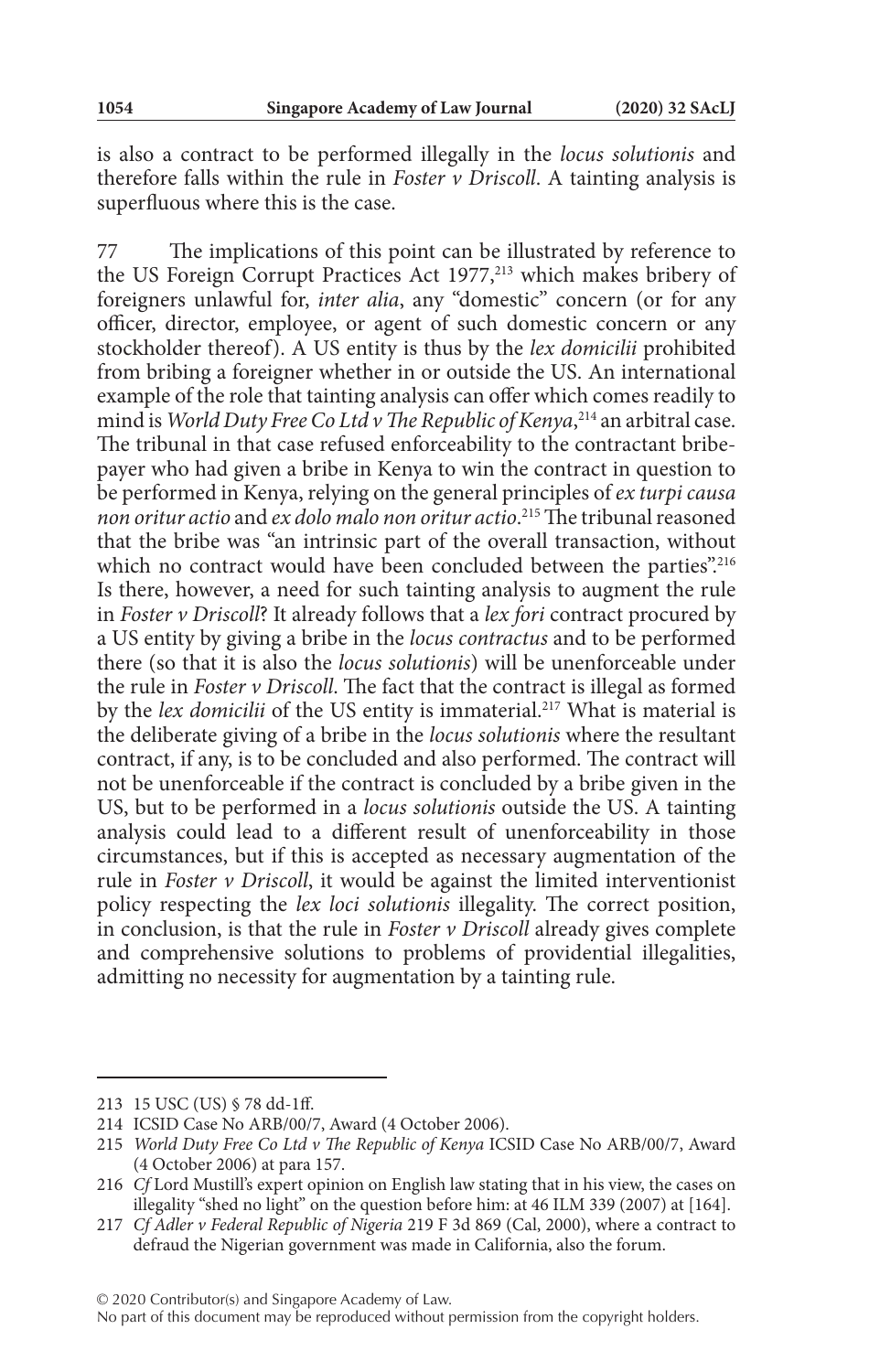### *B. The second step according to Staughton J*

78 The second step which involves applying the English law of tainting to a claim tainted by illegal performance of a contract illegal under the rule in *Foster v Driscoll* merits no more than a brief discussion. There is certainly no need to dwell on the way the two principles, the *Bowmakers* and *Beresford* principles, were assimilated into a discretionary formula when *Euro-Diam* went up before the Court of Appeal. It is doubtful if the test which substituted for the two principles, a discretionary approach and designated the public conscience test, ever became part of Singapore law; in any case, it has not been revived.<sup>218</sup> Similarly in England, after about three years, it was abandoned in *Tinsley v Milligan*, 219 where the House of Lords reinstated the procedural reliance test.

79 It is sufficient to say that the second step is irrelevant if the arguments and conclusion of this article are correct, namely that any relevant augmenting tainting analysis has already been subsumed under the rule in *Foster v Driscoll* as it has evolved. The second step could only be intelligible thereafter in relation to the doctrine of *ex turpi causa* as it applies to the recovery of benefits conferred under the illegal contract by way of unjust enrichment,<sup>220</sup> or tort, trust and property claims for the recovery of property transferred in connection with an illegal contract. If the additional arguments of this article are correct, then since restitution for unjust enrichment, tort, trust and property issues are governed by their own choice of law rules, the question of tainting by illegality should properly be determined by reference to the appropriate governing law.221 If that is a foreign law, it is the foreign tainting law which should at least potentially be relevant. Only if that is the *lex fori* should the forum's tainting rule be relevant.

# *C. A generalised tainting rule?*

80 Only a further and more obscure question remains to be considered, concerning more directly two further aspects of the

<sup>218</sup> See *Teng Wen-Chung v EFG Bank AG, Singapore Branch* [2018] 2 SLR 1145 at [23].

<sup>219</sup> [1994] 1 AC 340.

<sup>220</sup> Where the law of the place of unjust enrichment will be applied, if it is not the *lex fori*. However, restitution, which is the consequence of nullity or unenforceability, depends on the applicable law of the contract. See *CIMB Bank Bhd v Dresdner Kleinwort Ltd* [2008] 4 SLR(R) 543. See also *Baring Bros & Co Ltd v Cunninghame District Council* [1997] CLC 108.

<sup>221</sup> See *Sumitomo Bank Ltd v Thahir Kartika Ratna* [1992] 3 SLR(R) 638, affirmed in *Thahir Kartika Ratna v PT Pertambangan Minyak dan Gas Bumi Negara (Pertamina)* [1994] 3 SLR(R) 312. See also *Attorney-General for Hong Kong v Reid* [1993] 3 WLR 1143.

No part of this document may be reproduced without permission from the copyright holders.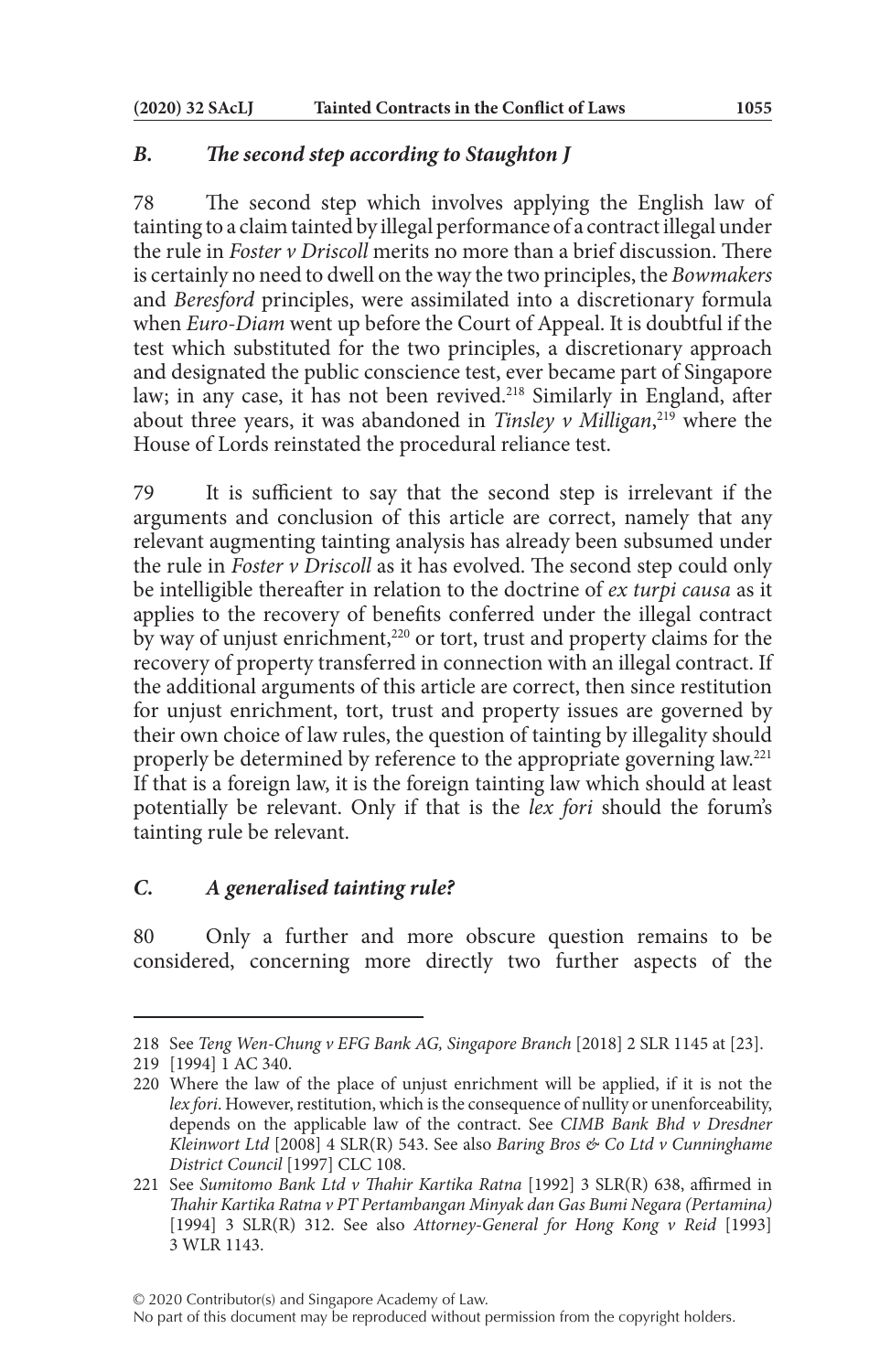generalised tainting rule. Interpreting Diplock LJ's proposition on illegal contracts to require an internationally relevant illegal transaction by reference to the forum, the proper law, the contractual place of performance, Staughton J added a fourth, the country of the currency of account, to take account of the effect of the Bretton Woods Agreement 1945 in prohibiting exchange contracts. This subsection questions (a) the provenance of the tainting rule in relation to trust claims which are not claims for recovery of benefits conferred under an illegal contract; and (b) the existence of an extended role for *ex turpi causa* in terms of proper law illegality as well as in terms of *lex fori* illegality. It goes on to prove the redundancy of the *lex monetae* as relevant foreign law illegality.

81 The provenance of the tainting rule in relation to general trust claims can shortly be disposed of. The authority relied on for this was Re *Emery's Investment Trust*,<sup>222</sup> but the case was decided at a time when the choice of law for equitable issues was obscure and under-developed. Courts today accept that there is a distinct choice of law rule for issues of enforcement of resulting trust interests.223 The effect of illegality in a resulting trust scenario will nowadays be determined by the applicable law governing the issue relating to resulting trust. This means that the rationalisation of *Re Emery's Investment Trust* in terms of tainting by an illegal transaction has been superseded. Moreover, although not cited in *Euro-Diam*, the case of *Habershon v Vardon*, 224 never overruled, is instructive that the courts will not enforce an English trust if to do so would be inconsistent with the forum's amicable relations with a friendly country. This would bring *Re Emery's Investment Trust* squarely within the rule in *Foster v Driscoll* as extended to any English law agreement to establish a trust by committing a penal act in a foreign country, without any need for a tainting rule.

82 The existence of an extended role for the tainting rule with respect to connecting factors such as the forum and the proper law calls for more considered evaluation.225 Beyond the certainty that forum

<sup>222</sup> [1959] Ch 410.

<sup>223</sup> Although its contents are in a state of development. Adeline Chong, "Choice of Law Rules for Resulting and Constructive Trusts" (2005) 54 ICLQ 855 argues that the existence of a resulting trust depends on the *lex situs* because that is where the provision of the purchase money will be effectual in the acquisition of title. *Cf Damberg v Damberg* [2001] NSWCA 87, where the New South Wales Court of Appeal applied the *lex fori*.

<sup>224</sup> (1851) 4 De G & Sm 467.

<sup>225</sup> Courts do not see any difficulty in applying the foreign public law illegality as datum on a question of whether a foreign public official or legal person has capacity to make a contract. See *Haugesund Kommune v Depfa ACS Bank* [2012] QB 549. See also *Marubeni HK & South China Ltd v Mongolian Government* [2002] EWHC 2369 (Comm).

No part of this document may be reproduced without permission from the copyright holders.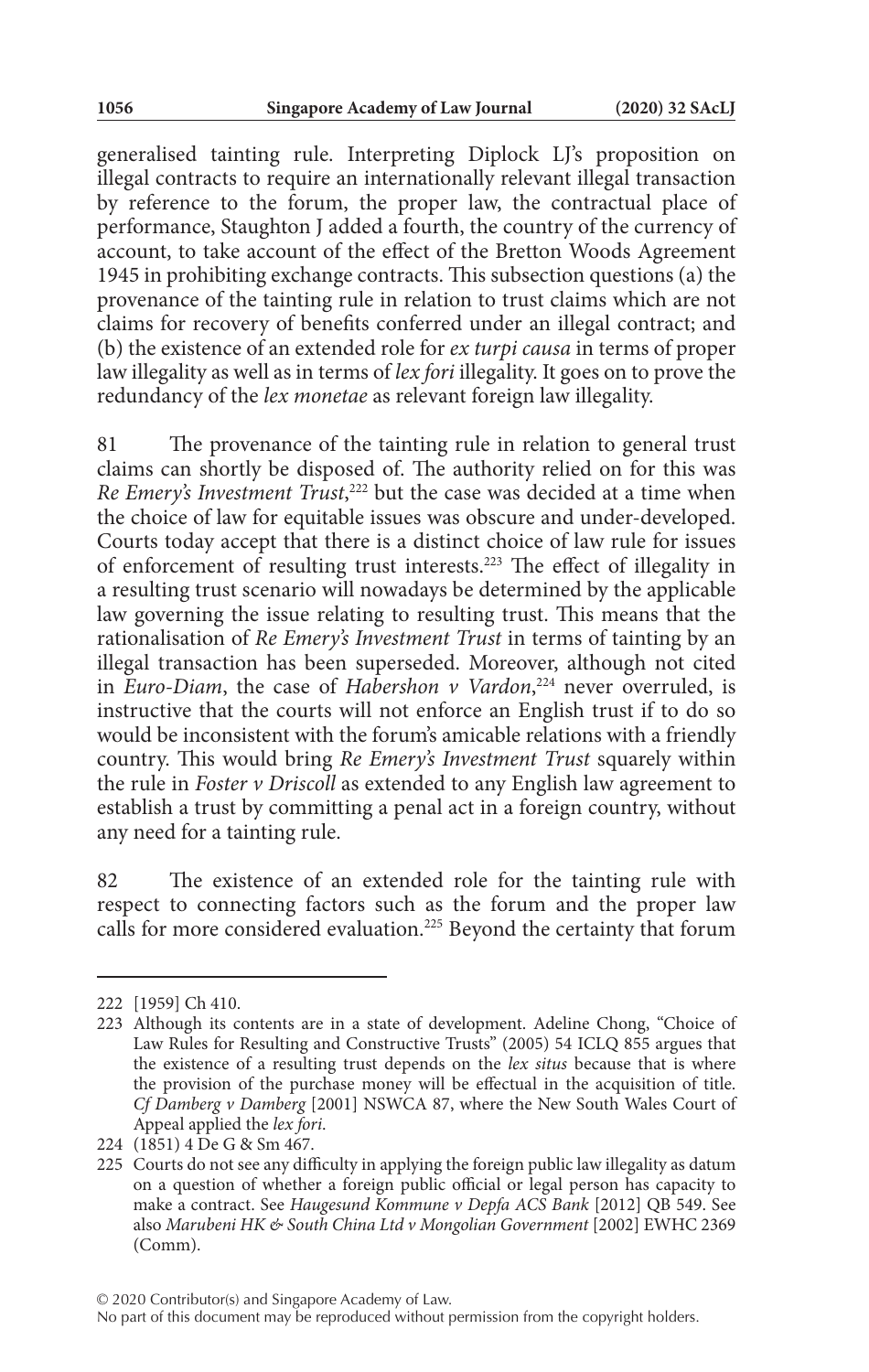illegality is not a reference to domestic public policy *simpliciter*, there are doubts as to what illegality is positively embraced within a connection to the forum. The conflicts law already deals with applications of applicable law which contravene fundamental forum public policy in a distinct and separate manner. This is so that the court can refuse enforcement where, although the forum is not the place of performance, the foreign law contract is unenforceable being contrary to fundamental domestic public policy. Examples include *Kaufman v Gerson*. 226 Forum illegality would also be unlikely to be a reference to a conflicts rule of fundamental forum public policy, which has for its object a general preclusion based on comparative substantive offensiveness. By elimination, forum illegality very likely is a conflictual concept of a foreign law contract targeted at breaking the penal law of the forum as *locus solutionis*, on which depends the comity-based rules of foreign law illegality. Examples of common law legal prohibitions were mentioned earlier as explaining the rationale of the foreign law illegality rules. Examples of statutory legal prohibitions include the professional engineer registration cases such as *Skilling John B v Consolidated Hotels*227 and *Banham Raymond v Consolidated Hotels*. 228

83 Complicating the enumeration of forum illegality, there are Trading with the Enemy Act cases, such as *Boissevain v Weil*. 229 The question in the case mentioned was whether a loan made overseas by a British subject which contravened trading with the enemy legislation was illegal and unenforceable. The House of Lords held that it was illegal since the legislation was extraterritorial and applied to all British subjects, regardless of what was the proper law. The penal law of the forum was thus violated notwithstanding that no act under the loan contract was required to be done in the forum. There are two possible ways to understand this case. One is that the case was a decision on forum illegality. By an exception to the principle of territoriality of crimes, a crime committed overseas by a forum subject is deemed to be triable and committed in the forum of the subject. It follows that a foreign law contract which can no longer be performed legally by a forum subject under those exceptional circumstances will become illegal and unenforceable as a matter of forum illegality.

84 The second depends on a broader reading of the case in terms of the doctrine of forum mandatory statute leading to an argument that

<sup>226</sup> [1904] 1 KB 591.

<sup>227</sup> [1979–1980] SLR(R) 86. *Cf* Tan Yock Lin, "A Case of Forum Illegality?" (1988) 30 Mal LR 420.

<sup>228</sup> The moneylending case, *Vernes Asia Ltd v Trendale Investment Pte Ltd* [1988] 1 SLR(R) 21, is not a forum illegality case because at the time, unlicensed moneylending was not a crime. See the Moneylenders Act (Cap 188, 1985 Rev Ed).

<sup>229</sup> [1950] AC 327.

No part of this document may be reproduced without permission from the copyright holders.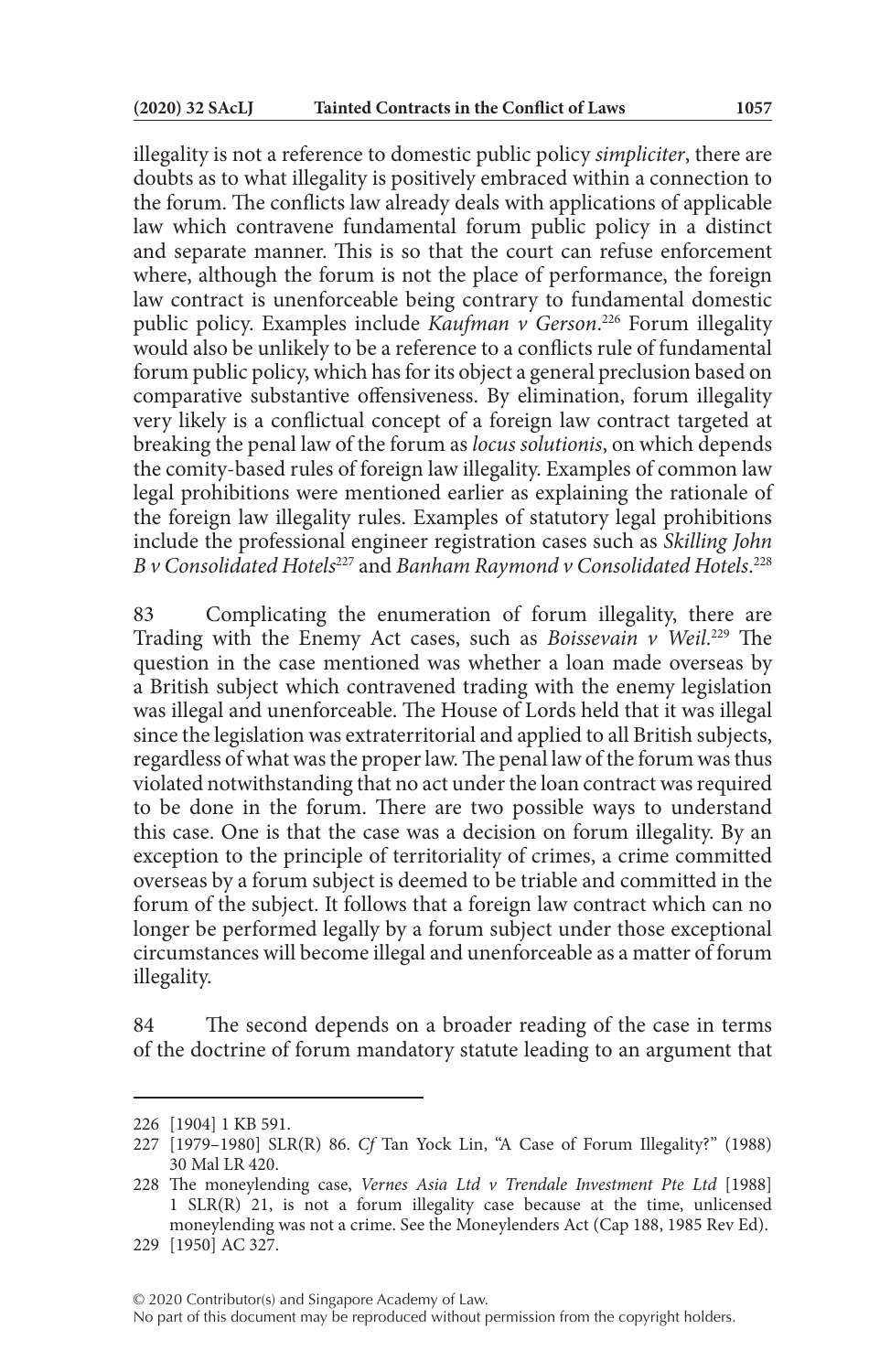the contents of forum illegality include the doctrine of forum mandatory statute. In disagreement with the argument, this article would assert that rules of forum illegality should not be seen as coterminous with the developing doctrine of forum mandatory statute. There are many distinctive characteristics about that doctrine which have no parallel with rules of forum illegality. The overriding power of the forum mandatory statute is one. Another is that the forum mandatory statute may or may not create criminal offences; an example where it does not is s  $27(2)$  of the Unfair Contract Terms Act.<sup>230</sup> The important point of both distinctive characteristics is that forum mandatory statute cases focus on overriding the effect of the proper law and are plainly substantive in nature. Rules of foreign law illegality differ in their lack of substantive content. They merely impose the effect of unenforceability of contract. Another distinctive characteristic is that the international reach of a forum mandatory statute clearly depends on the nature and strength of the overriding policy; hence, its scope depends on its own independent characterisation. Rules of forum illegality are less uncompromising. They merely attribute the outcome of unenforceability in relation to a foreign law contract to break a forum legal prohibition, leaving other substantive issues to be resolved by the applicable law.

85 That leaves only a last point to be made. *Lex fori* illegality, of course, seeks to protect forum policy from targeted violation, but in a manner consonant with international comity. Thus, the rules of *lex fori* illegality should be a mirror image of the rules in *Foster v Driscoll* and *Ralli Brothers*. Application of the tainting rule in these circumstances should be just as superfluous as in the other.

86 Considerations of proper law illegality will be of greater interest since one does not suppose that parties will litigate a question of forum illegality in the forum as a matter of course.<sup>231</sup> Even so, proper law illegality is an uncommon phenomenon because in the first place courts not infrequently find commercial justification to avoid it by recourse to an "accepted principle that a contract is, if possible, to be construed so as to make it valid rather than invalid".<sup>232</sup> Where the proper law is one of choice, the parties may be presumed to have chosen it for the sake of expediency of international commerce. The court's role in upholding

© 2020 Contributor(s) and Singapore Academy of Law.

<sup>230</sup> Cap 396, 1994 Rev Ed.

<sup>231</sup> Such parties would likely have submitted any disputes arising in connection with their contract to another non-targeted exclusive forum.

<sup>232</sup> See Denning LJ in *Coast Lines Ltd v Hudig & Veder Chartering NV* [1972] 2 QB 34 at 44. *Cf BNA v BNB* [2019] SGHC 142 at [62]–[64]. The Court of Appeal in *BNA v BNB* [2020] 1 SLR 456, in finding Shanghai to be the seat of arbitration, considered it was inappropriate for the court to decide the question of invalidity of the arbitration agreement.

No part of this document may be reproduced without permission from the copyright holders.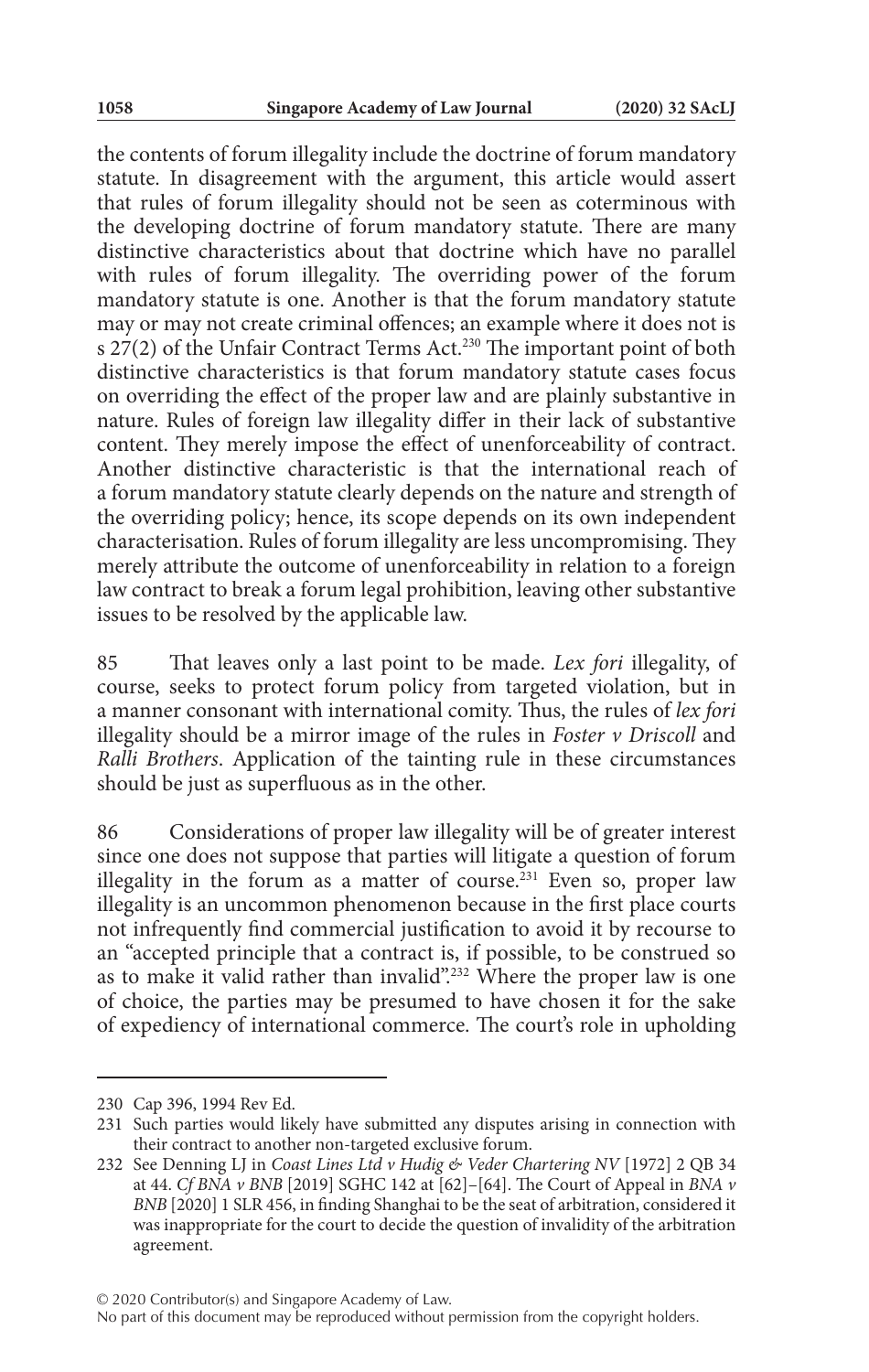party autonomy starts from that basis. Rather than assuming that the parties put their signatures to an illegal contract, the better solution, if possible, is to apply the objective proper law to validate, rather than to strike down the contract for proper law illegality.<sup>233</sup> An alternative more practical solution may be pursued through the presumption of similarity of laws if the parties can agree tacitly not to plead the foreign proper law which renders the contract illegal. Although the contract may be illegal under the proper law, there is no obligation to advance the public interest of the country of the foreign law, unless the parties are seeking to break penal laws in the *locus solutionis*. So there is no policy against the parties' tacitly agreeing to have the *lex fori* apply and thereby validate their contract. Yet another alternative, as was said, is for the parties to agree to excise the illegal parts of their contract and to perform it legally or otherwise change their minds and choose to perform their contract legally. There are, of course, unavoidable situations where for some reason or other, the court is asked to enforce the proper law illegality. One such reason could be that under the proper law, the seemingly lawful contract is tainted by illegality. Then, as Diplock LJ said in *Mackender v Feldia AG*, 234 "an agreement which under its proper law is illegal and inapplicable of giving rise to legally enforceable rights and liabilities under that law" will be void.

87 This must not be taken to approve of applying any conflicts rule of the proper law. The choice of law rules of the proper law will be irrelevant since renvoi is generally rejected in contract cases<sup>235</sup> and the incidental question is severely limited. Short of this, the forum court can or should be able to enforce any extraterritorial proper law illegality since the parties have or must be taken to have consented to this.<sup>236</sup> That was why in *Kahler*, Lords Radcliffe<sup>237</sup> and Simonds<sup>238</sup> regarded the pertinent laws requiring consent of the National Bank in Czechoslovakia in relation to an account held in England as being currency or foreign exchange laws of Czechoslovakia and applied them as part of the proper law which was the law of Czechoslovakia. Lord Normand<sup>239</sup> simply asserted that

<sup>233</sup> See also and *cf Shanghai Turbo Enterprises Ltd v Liu Ming* [2018] SGHC 172.

<sup>234</sup> [1967] 2 QB 590 at 601. *PT International Nickel Indonesia v General Trading (M) Sdn Bhd* [1975–1977] SLR 226 is probably a rare example of proper law illegality.

<sup>235</sup> See *Amin Rasheed Shipping Corp v Kuwait Insurance Co* [1984] 1 AC 50.

<sup>236</sup> The general question whether mandatory rules should be applied as part of the *lex causae* is still debated among commentators. *Cf* Hans W Baade, *The Operation of Foreign Public Law* (1995) 30 Tex Int'l LJ 429 at 462 (citing the 1975 resolution of the *Institut de Droit International* and describing "an emerging consensus in favor of the general application (to the extent compatible with forum public policy) of foreign public law as an incidental but determinative element of the *lex causae*").

<sup>237</sup> *Kahler v Midland Bank* [1950] AC 24 at 57.

<sup>238</sup> *Kahler v Midland Bank* [1950] AC 24 at 27.

<sup>239</sup> *Kahler v Midland Bank* [1950] AC 24 at 36.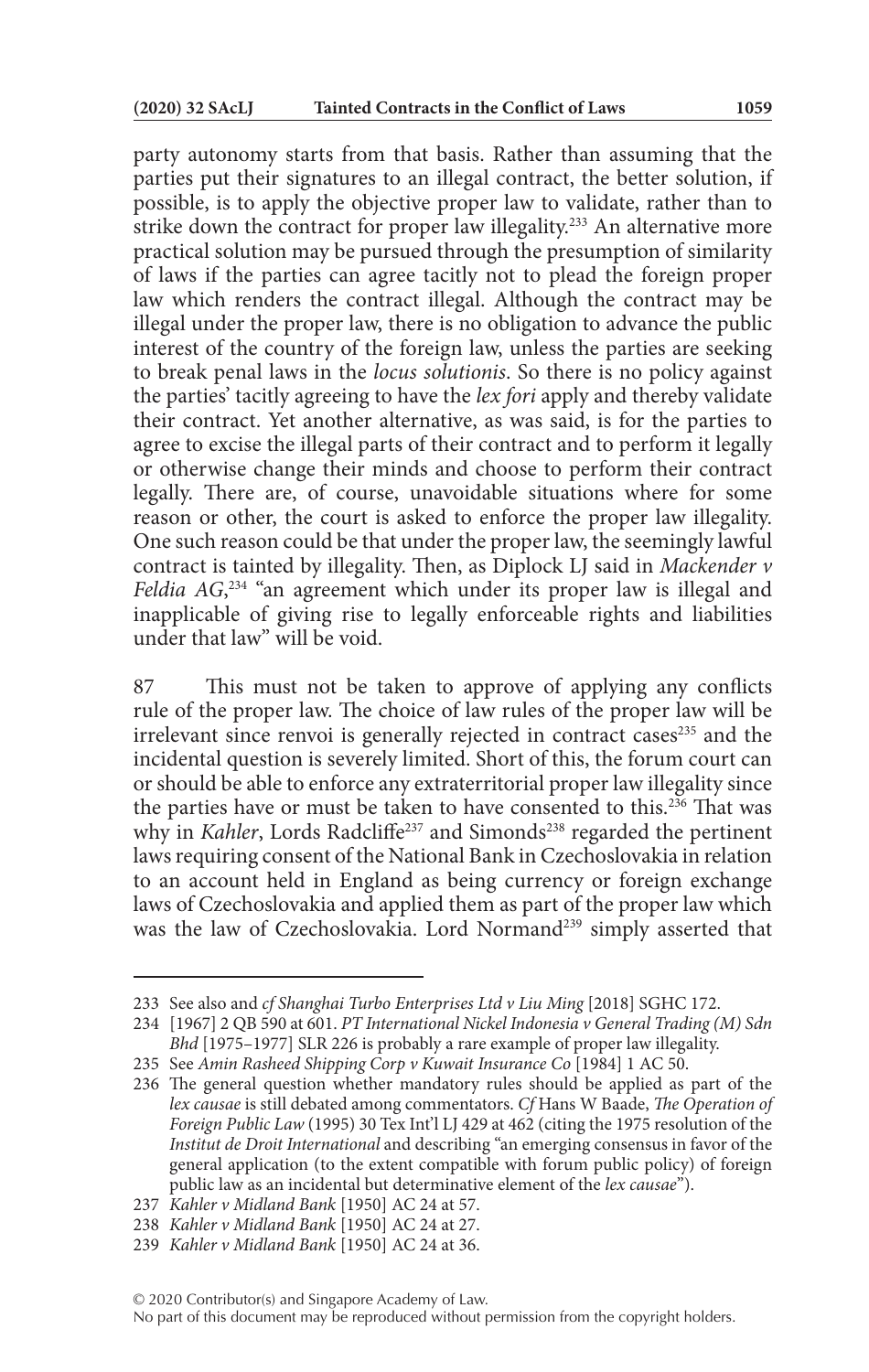application of the law of Czechoslovakia did not involve the enforcement of penal or revenue laws. It will be recalled that the only limitation is that the choice of the parties of the proper law must be *bona fide* and legal and not contrary to the forum public policy as mandated by the *Vita Food Products* rule.<sup>240</sup> It goes without saying that it would be inconsistent with applying the foreign proper law's determination of contractual illegality to further apply a tainting law of the *lex fori* which, if it has any purpose at all, is to augment the rule in *Foster v Driscoll*.

88 The final consideration of the added fourth connecting factor of the country of the foreign currency which returns us to *United City (Investments) Merchants* only needs a quick recapitulation. Staughton J in *Euro-Diam* thought it necessary to add *lex monetae* illegality as a relevant foreign law illegality in order to accommodate payment on an autonomous letter of credit contract as a step in consummating a sale but in truth a disguised and illegal exchange contract. The problem admittedly is that a contract to pay foreign currency need not necessarily involve performance in the state where the currency is legal tender and despite that state's foreign exchange controls, such a contract might not involve the doing of an illegal act in the place which prohibits the act. However, the Court of Appeal in *United City (Investments) Merchants* held that "[t]he Bretton Woods Agreement lays down the standard or requirements – of comity in the area of exchange control *which it covers*" [emphasis added].<sup>241</sup> The tainting analysis is thus substantially dispensable since the Agreement creates a special *sui generis* multilateral conflicts rule with foreign currency as a connecting factor. This rule comes with its own independent characterisation, as was also seen in that case, where the autonomous letter of credit contract was characterised as an exchange contract taking its complexion from the underlying sale which was a disguised exchange contract.<sup>242</sup>

89 To sum up, the tainting operation has or should have little or nothing to add to the rule of forum illegality. The tainting function as it applies to proper law illegality is also irrelevant. This is because when applying the proper law, the forum court must apply the rules of the proper law as they pertain to acts occurring within the country of the proper law and these include the foreign tainting rules, if they exist.

<sup>240</sup> *Vita Food Products Inc v Unus Shipping Co Ltd* [1939] AC 277. See also *Akai Pty Ltd v People's Insurance Co Ltd* [1998] 1 Lloyd's Rep 90.

<sup>241</sup> *United City (Investments) Merchants Ltd v Royal Bank of Canada* [1982] 1 QB 208 at 228.

<sup>242</sup> If its performance would be illegal under exchange control legislation of the proper law of the contract, then it will also be illegal: see *Re Helbert Wagg & Co Ltd* [1956] 1 Ch 323.

No part of this document may be reproduced without permission from the copyright holders.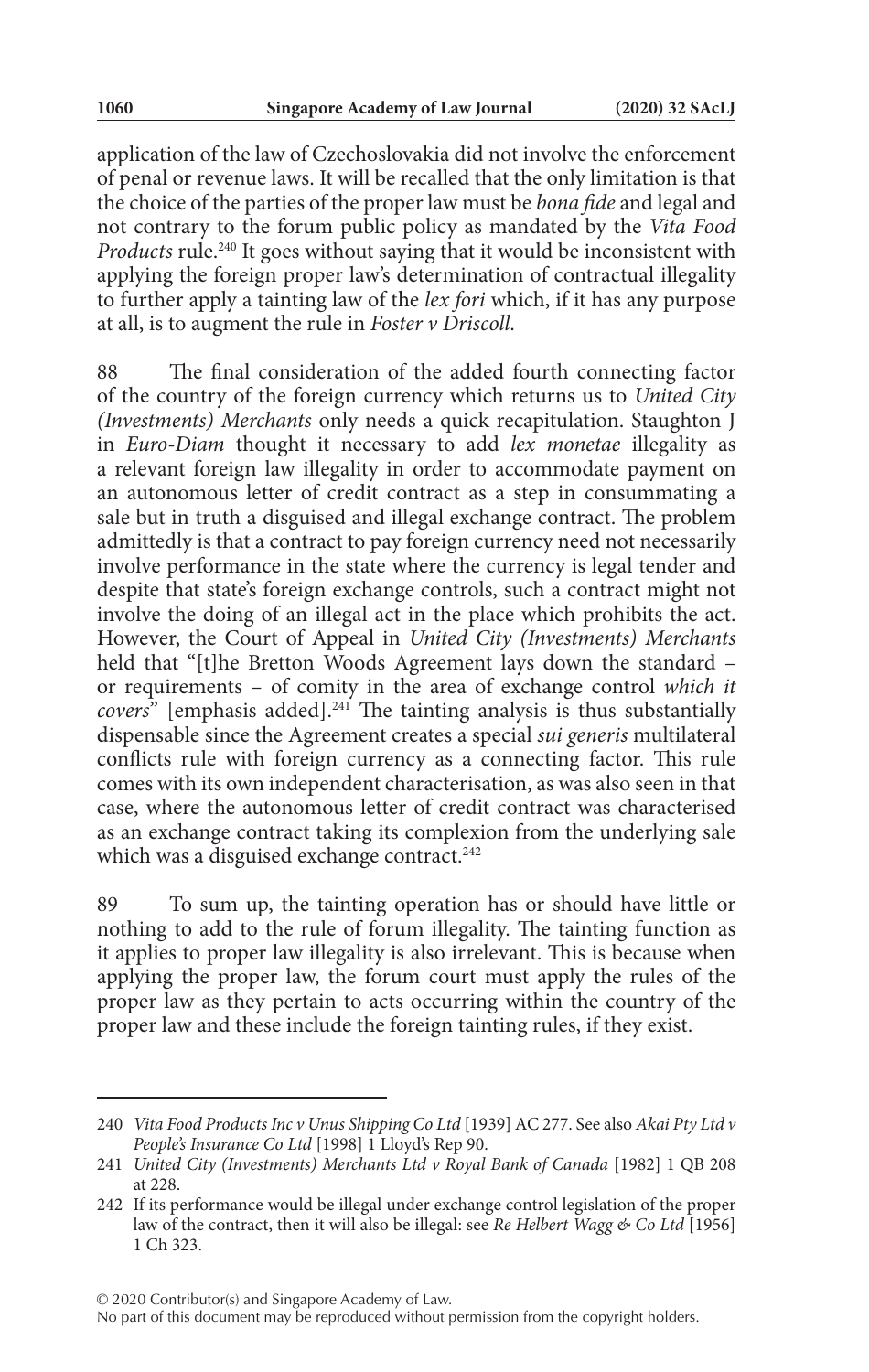## **V. Conclusion**

90 This article can be said to have been a study of contrasts. The first is a contrast between party autonomy and foreign public interests. This tension is resolved in favour of the foreign public interests chosen by the parties in their choice of the proper law. This may seem to be an extraterritorial application of another country's public interests, but any reservations should disappear since the chosen country's public interests in the light of party choice clearly bear the closest and most significant relationship to the contractual obligations and rights of the parties. The second is a contrast between party autonomy and state invocations of their foreign penal interests. Conflicts law resolves this tension by abstention. The effects of penal law are recognised but extraterritorial enforcement is rejected by virtue of considerations of sovereignty.

91 The third is a contrast between party autonomy and exercise of that autonomy to violate foreign penal interests of countries other than the chosen country. This has been the preoccupation of this article. On the one hand, party autonomy should require extraterritorial application of the proper law chosen by the parties. If the proper law pays no regard to other countries' public interests, the obligations undertaken under the proper law should be perfectly legal wherever it is performed. On the other hand, this should not be tolerated when the exercise of party autonomy is directed at violating the penal interests of the forum. The contract which has this for its purpose or object will in accordance with the forum's public policy be treated as illegal and unenforceable. The same policy that rejects such exercise of party autonomy directed at the public order of the forum ought to be extended as a matter of comity to the exercise of party autonomy in choosing the *lex fori* as the governing law of a contract with the purpose of violating the penal laws of the *lex loci solutionis*. That has been the position taken in this article.

92 Again, although not directed at violating the forum's penal order, foreign law and *lex fori* contracts which cannot legally be performed in the forum must also be regarded as illegal and unenforceable as a matter of forum public policy. The fact that parties have not set out to violate the penal laws of the forum but are unaware that their contract cannot legally be performed under the *lex fori* is not material. They cannot be given any incentive to perform their contract by reason of public policy. That same policy ought to be extended as a matter of comity when a *lex fori* or foreign law contract cannot legally be performed in the *locus solutionis*.

93 For the sake of consistency of policy, the doctrine of *ex turpi causa* or the defence of illegality is no longer needed to augment the foreign law illegality rules. While it might have been a necessary augmentation in a small number of instances which were previously not covered by